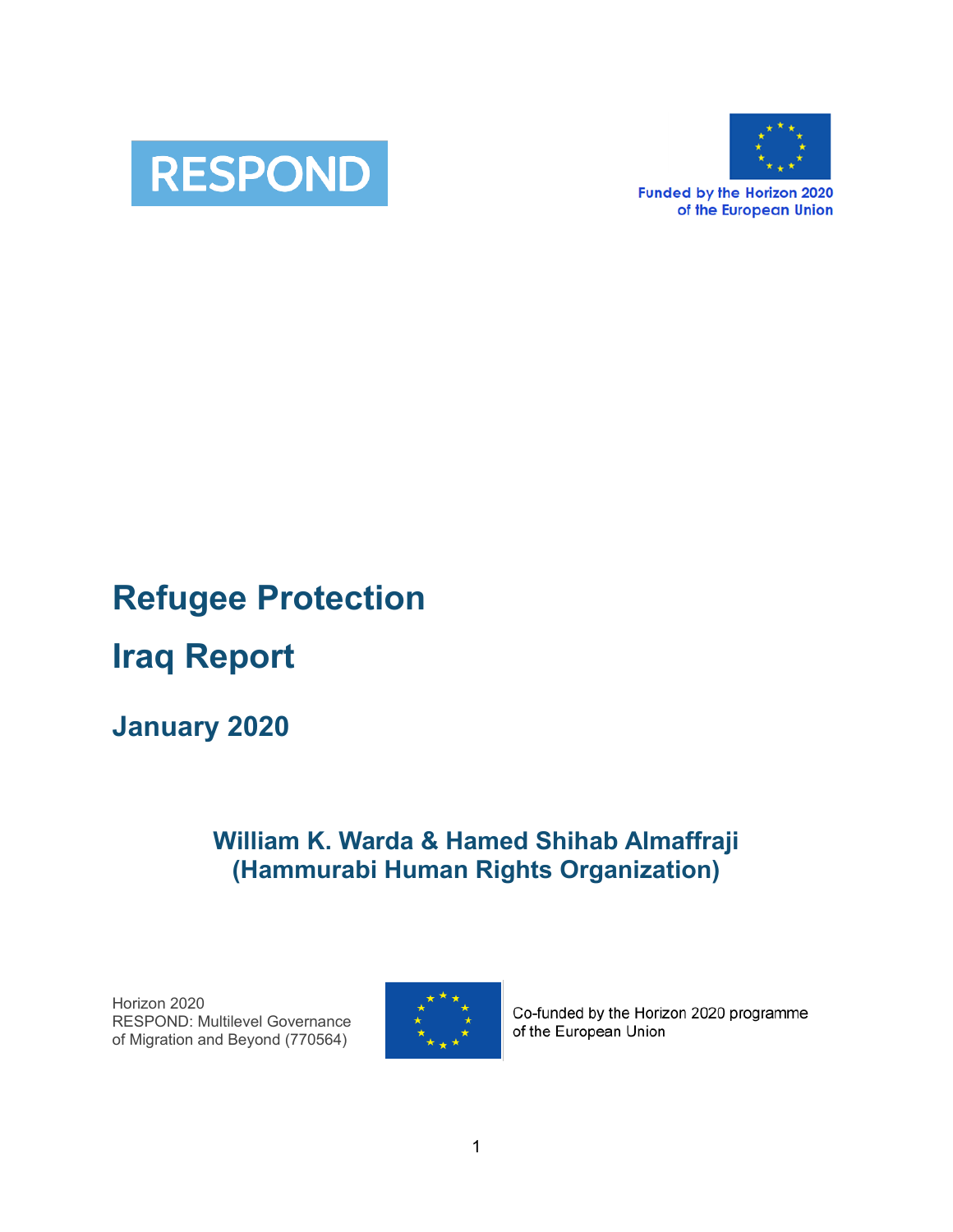© Hammurabi Human Rights Organization.

This research was conducted under the Horizon 2020 project 'RESPOND Multilevel Governance of Migration and Beyond' (#770564).

This publication has been produced with the assistance of the European Commission. The contents of this publication are the sole responsibility of the RESPOND Project consortium and authors can in no way be taken to reflect the views of the European Union. The European Union is not responsible for any use that may be made of the information contained therein.

Any enquiries regarding this publication should be sent to us at: info@hhro.org

This document is available for download at https://www.respondmigration.com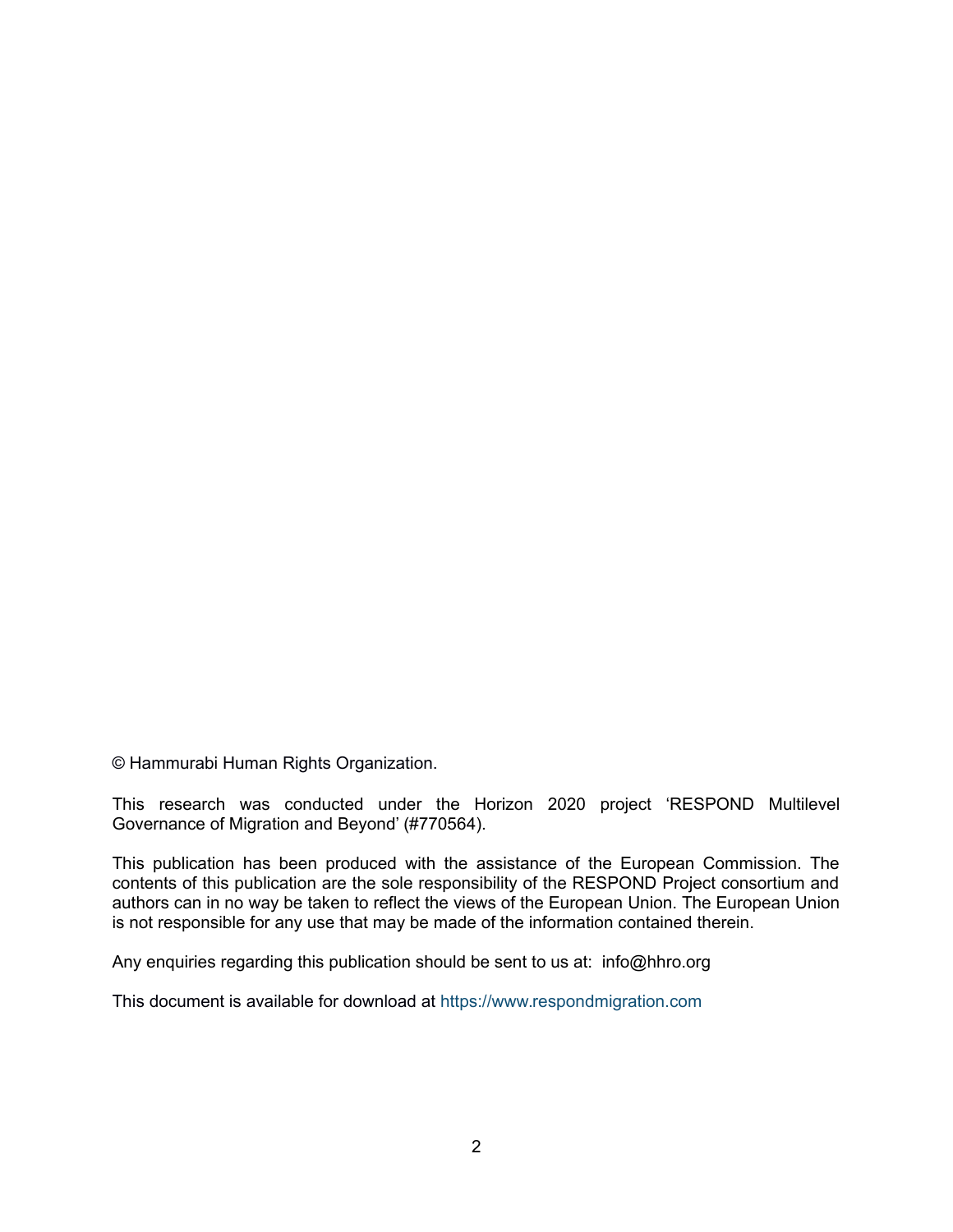| <b>CONTENT</b>                                                                            | $\mathbf{3}$            |
|-------------------------------------------------------------------------------------------|-------------------------|
| Acknowledgement                                                                           | $\overline{\mathbf{4}}$ |
| List of tables                                                                            | 5                       |
| List of abbreviations                                                                     | 6                       |
| About the Project                                                                         | $\overline{7}$          |
| <b>Executive Summary</b>                                                                  | ${\bf 8}$               |
| 1- Introduction                                                                           | 9                       |
| 2- Methodology                                                                            | 10                      |
| 3- The national system for International Protection                                       | 11                      |
| 3.1 Brief History of International Protection                                             | 11                      |
| 3.2 The Legal and Political Framework on International Protection                         | 13                      |
| <b>3.3</b> The institutional framework and actors with regard to international protection | 13                      |
| 3.4 Definitions and Perceptions of Protection at the National Level.                      | 14                      |
| 3.5 Developments since 2011                                                               | 17                      |
| 4- Abiding by International Law                                                           | 20                      |
| 5- Implementing International Protection on the National level                            | 22                      |
| 5.1 Choosing Iraq as a country to take refuge in                                          | 22                      |
| 5.2 The process of applying for asylum                                                    | 22                      |
| 5.3 Impressions from the viewpoint of refugees and asylum seekers regarding the           |                         |
| procedures and the behavior of investigators                                              | 25                      |
| <b>5.4</b> The role of non-state actors with regards to security                          | 27                      |
| <b>5.5 Family Unification</b>                                                             | 28                      |
| 5.6 Detention, Deportation, Return, and Exposure                                          | 29                      |
| 6- Examples of few positive national practices                                            | 31                      |
| 7- Internal Displaced Persons (IDPs) Situation                                            | 32                      |
| 7.1 The Implementation of IDPs Protection                                                 | 33                      |
| 8- Conclusion.                                                                            | 37                      |
| 9- Recommendations.                                                                       | 39                      |
| 10-References.                                                                            | 40                      |
| 11- Appendix                                                                              | 42                      |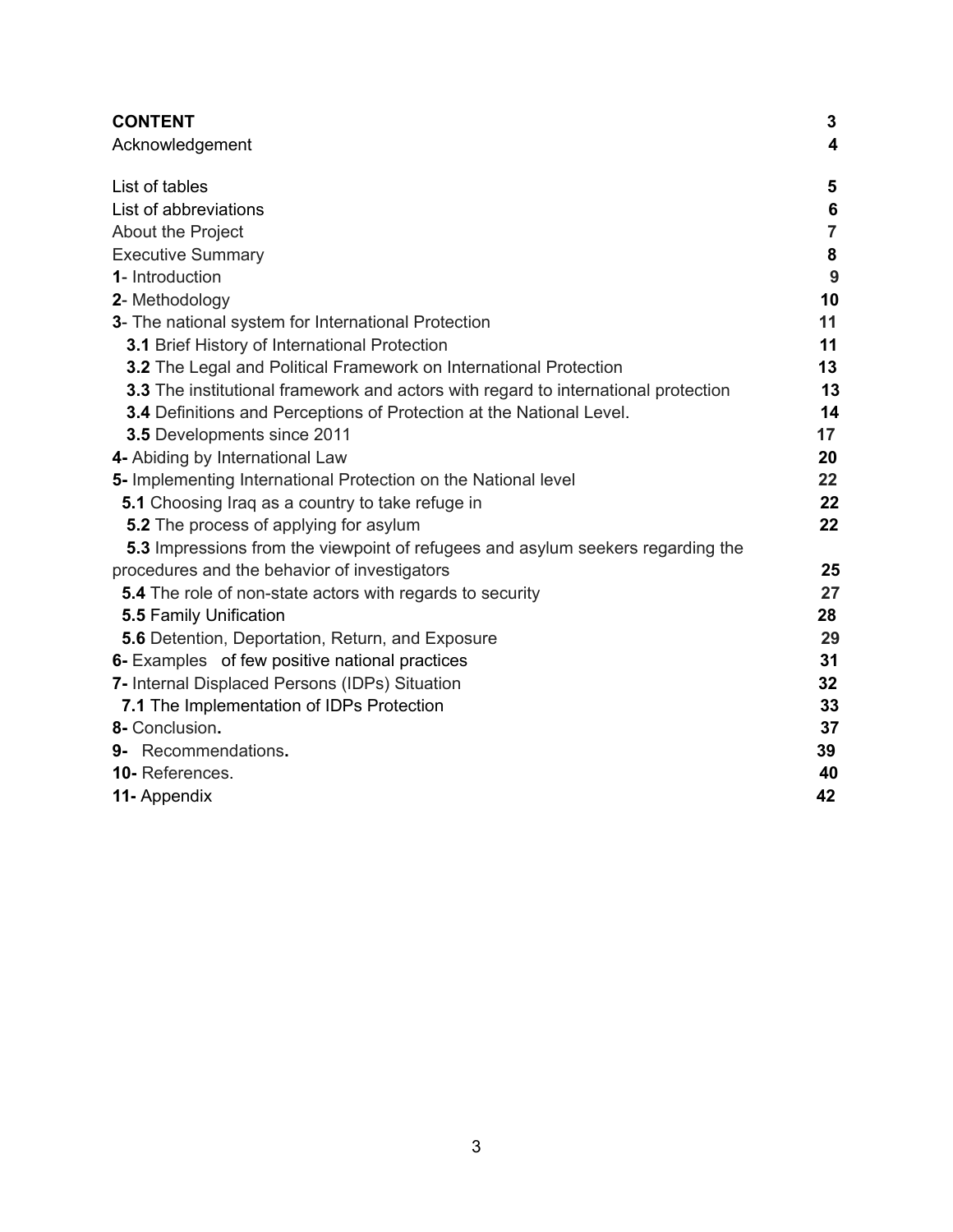## **Acknowledgement**

On behalf of the Iraqi research team, formed by the Hammurabi Human Rights Organization (HHRO) that worked collectively and tirelessly to accomplish this research, we would like to express our sincere gratitude to the Iraqi experts who provided advice and assistance in providing the required information, especially the experts of the Permanent Committee for Refugee Affairs.

We would also like to express our thanks to Dr. (Mohamed Turki Al-Obaidi), director of the Human Rights Department at the Iraqi Ministry of Justice for reviewing this report and making valuable comments on it, and adding information related to international agreements and treaties that Iraq recently joined.

We would like to thank Mr. Rabi Roil for his efforts in volunteering and the initiative to translate the report from Arabic into English, and at the same time we extend our sincere thanks to the effort and initiative of the volunteer who wanted to remain anonymous for the review and evaluation of the English language.

In conclusion, we would like to extend our sincere thanks to Mr. Soner Barthoma and Mr. Onver A.Cetrez, project coordinators for RESPOND, for their guidance and observations during Skype meetings during the reporting period. Special thanks to Dr. Ela GOKALP ARAS for her direct contact with us and for the valuable guidance of her team, which consists of Dr.Zeynep SAHIN MENCUTEK, Dr.Electra PETRAKOU, Ndina LIVADITI, Eva PAPATZANI, regarding the outlines and the structure of this research.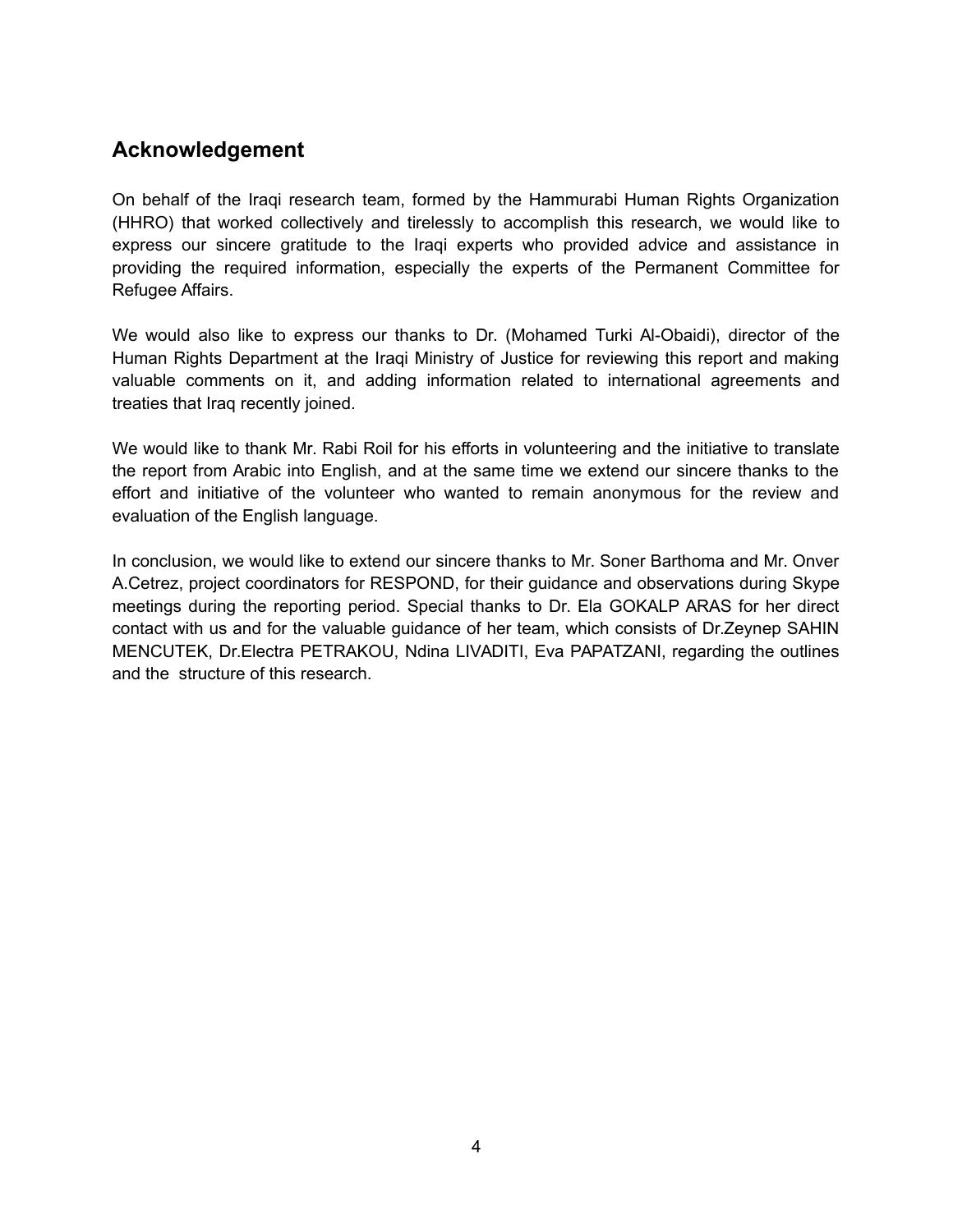## **List of Tables:**

| Table 1: The main United Nations conventions on human rights, to which Iraq |    |
|-----------------------------------------------------------------------------|----|
|                                                                             |    |
|                                                                             |    |
| Table 3: Interviews with IDPs                                               | 43 |
|                                                                             |    |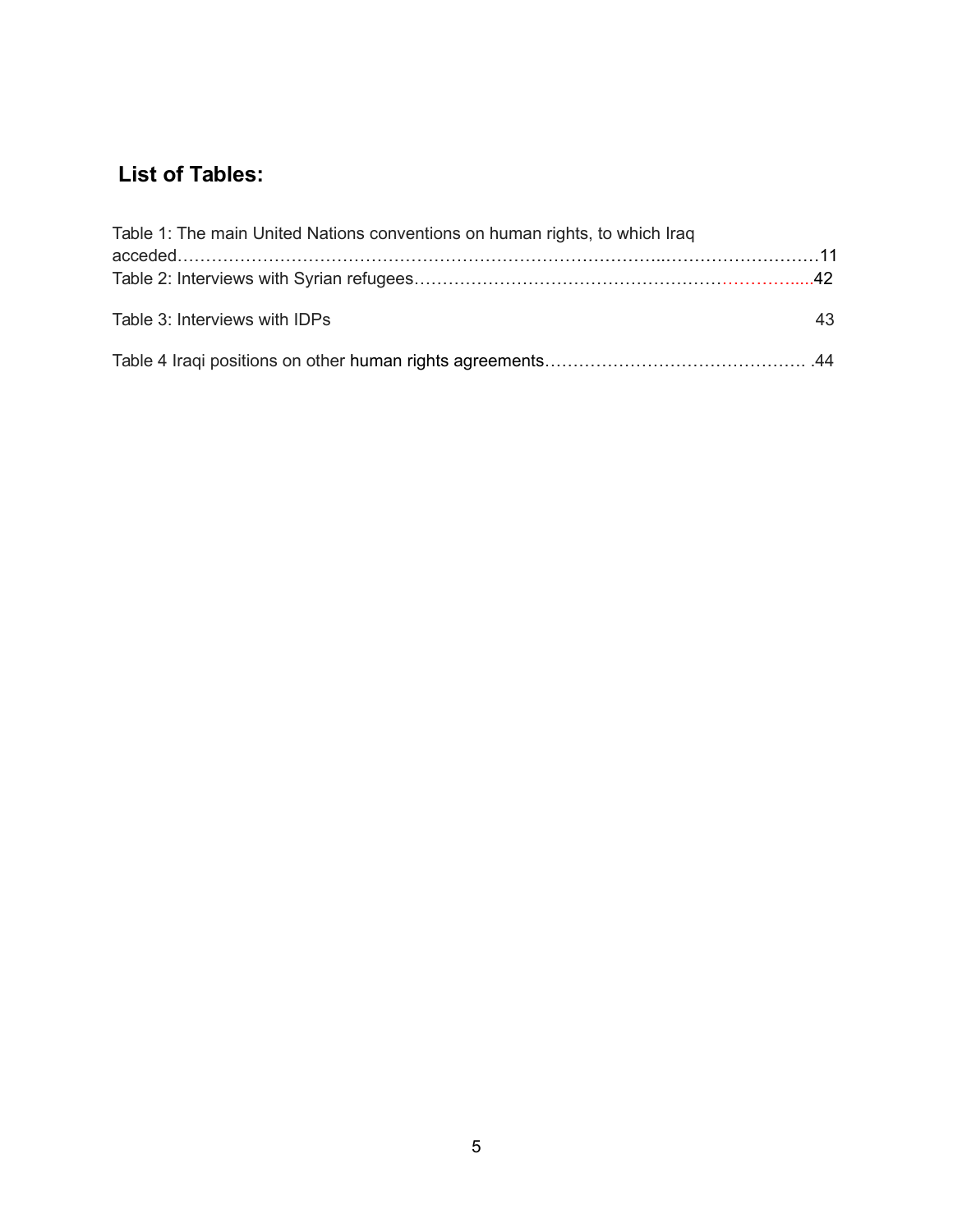## **List of Abbreviations**

JCC: Joint Coordination Center HHRO: Hammurabi Human Rights Organization IDPs: Internally Displaced Persons. IOM: International Organization for Migration MOMD: Ministry of Migration and Displacement UNHCR: United Nations High Commissioner for Refugees UPR: Universal Periodic Review WFP: World Food Program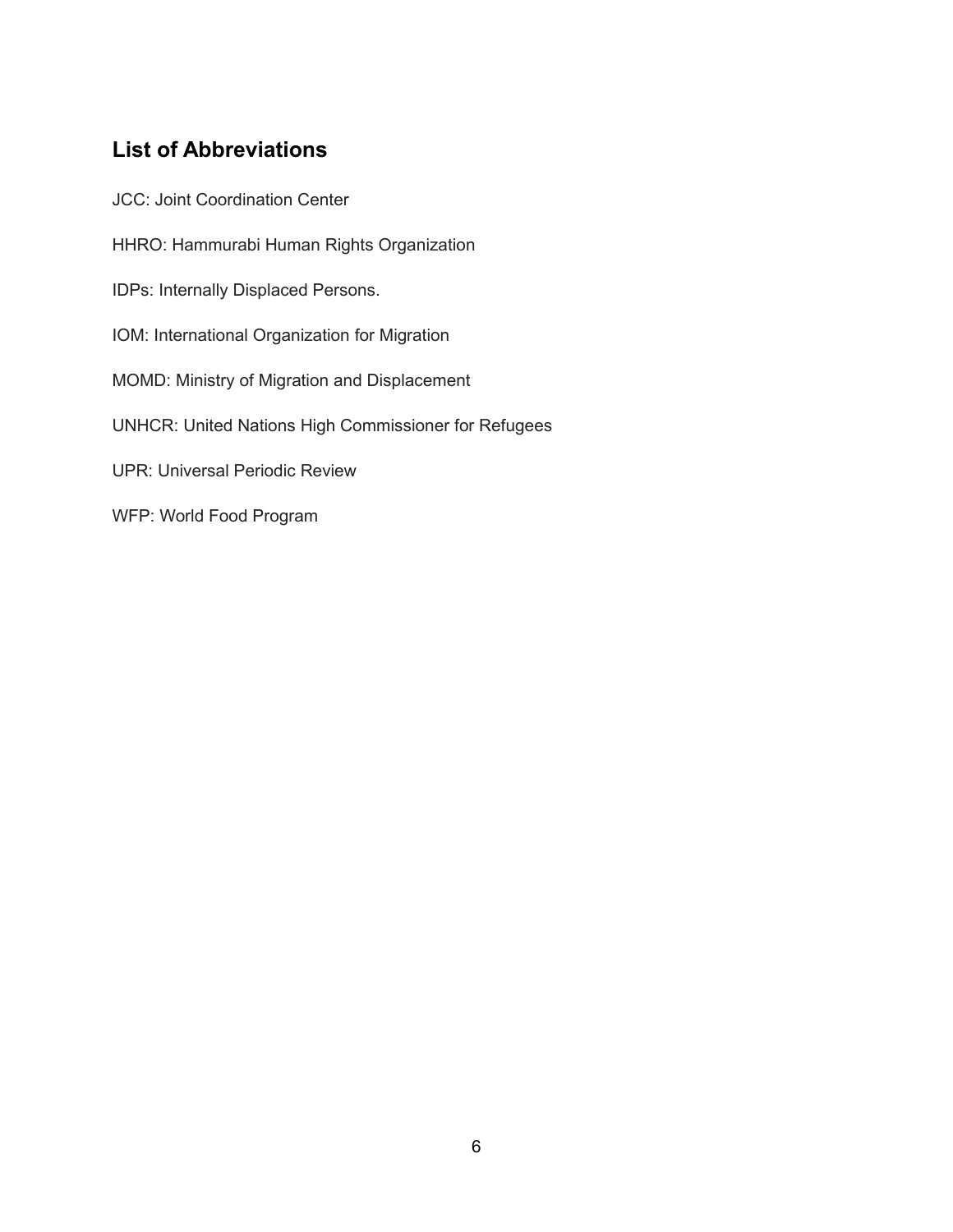## **About the Project**

RESPOND is a Horizon 2020 project which aims at studying the multilevel governance of migration in Europe and beyond. The consortium is formed of 14 partners from 11 source, transit and destination countries and is coordinated by Uppsala University in Sweden. The main aim of this Europe-wide project is to provide an in-depth understanding of the governance of recent mass migration at macro, meso and micro levels through cross-country comparative research and to critically analyse governance practices with the aim of enhancing the migration governance capacity and policy coherence of the EU, its member states and third countries.

RESPOND analyses migration governance through a narrative which is constructed along five thematic fields: (1) Border management and security, (2) Refugee protection regimes, (3) Reception policies, (4) Integration policies, and (5) Conflicting Europeanization. Each thematic field is reflecting a juncture in the migration journey of refugees and designed to provide a holistic view of policies, their impacts and responses given by affected actors within.

In order to better focus on these themes, we divided our research question into work packages (WPs). This report is concerned with the findings related to WP3, which focuses specifically on asylum procedures and refugee protection.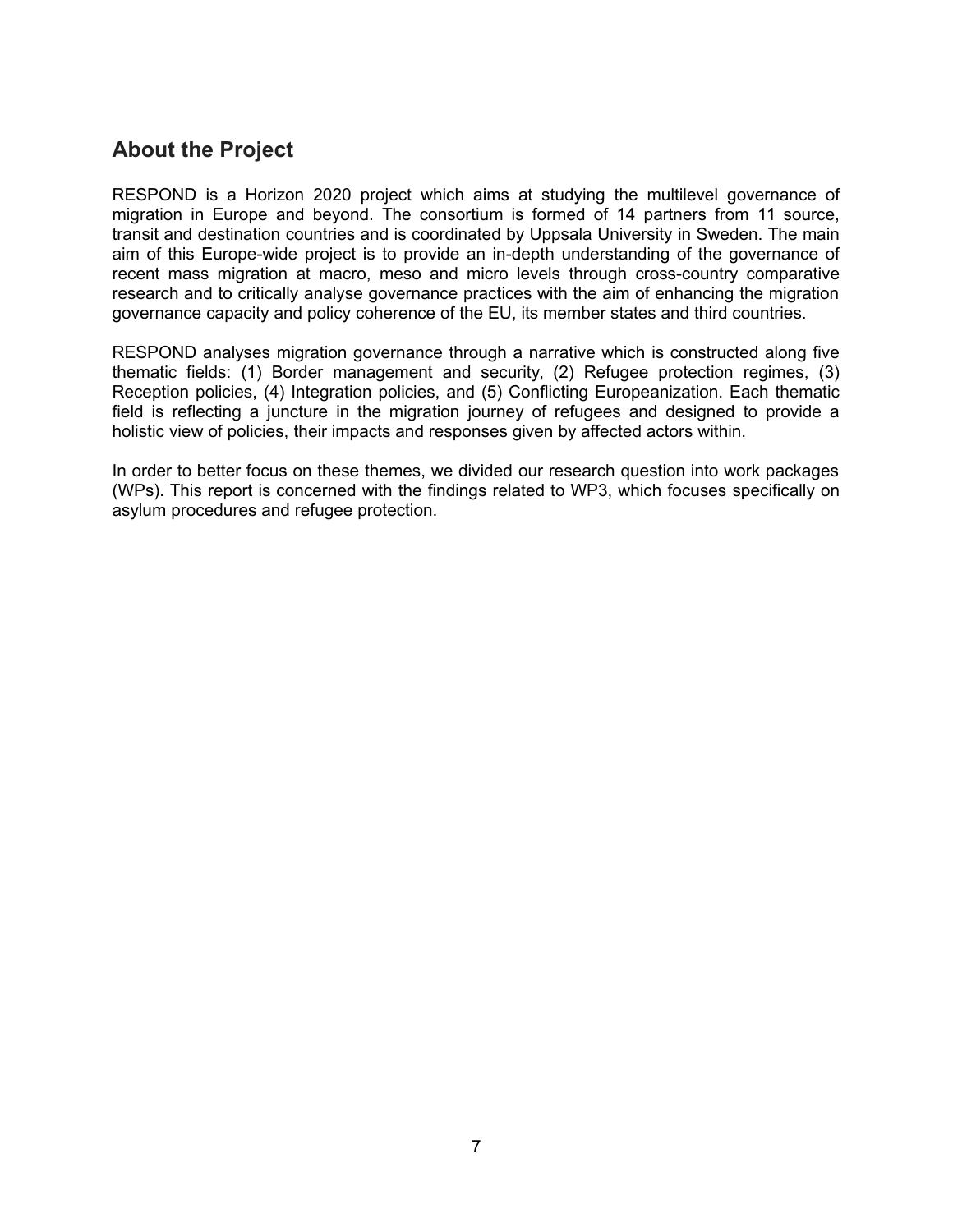## **Executive Summary**

This report is a study of the conditions facing asylum seekers and refugees in Iraq, and contains data on internally displaced persons, with regard to international protection and other types of protection, and the extent to which protection is being provided through regional and international agreements, instruments and treaties. In this context, the scope of the report can be summarized as follows:

- The legal, institutional and political framework regarding asylum seekers and refugees in relation to international protection, including the limits of protection for the period between 2011 and 2017.

- Perceptions, experiences and strategies of actors at the micro and meso levels; in other words, policy implementers and policy beneficiaries in relation to international protection.

- Policies to implement international protection and their implications, procedures, and challenges, based on field work carried out by the working group in Iraq (meetings with asylum seekers, refugees and displaced persons).

- The nature of the work and coordination between governmental and nongovernmental institutions and other actors that deal with international protection and the extent of their success in assigning work, coordination and cooperation, and the problems arising between these relevant bodies.

- Solutions and recommendations within the framework of policies and best Practices at the national and local levels.

Therefore, the objectives of this report (WP3) can be summarized as follows:

- To analyze the international approach for asylum procedures and refugee protection, and the extent of their implementation and impact in Iraq.
- To provide analysis informed by macro-level engagements based on (WP1 national report) and micro-and intermediate (meso) level analysis based on fieldwork.

● To explain and evaluate international protection systems at the national and local levels.

● To analyze actors at the meso-level, as well as perceptions, actions and reactions of refugees and displaced persons to asylum procedures, policies and refugee protection.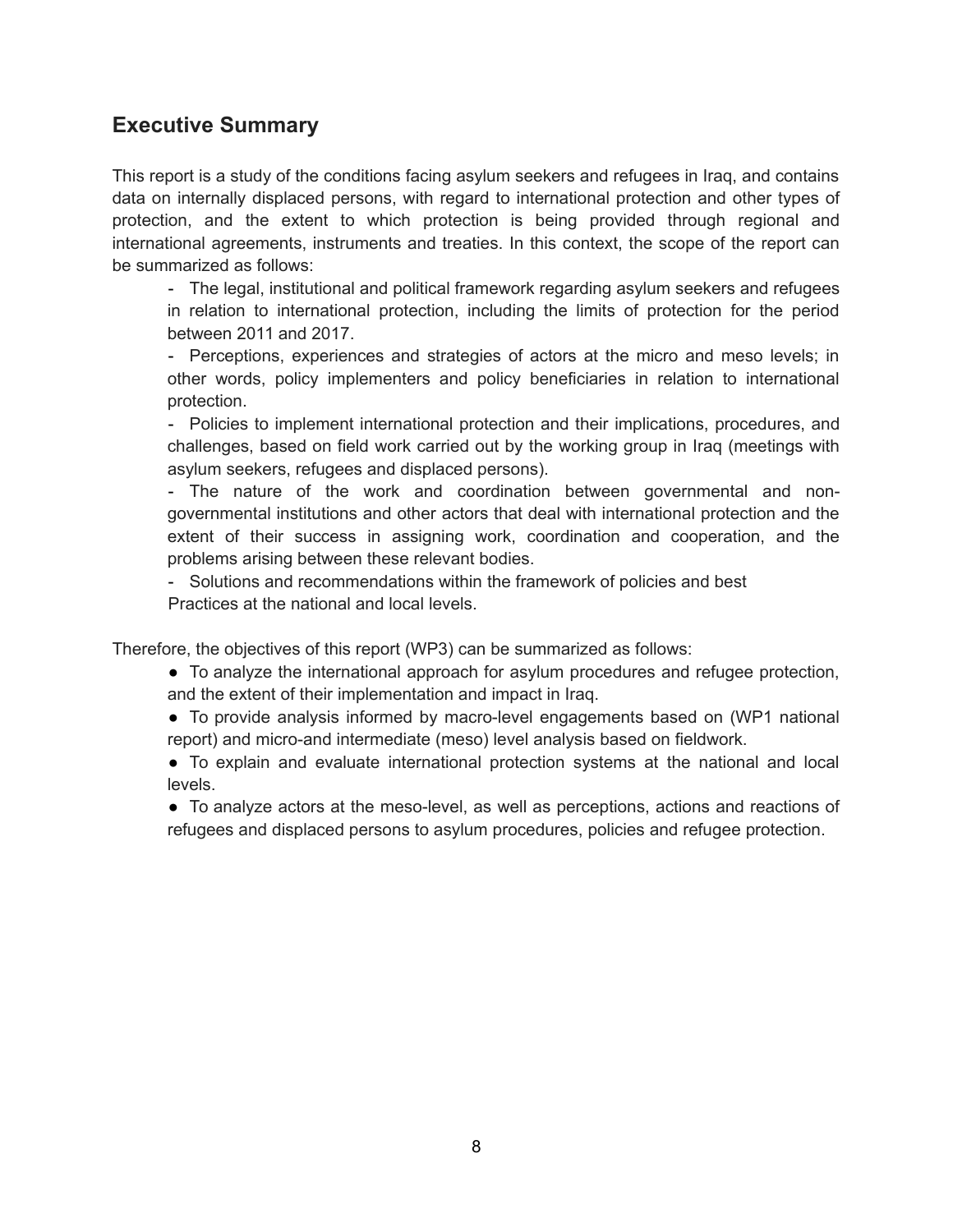## **1- Introduction**

This report aims to shed light on the international national protection policies of Iraq since the international community started to adopt international and regional agreements in this regard. This report also attempts to illustrate the extent of Iraq's commitment to the upholding of laws, customs and international agreements regarding refugees after the country became a destination for many, especially in the period between 2011- 2017, during which time it received more than 250,000 Syrian refugees<sup>[1](#page-8-0)</sup>. Additionally, the number of Turkish refugees of Kurdish origin has reached 11,500, while the number of Iranian refugees has reached 8,500, most of whom have Kurdish origin as well. .<sup>[2](#page-8-1)</sup>

Iraq has yet to legislate a law specific to refugees (humanitarian asylum) (Law No. 51 of 1971 on political asylum does not contain provisions that include humanitarian asylum) despite the large numbers of refugees residing in Iraq, especially from Syria, as mentioned above.

This report poses the question of whether or not Iraq has provided adequate protection for refugees and to what extent Iraq has adapted laws and legislations in accordance with international law and other international and regional standards, despite its limited experience in welcoming large numbers of refugees within a short period, This report also reflects on the national protection in Iraq for internally displaced persons, especially since Iraq has witnessed much armed conflict in the years between 2005-2007, in addition to the continual exposure to violence and terrorism over the past decade, escalating to its height in 2014. That year, when terrorist groups took control of large areas of Iraqi territory, the number of displaced people reached more than [3](#page-8-2).3 million people.<sup>3</sup>

<span id="page-8-2"></span><span id="page-8-1"></span><span id="page-8-0"></span><sup>1</sup> Iraq does not treat Syrians residing in its territory as refugees or asylum seekers, but it considers them guests according to the directives of the National Security Agents Council and the Iraqi Ministry of Immigration to prevent any opportunity to resettle them in Iraq or grant them Iraqi citizenship in the future 2 Horizon 2020, Respond, working Papers, Global Migration: Consequences and Responses, June2018, p.365. wwww.responedmigration.com 3 Ibid, PP. 369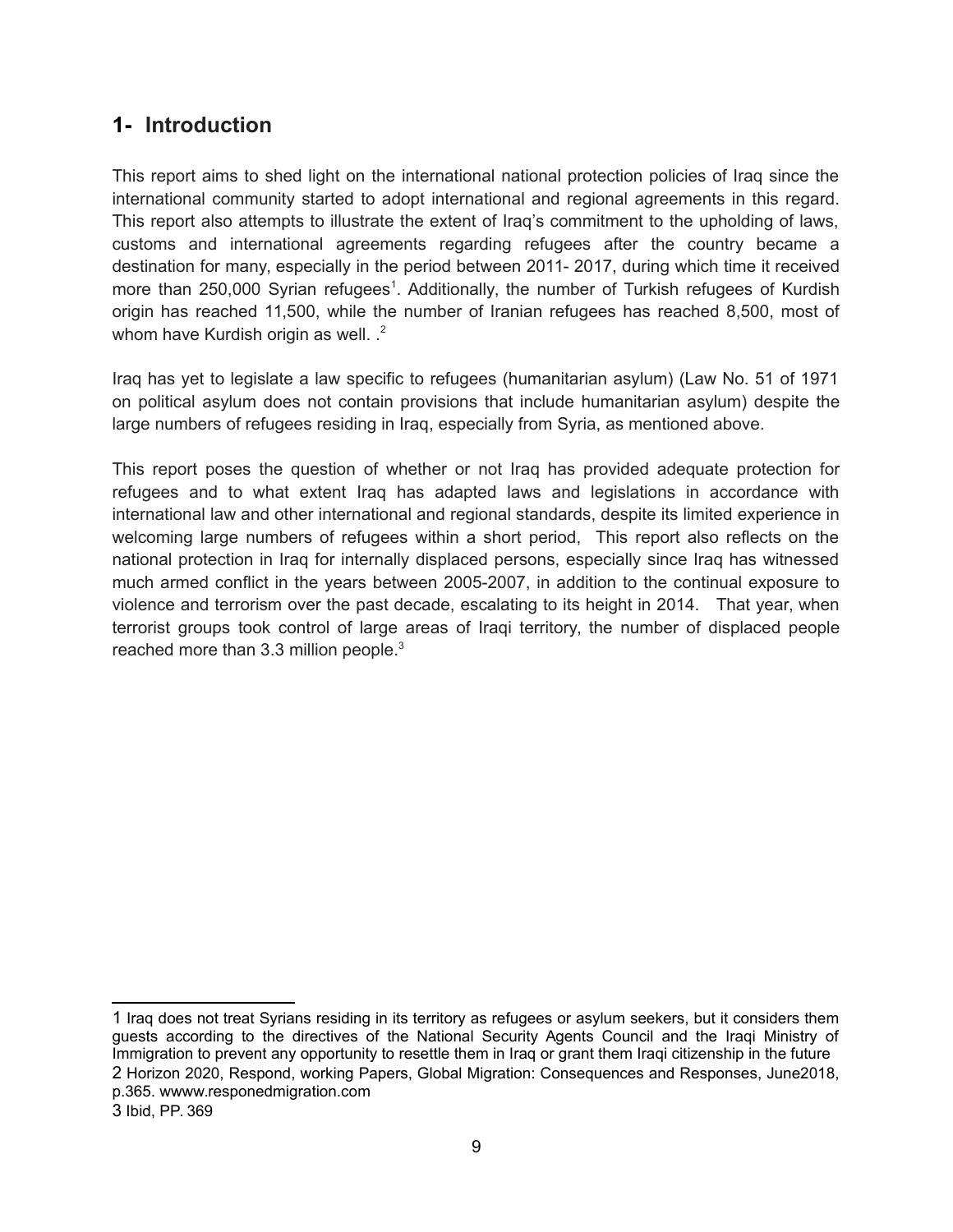## **2- Methodology**

The researchers employed an inductive method to draft this report, through which data on international and regional laws, customs, conventions and treaties related to the protection of refugees was collected, and to generalize the subject (case) of Iraq on (the situation) in general with regard to laws, agreements, customs and international treaties specific to refugees, that is, the link between the Iraq case study and the international (general) refugee situation. Meaning to study the protection situation of refugees in Iraqas part of the whole situation. And rely on, in analysis, the information derived from the interviews conducted by the research team at the micro level with refugees, and (Meso) level with organizations and regional and international agencies, and also on the macro level with (government entities responsible for managing the displaced and refugees file).

The comparative approach was used in parallel with the inductive approach in this study.

The national protection in Iraq was also identified by collecting information and analyzing data from interviews conducted by the research team with refugees and displaced persons.

The team conducted 29 interviews with the Syrian refugees: 26 of Kurdish origin and 3 from other minority groups, such as Assyrians, Christians, or others.

16 of the refugees were male and 13 were female. 17 arrived in Iraq between 2011 and 2014, while 12 arrived during the period of 2014-2017. They were distributed to three governorates in the Kurdistan region: 14 to Erbil, 11 to Duhok, and 4 to Sulaimaniyah. The interviews included 17 refugees between the ages of 18-38 years (9 males and 8 females). From the age group of 39-59 years, 5 were males and 4 were females, and from the age group of 60 and above, 2were male and one was female. $4$ 

As for interviews with internally displaced people, there were 29 interviewees total, 14 of which were male and 15 female. 9 represented non-Muslim religious minorities such as Yazidis, Christians, and others. 25 were displaced between 2014-2017 and 4 between 2011 and 2014. The interviews also included three age groups (18-38) years, which included 5 interviews with males, 6 with females and ages (39-59) included 6 males and 8 females, and ages 60 and above included 3 males and 1 female.

The field team also held two meetings with meso level actors and several meetings at the level of decision makers at the macro level.

## **3. The National System for International Protection**

<span id="page-9-0"></span><sup>4</sup> Look at table number 2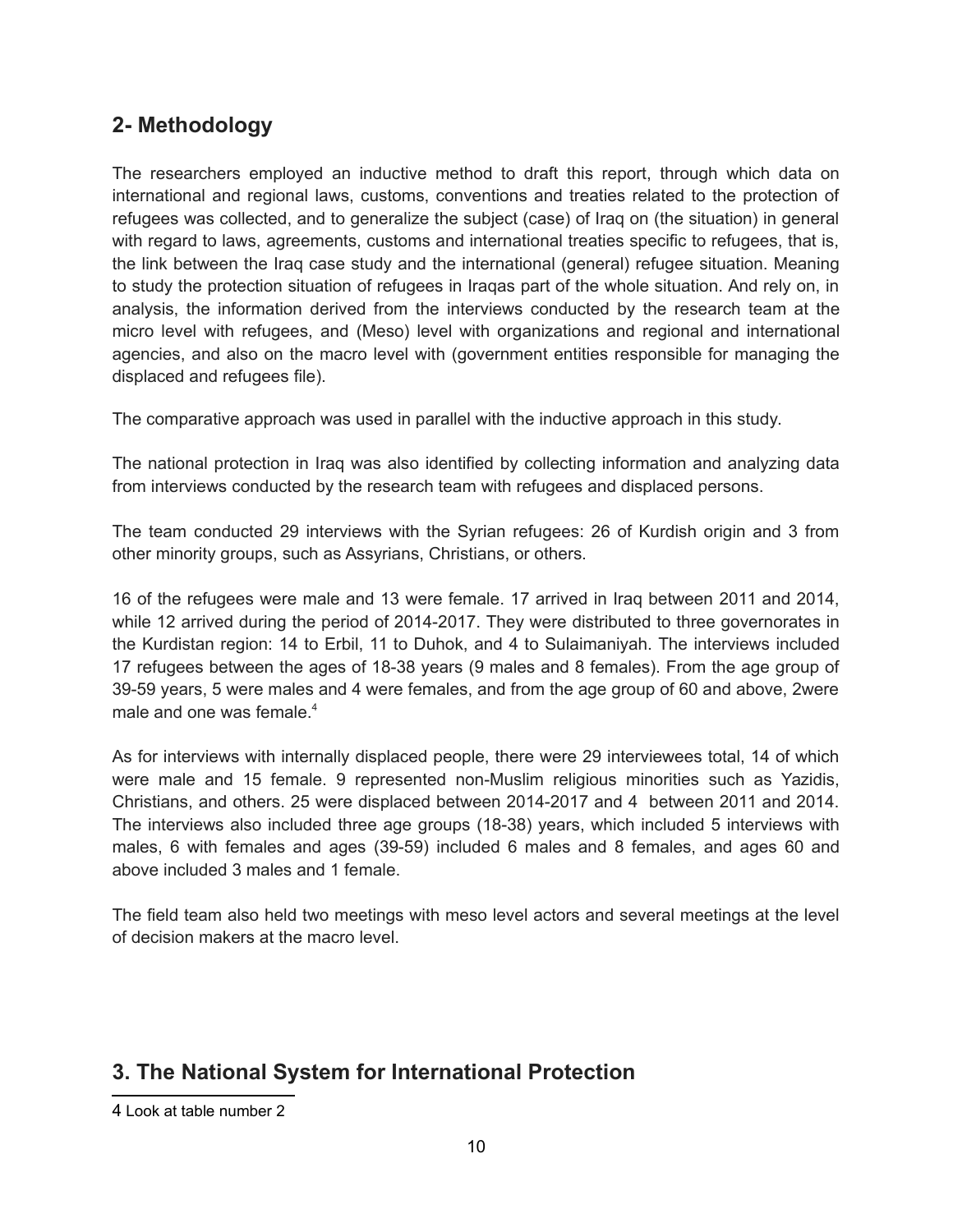#### **3.1 Brief History of International Protection**

Although Iraq has not signed the 1951 Convention relating to the Status of Refugees and its 1967 protocol, it has ratified many international human rights agreements and treaties that refer to refugee rights, including the Universal Declaration of Human Rights and the International Covenant on Civil and Political Rights of 1966. Additionally, Iraq has signed its attached protocol and the International Covenant on Economic, Social and Cultural Rights of 1966.

|  | Table 1. The Main United Nations Conventions on Human Rights to which |  |  |
|--|-----------------------------------------------------------------------|--|--|
|  | Iraq acceded                                                          |  |  |

| <b>Name of Treaty</b>                                                                                                               | <b>Date Joined</b> |
|-------------------------------------------------------------------------------------------------------------------------------------|--------------------|
| International Convention on the Elimination of All Forms of Racial<br>Discrimination                                                | 14/1/1970          |
| International Covenant on Economic, Social and Cultural Rights                                                                      | 25/1/1971          |
| International Covenant on Civil and Political Rights                                                                                | 25/1/1971          |
| Convention on the Elimination of All Forms of Discrimination against<br>Women                                                       | 13/8/1986          |
| Convention on the Rights of the Child                                                                                               | 15/6/1994          |
| Optional Protocol to the Convention on the Rights of the Child on the<br>involvement of children in armed conflict                  | 24/6/2008          |
| Optional Protocol to the Convention on the Rights of the Child on the<br>sale of children, child prostitution and child pornography | 24/6/2008          |
| International Convention for the Protection of All Persons from<br><b>Enforced Disappearance</b>                                    | 23/11/2010         |
| Convention against Torture and Other Cruel, Inhumane or Degrading<br><b>Treatment or Punishment</b>                                 | 7/7/2011           |
| Convention on the Rights of Persons with Disabilities                                                                               | 20/3/2013          |

On the regional level, on August 5<sup>th</sup>, 1990, the Council of Foreign Ministers of the Organization of Islamic Cooperation adopted the Cairo Declaration on Human Rights in Islam in Cairo. It is essentially in line with the basic principles of the Universal Declaration of Human Rights as well as with what is stated in the Refugee Convention of 1951.

In the same context, Iraq has ratified the Arab Charter on Human Rights, which was adopted by the sixteenth Arab Summit hosted by Tunisia on May 23, 2004, which includes articles on refugees and their rights. Paragraph 1 and 2 of Article 26 are as follows: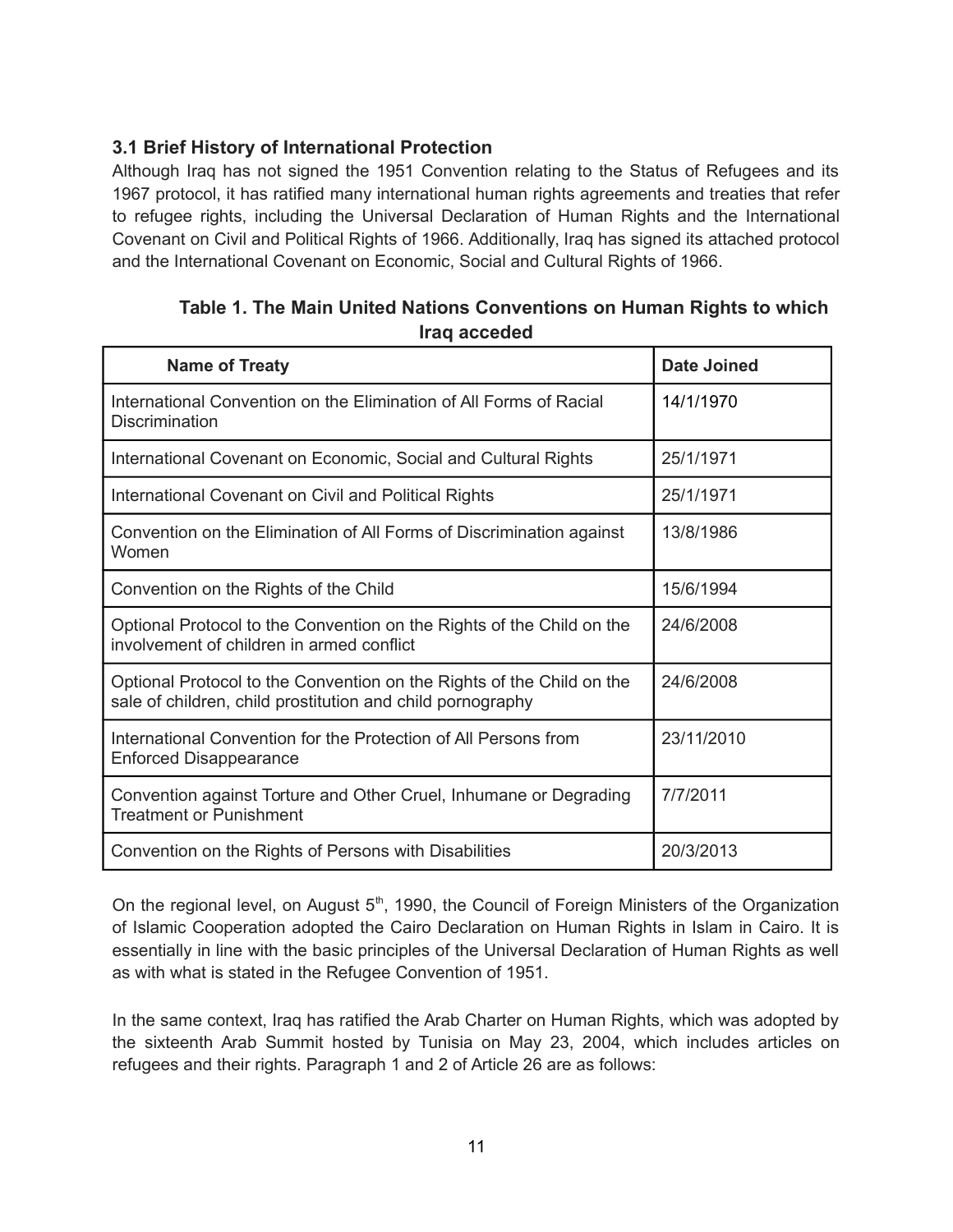1- Every person legally present in the territory of a state party to this charter has freedom of movement and choice of residence in any part from that region within the limits of the legislation in force.

2- It is not permissible for any state party to deport any person who does not have its nationality and who is legally present on its territory, except by a decision issued in accordance with the law, and after enabling him/her to present his/her case to the competent authority, unless national security reasons necessitate otherwise, and in all cases, collective expulsion is prohibited.[5](#page-11-0)

This came in line with the Universal Declaration of Human Rights issued on December 10, 1948<sup>[6](#page-11-1)</sup>, which Iraq was among the first countries to sign<sup>[7](#page-11-2)</sup>, and is also congruent with Iraq's obligations under the International Covenant on Civil and Political Rights.<sup>[8](#page-11-3)</sup>

Iraq is also a member of the Organization of Islamic Cooperation which issued the Ashgabat Declaration that emerged from the International Ministerial Conference on Refugees in the Islamic World, held in the city of Ashgabat, Turkmenistan, on 11-12 May 2012. The organization is comprised of ministers, heads of delegations of member states and representatives of human rights and international organizations.

The signatories of the declaration expressed deep concern over the conditions of refugees world-wide, especially given that most refugees are hosted by member states of the Organization of Islamic Cooperation. They also praised the contribution of the member states of this organization for hosting refugees in their territories. The 57 member states of this organization host approximately 10.7 million refugees, including five million Palestinians (according to the statistics provided by UNRWA).

The declaration indicates that the member states continue to fulfill their firm commitment to provide protection to refugees, taking into account their national capabilities and local laws. The declaration also states that "the 1951 Convention relating to the Status of Refugees and the protocol annexed in 1967 represent a continuous value that coincides with the 21st century, and the importance of respecting the principles and values contained in these documents."[9](#page-11-4)

In this context, on September 20, 2017, the United Nations High Commission for Refugees (UNHCR) and the League of Arab States, of which Iraq is a member, signed a Memorandum of Understanding with the aim of setting a general framework for cooperation in order to effectively respond to the needs of refugees in the Arab region and facilitate humanitarian assistance and humanitarian response in emergency cases.

<span id="page-11-0"></span><sup>5</sup> The Arab Charter for Human Rights, the most recent version, University of Minnesota, the Library of Human Rights www.hrlibrary.umn.edu, also see, the Arab Charter for Human Rights issued in the series of publications of the National Commission for Human Rights, Doha, Qatar Sunna, p. 11.

<span id="page-11-1"></span><sup>6</sup> The Universal Declaration of Human Rights, United Nations brochure on the 70th anniversary of the Universal Declaration of Human Rights, New York, 2017

<span id="page-11-2"></span><sup>7</sup> There is no signature

<span id="page-11-3"></span><sup>8</sup> A brochure in the series of publications of the National Commission for Human Rights, Qatar, Doha

<span id="page-11-4"></span><sup>9</sup> Ashgabat Declaration, 2012 www.alanba.com.kw, published on 5/14/2012.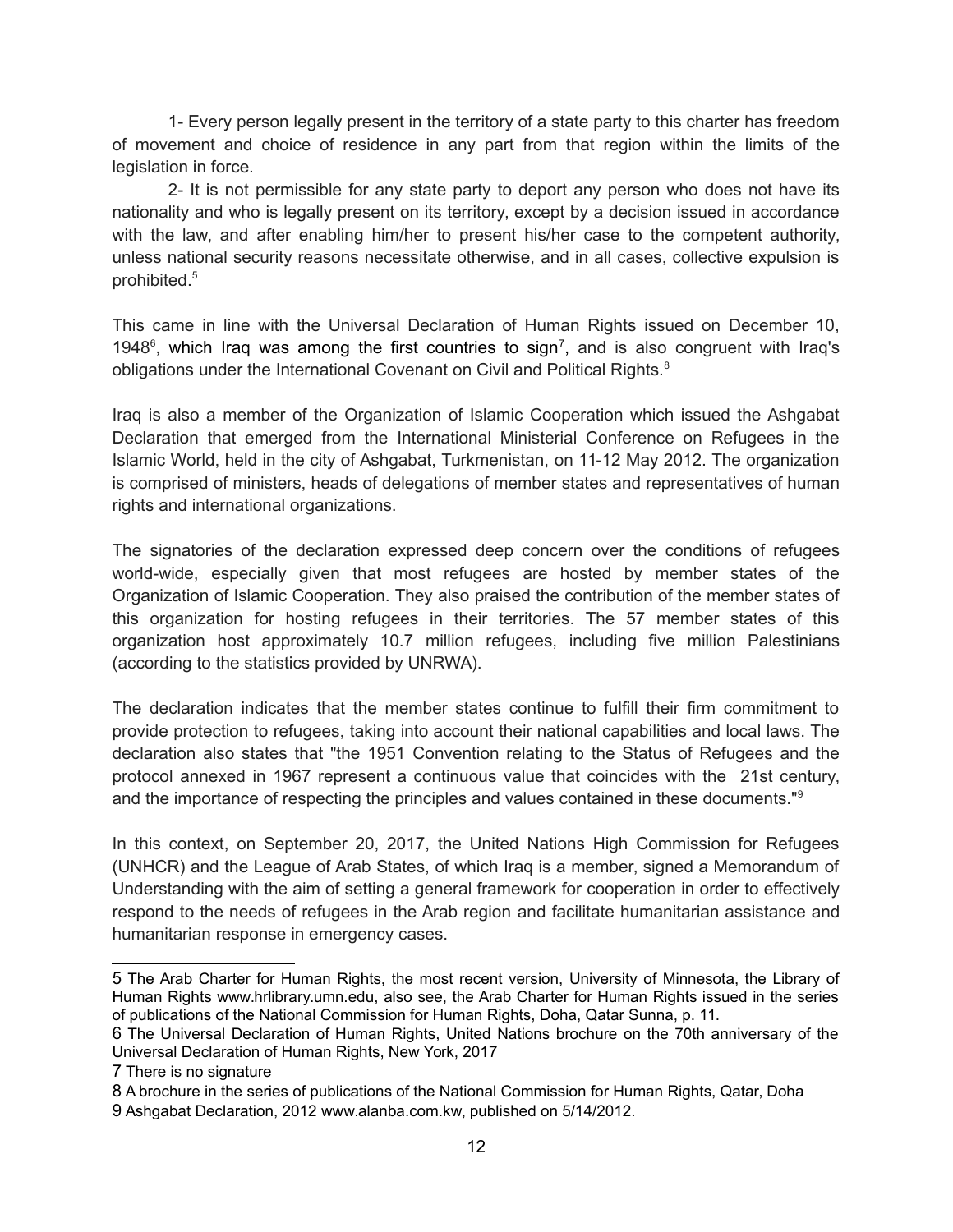#### **3.2 The Legal and Political Framework for International Protection**

There is no legal text in the Constitution of the Republic of Iraq that refers to organizing the issue of immigration and refugees, except as stated in the second paragraph of Article (21), which states:

"The right to political asylum in Iraq is regulated by law and it is not permissible to extradite a political refugee to a foreign entity or forcibly return him to the country from which they fled."

Also, the third paragraph of the same article reads as follows:

"Political asylum is not granted to those accused of international or terrorist crimes, or to whoever harms Iraq."<sup>[10](#page-12-0)</sup>

Aside from the aforementioned citations, the Iraqi Constitution does not refer to the issue of refugees and immigration to Iraq. A draft law has been submitted by the Permanent Committee for Refugee Affairs, within the Iraqi Ministry of the Interior since 2016, and the Iraqi cabinet has referred it to the Iraqi parliament, although it is yet to have been passed. There is, however, the Political Refugees Law No. 51 of 1971, which regulates the lives of asylum seekers in Iraq.

Iraq also legislated the Residence of Foreigners Law No. (76) of 2017, which did not address the issue of immigration and refugees. $11$ 

The Ministry of Immigration and Displacement Law No.21 of 2009 is one of the laws adopted by Iraq to organize and improve the conditions of internally displaced persons and refugees in Iraq in accordance with the standards and guidelines of the United Nations and the rules of international law that work with Iraqi national interests.

#### **3.3 The institutional framework and actors with regard to international protection**

There are many Iraqi institutions and bodies concerned with the status and follow-up of refugee and internally displaced cases, and strive to provide protection for them, Some of these entities are governmental and others are independent bodies in Iraq, and they work together in a coordinated and cooperative manner. The governmental institutions exclusively concerned with refugees are the Ministry of interior, represented by the Permanent Committee for Refugees Affairs, and the Ministry of Immigration and Displacement. The Ministry of Immigration and Displacement was established post-2003, and is primarily concerned with migration issues, refugees and internally displaced persons. From the regional authorities that deal with refugee and displaced issues is a regional authority of Iraqi Kurdistan. At the local level, there are authorities of border provinces in particular and other provinces in Iraq in general, and independent national bodies. Like the High Commission for Human Rights, which also follows up on issues pertaining to the rights of refugees and displaced persons.

<span id="page-12-0"></span><sup>10</sup> The Constitution of the Republic of Iraq, Fact Sheet / Iraqi Issue No. 2012, 28/12/2015.

<span id="page-12-1"></span><sup>11</sup> www.alsumaria.tv. Publication 12/23/2017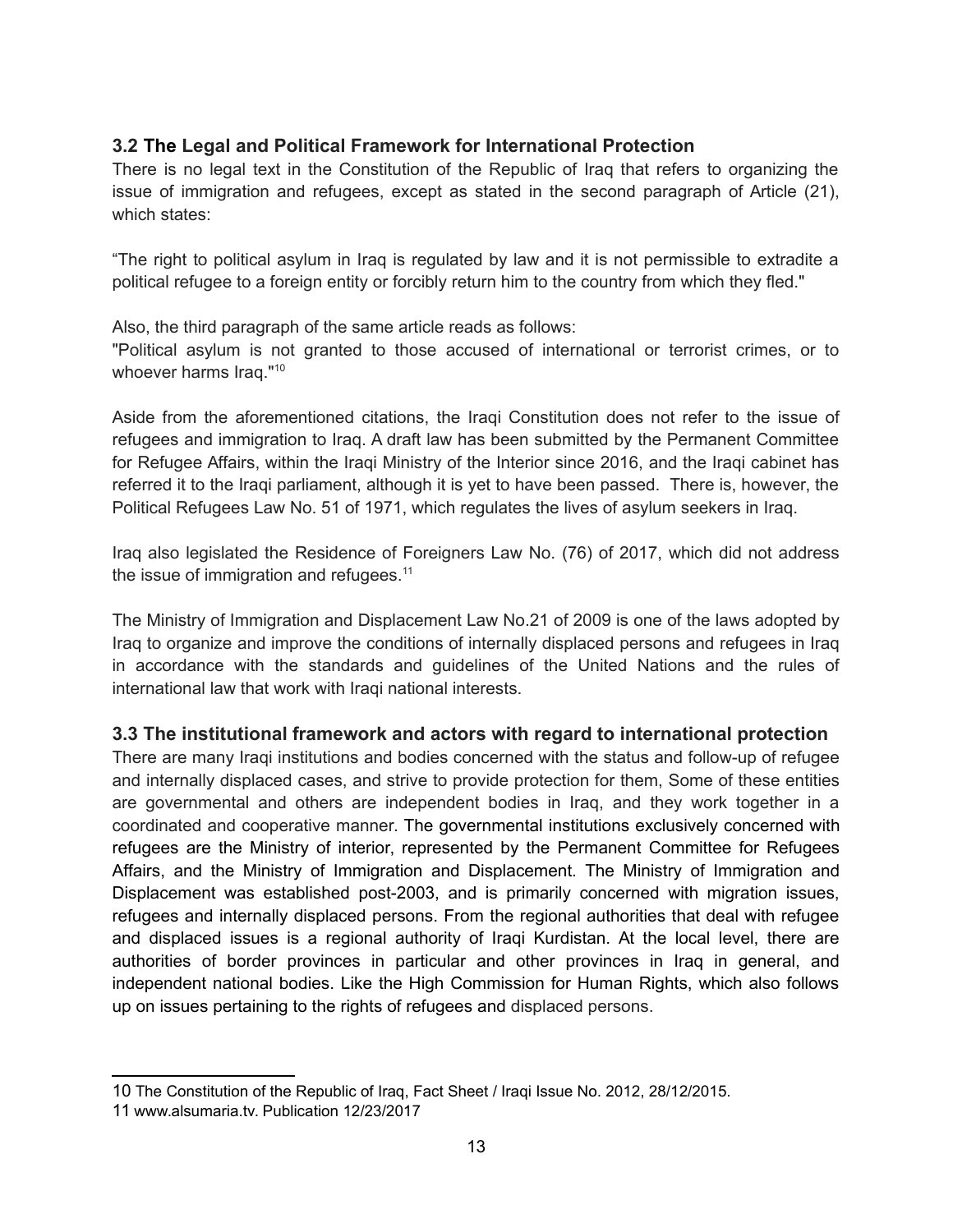Through joint committees, there is cooperation and coordination between these institutions on issues related to the rights of refugees and internally displaced persons. On an international level, they carry out their work through coordination with international, regional and local organizations concerned in this field, working especially closely with UNHCR and the International Organization for Migration (IOM), The World Food Program (WFP), the International Red Cross, and Qandil (a Swedish humanitarian aid organization), as well as dozens of local, national NGOs providing humanitarian assistance to refugees and displaced people.

Also notable is that these organizations have played an essential role in assisting refugees and asylum seekers, and in reducing statelessness via the creation of a regional response plan to support refugees and empower their host communities. What confirm this role is the coordination that took place between Iraq and the UNHCR in dealing with the situation of Iranian political refugees (Mujahideen Khalq) who had been in Iraq, and were opposed to the current Iranian regime, because their legal status was not clear, after the political changes that occurred in Iraq after 2003. Finally, the issue was resolved by signing an agreement between the UNHCR and Iraq to resettle them in Albania, in September 2016 [12](#page-13-0)

#### **3.4 Definitions and Perceptions of Protection at the National Level**

#### **Concepts of International Protection, Key Topics/Stories (Qualitative Content Analysis) - Perceptions of International Protection, Problems, and Solutions.**

The topic of protection in national law is closely related to the definition of a refugee. The Political Refugee Law No. (51) of the year 1971, which is currently in effect, does not contain a broad definition of a refugee, rather ,the refugee in this law is considered to be every foreigner who seeks refuge in Iraq for political reason only. The law does not take into consideration the other humanitarian causes or the fact that some may be subjected to persecution or threats due to race religion nationality social affiliation, etc. The law also does not refer to the types of temporary or permanent protection.

Although Iraq has not yet enacted a comprehensive law for refugees, it looks at international protection through the national legal framework, relying on its existing laws, treaties, agreements, declarations and international instruments that it signed or joined, especially those related to human rights, which have already been mentioned above. As Iraq provides protection within the framework of the Political Refugees Law No. 51 of 1971, as well as the Law of the Ministry of Immigration and Displacement No. (21) of 2009, and the decisions and orders of the Permanent Committee for Refugees, in light of the memorandum of understanding and coordination between the Iraqi government and the UNHCR as well as memorandum of understanding for Refugees protection between the Kurdistan Regional Government of Iraq KRG and the UNHCR .

Article 2 of the Law of the Ministry of Displacement and Migration clearly defines the terms refugee, internally displaced persons and Palestinian refugees. This article specifies that

<span id="page-13-0"></span><sup>12</sup> Horizon 2020, Respond, Working Papers, Global Migration: Consequences and Responses, June2018, p.377, wwww.responedmigration.com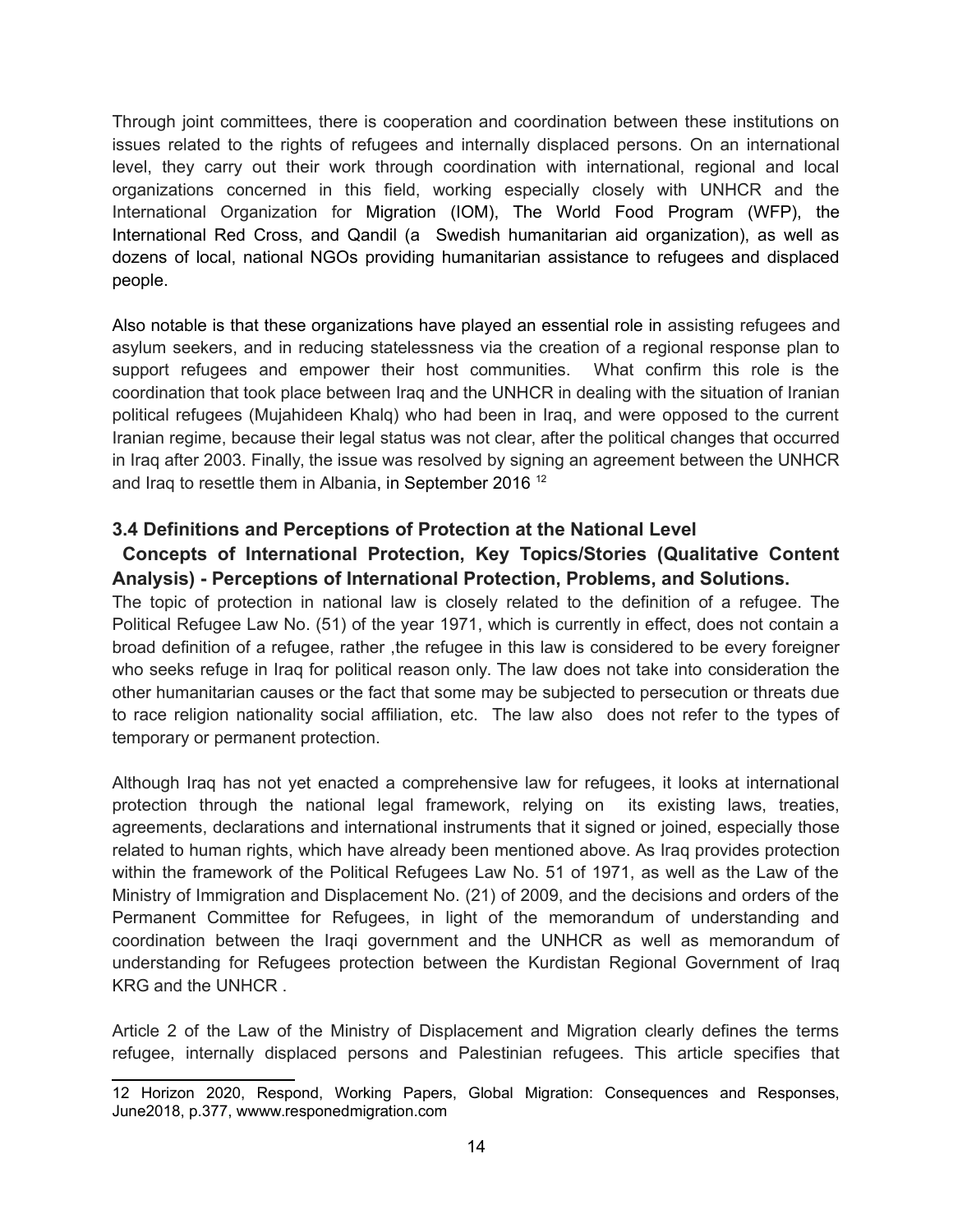refugees of non-Iraqi nationality are individuals who seek refugee status have done so"r"as a result of being persecuted because of race, religion, nationality, belonging to a certain social group or political opinions, or as a result of exposure to public violence or events that seriously disturb public security or threaten their lives or their physical safety or liberties and those who have taken refuge in accordance with international law and agreements to which Iraq is a party".

While the same article defines IDPs as "Iraqis forced to flee their homes or left their usual place of residence inside Iraq to avoid the effects of armed conflict, general violence, human rights violations, disasters caused by human beings or abuse of authority or due to development projects." This law also defines Palestinian refugees as individuals "who were forced to leave their homeland since 1948 and resided legally in Iraq and were accepted as refugees."[13](#page-14-0)

Article 3 also emphasizes an endeavor to improve the conditions of Iraqi IDPs and refugees in Iraq of other nationalities to reach a minimum as a basis to the United Nations guidelines and international laws and norms, taking into consideration what is compatible or consistent with Iraqi national interest and internal considerations. The same article also emphasizes coordination and cooperation with the concerned authorities inside and outside Iraq to provide solutions or services. Likewise, the Ministry of Immigration and Displacement coordinates and cooperates with the UNHCR, international and humanitarian organizations on all matters related to refugee affairs. The ministry also coordinates and cooperates with the Permanent Committee for Refugee Affairs in seeking to establish a database that includes information on asylum seekers and refugees and their legal status, issuing identification documents to them, and providing protective services .

Although Iraq, as mentioned above, has a system of legal rules and mechanisms in protecting asylum seekers and refugees, in addition to what is imposed by its international human rights obligations, there are many challenges that still stand in the way of achieving an integrated protection system that covers the rights of asylum seekers and refugees.

It is worth noting here that Iraq has a social and religious specificity, it is important to take into account, for example, Iraq's current refugee bill explicitly states itwill not accept asylum applications citing persecution due to sexual orientation..[14](#page-14-1)

Some of these legislative challenges are represented by Iraqi's inability to pass the refugee bill proposed by the Ministry of Displacement and Migration and the Permanent Committee for Refugees<sup>[15](#page-14-2)</sup>, Others are related to the political mentality of Iraqi politicians that control the

<span id="page-14-0"></span><sup>13</sup> Law of the Ministry of Immigration and Displaced, Article 2, 2009.

<span id="page-14-1"></span><sup>14</sup> Star Nowruz, Director General of the Branches Department at the Ministry of Displacement and Migration, Roundtable Meeting, Baghdad, 12/15/2018

<span id="page-14-2"></span><sup>15</sup> The proposed refugee law: It is the draft refugee law prepared by the relevant authorities in the Ministry of Immigration and Displaced and the Ministry of Interior represented by the Permanent Committee for Refugee Affairs in 2017, for organizing refugee rules and its provisions in Iraq to include all cases of humanitarian and political asylum due to persecution and threats based on race, religion or nationality or social affiliation, in line of the provisions of the Constitution of Iraq, international agreements and the enforcing laws with finding the relevant administrative structure, but this law has not been legislated until now. According to the letter of General Secretariat of the Council of Ministers, office of the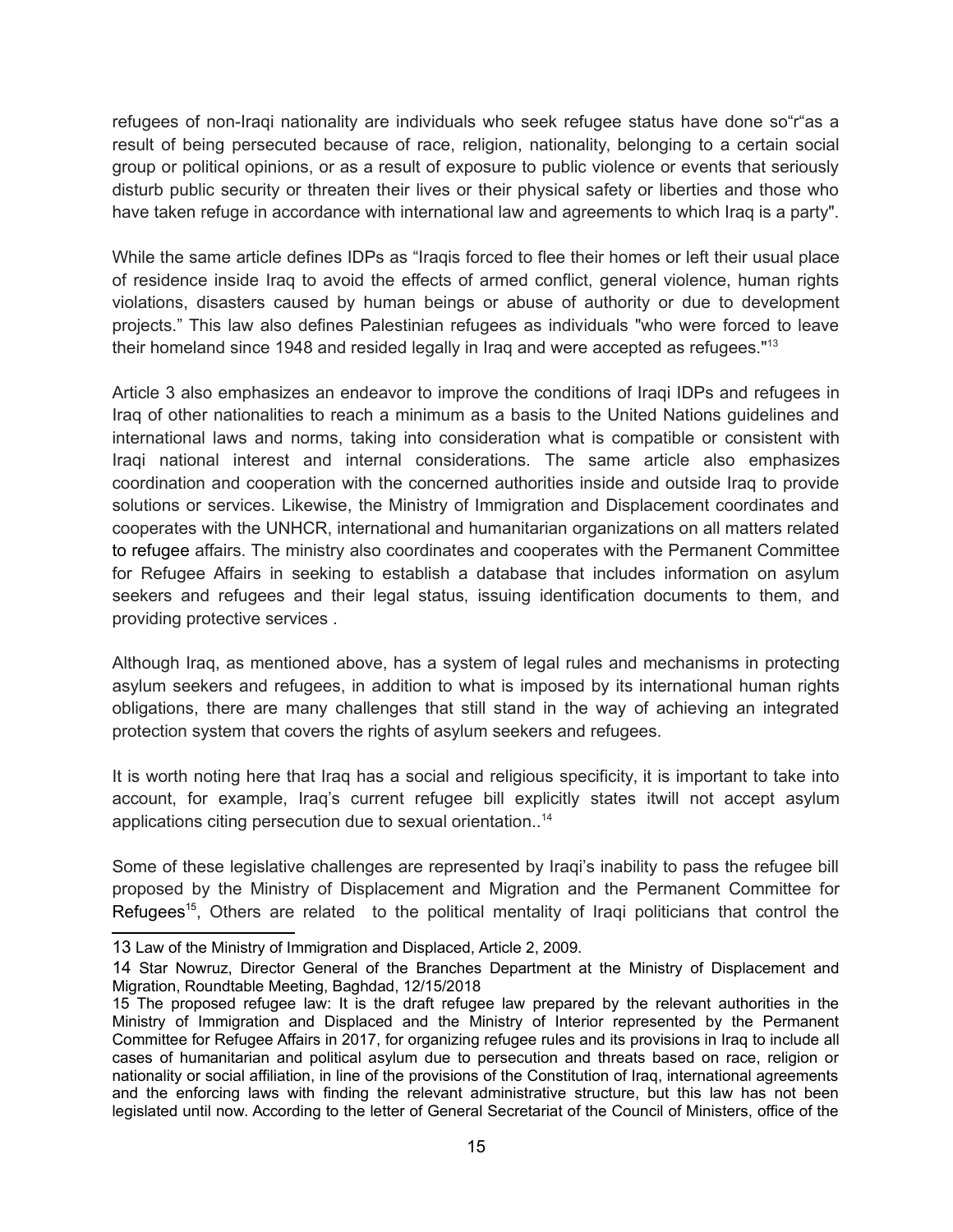political process which warns Iraq for expanding its circle of international obligations, especially regarding the issue of refugees, and that Iraq remains to this day not signatory of the 1951 Refugee Convention. Therefore, its legal framework is not clear enough to deal with refugee affairs in general. Rather, it has no steady policies and each case is dealt with separately, and it is subjected to the political and ideological considerations of ruling class, therefore, policies towards refugees change with rulers and regimes. This creates a distinction between them according to the prevailing political trends in each stage. The legal adaptation of refugees is not controlled in Iraq, and not all refugees are treated according to the same principles.<sup>[16](#page-15-0)</sup> For example, the approach to dealing with Palestinian refugees during Saddams Hussein's regime changed significantly for the worst after the regime change 2003.

Another challenge to protection has been the political and security instability in the country from 2003 to 2017. The overall situation has had negative implications for refugee protection, specifically reflected in the cases of Palestinian refugees. The issuance of the Foreigners' Residence Law No. (76) of 2017 revoked the privileges included in the Saddam regime's decisions, which gave Palestinian refugees the rights of Iraqi citizens. Under this law, Palestinian refugees enjoyed the right to life, to own property, to be employed, the right to education, etc. The Revolutionary Command Council had issued many decisions during the Saddam regime to regulate the affairs of Palestinian refugees in Iraq, such as Resolution 131 regarding compulsory education for their children and Resolution 202 that gives Palestinian refugees all the rights of the Iraqi citizen.Canceling this decision has resulted in many negative implications for Palestinian families. For example, food rations were withheld from Palestinian refugees in June 2018, which led to the deprivation of 106 Palestinian families, forcing the Palestinian ambassador in Baghdad to meet the Iraqi Minister of Trade to lift this ban.<sup>[17](#page-15-1)</sup>Likewise, the second paragraph of Resolution 366 of 1969 equated the Palestinian with the Iraqi citizen in terms of appointment, promotion, and retirement, but now, after canceling this decision, they are forbidden from retiring. The same has been imposed upon Iranian political refugees whose camps were closed arbitrarily and subsequently deported from Iraq.[18](#page-15-2)

The cancellation of Revolutionary Command Council (dissolved) Resolution No. 202 caused a setback in the protection of Palestinian refugees. For example, when Palestinian refugees were displaced in 2006-2007 and after 2014, they were dealt with as Iraqis in terms of employment and opportunities to study in universities.

The new residence law for foreigners No 76 of 2017 did not include the rights previously granted to Palestinian refugees, and had serious negative consequences for families who relied on food

Council of Ministers and Committees Affairs No. 041429 on December 28, 2017.

<span id="page-15-0"></span><sup>16</sup> Sanaa Fadel Globe, UNHCR, round table meeting, Baghdad, 12/15/2018

<span id="page-15-1"></span><sup>17</sup> Ibid, round table meeting, Baghdad, 15/12/2018

<span id="page-15-2"></span><sup>18</sup> After 2003 and the collapse of Saddam Hussein's regime, Iranian refugees opposed to the Islamic Republic in Iran, who were present in Ashraf Camp in the Iraqi Diyala Governorate, were subjected to numerous harassment, were transferred to a camp near Baghdad airport, and were subjected to artillery shelling, and then they were transferred to Albania after the camp was closed.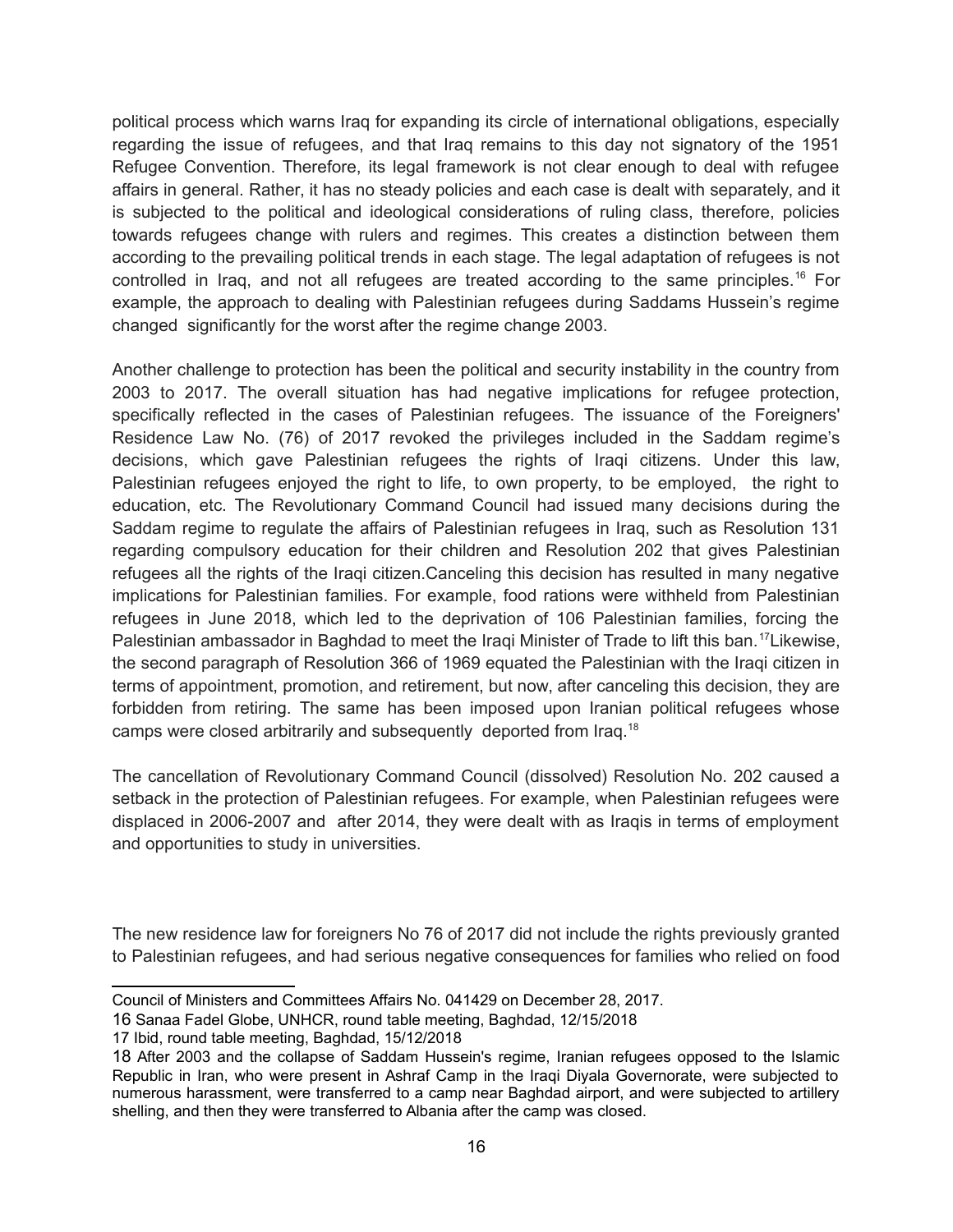rations and hoped to enjoy retirement benefits. Especially effected have been Palestinian children, despite the fact that the Prime Minister has issued a clarification of the new policy that is seen as unlawful. Also, articles 2 and 3 of the Political Refugee Law define Syrian refugees as individuals displaced across borders. Officials at the Ministry of Displacement and Migration emphasize that despite the fact that Kurdish refugees from Turkey and Iran have been in the country for 24 years, they still have not obtained citizenship nor official Iraqi documentation. They do, however, enjoy access to education.

The political conflict between the federal government in Baghdad and the Kurdistan Regional Government of Iraq in Erbil has had a negative impact on the conditions of Syrian and Iranian refugees, as the federal government in Baghdad was unable to organize information related to this file and provide refugees with the required documents pertaining to residence, their freedom of movement, and the guarantee of work.

The presence of most of them was confined to the Kurdistan Region of Iraq because they entered Iraq through the border outlets of the region and they were granted privileges in housing, residence and work, which was not the case in areas controlled by the Federal government. So the difference in opportunities for protection was reflected in the reality of the refugees and the extent of their freedom of residence, movement and work throughout all of Iraq. Similarly, the refugees in Iraq were directly affected by the economic crisis in the Kurdistan Region of Iraq, that came as a result of political tension between the federal government and the Kurdistan Regional Government. This economic crisis had repercussions on the overall needs of refugees, including access to health care, extending the waiting period for official documents, and the closure of the few schools that offered curriculum in Arabic language due to the delay in paying teacher salaries.<sup>[19](#page-16-0)</sup>

The large deficit in the budget of Iraq and at the level of the Kurdistan region had negative repercussions on the conditions of refugees. Children who live outside the camps, as well as Iraqi IDP children need psychological and social support services. Access to education for refugee and IDP children has been impeded by the economic crisis in the KRI, as teachers who were contracted by the KRI's Ministry of Education did not receive their salaries for six months, and thus sought employment opportunities in Europe. This also applied to qualified special education teachers who met the needs of children with disabilities in the KRI.

The budget deficit also negatively impacted the delivery of health services in the KRI. Many medical facilities closed due to lack of staff, scarcity of medicines and equipment, and the risk of outbreak of disease. The impact of the lack of medical treatment available was magnified as refugees suffered simultaneously from water scarcity, sanitation and electricity issues, particularly in the summer months, as well as shelter and food shortages.

These problems need solutions at national, regional and international levels, including those related to the national l level in terms of material and financial support for international

<span id="page-16-0"></span><sup>19</sup> www.unhcr.org, February 2016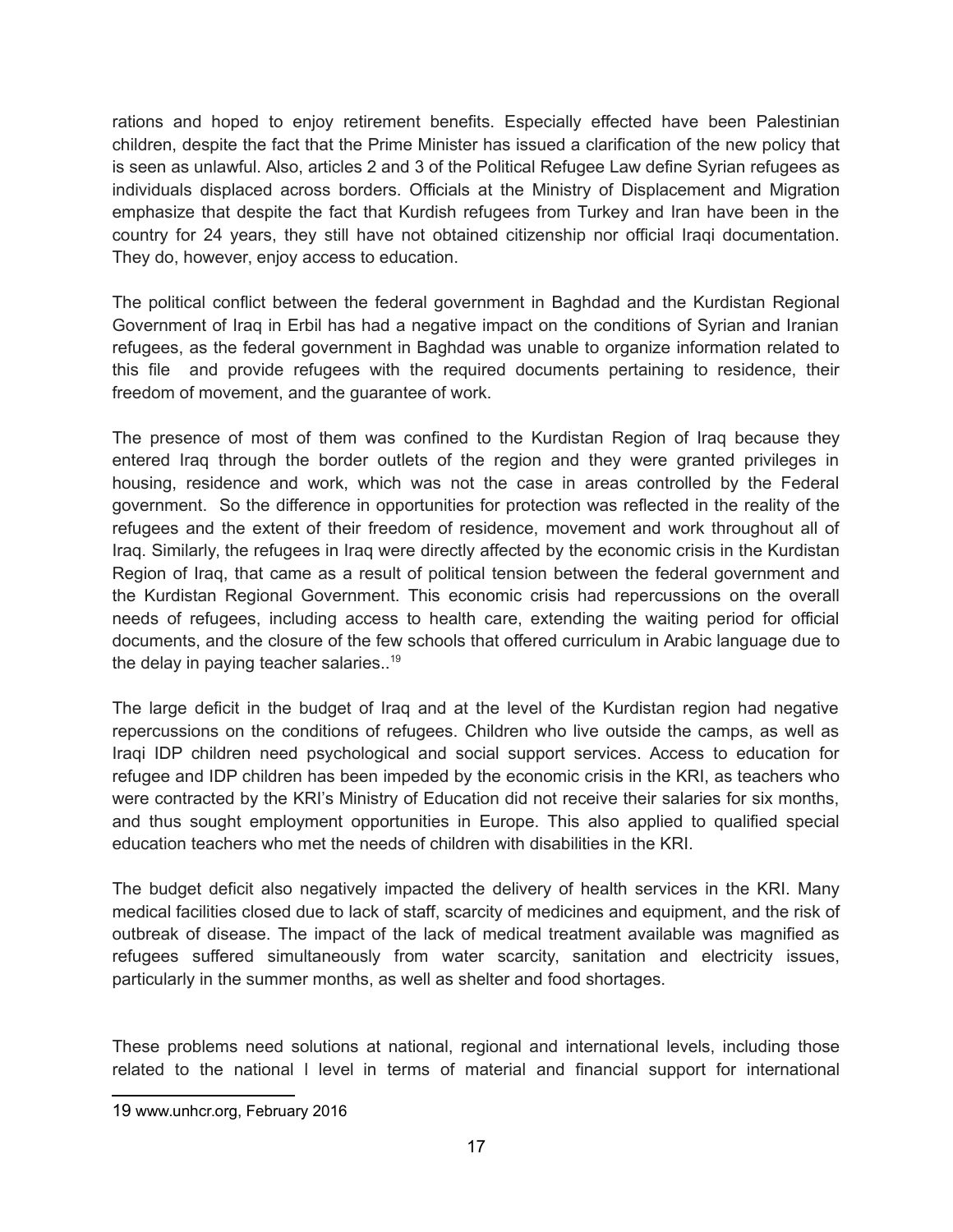governmental and non-governmental organizations and in increasing the resettlement rate of Syrian refugees.

#### **3.5 Developments Since 2011**

Given that Iraq has yet to legislate a refugee law - apart from political asylum, there is no specific definition of protection in the national refugee law.

Iraq recognizes seeking and having asylum in the constitution, confirmed by Article 21, paragraphs 2 and 3 of the Constitution of the Republic of Iraq for the year 2005.

Most of the refugees in Iraq after 2011 do not consider Iraq as a country of final asylum but rather as a temporary or transit station to other countries, especially Europe. This is because most refugees consider Iraq's instability, both political and social, as unconducive to the peaceful, dignified life that they seek.

.<sup>[20](#page-17-0)</sup> The political issues were, and still is, a factor controlling the status of refugees. Iraq still refers to Syrian refugees and others as "displaced across borders" instead of refugees or asylumseekers. Years ago, formal communications began again between the Ministry of Migration and Displacement and UNHCR, to establish a database of refugees in Iraq, given the current reality of Iraq being a host country itself and not merely a country of transit . [21](#page-17-1)

Despite the fact that Iraq has not joined the 1951 Refugee Convention and its 1967 Protocol, it is keen on upholding its obligations to the standards of international law, especially agreements and declarations pertaining to human rights. Iraq upholds the legal protection of refugees by refusing to forcibly send them back to their countries and by adopting the principle of returning voluntarily and without coercion.<sup>[22](#page-17-2)</sup> Asylum seekers in Iraq are provided temporary shelter in camps or other complexes while they await the processing of legal documentation. Once refugee status is obtained via UNHCR procedures, he or she has the right employment, education and public assistance. The process, however, of accessing the court system to obtain identification documents for travel and housing remains difficult for refugees to navigate. $^{23}$  $^{23}$  $^{23}$ 

The reality is that Iraqi authorities lack the necessary expertise to deal with caseload at hand, which has reached nearly 250,000 in the KRI alone, many of whom resided in makeshift complexes such as cloth tents.

The most notable developments in the conditions of refugees and IDPs between 2011-2017 can be summarized as the following:

● Nearly 253,000Syrian refugees entered Iraq, of which close to 240,000 reside in the KRI.

<span id="page-17-1"></span><span id="page-17-0"></span><sup>20</sup> Interviews were conducted with Syrian refugees by the research team of the Respond Project in Iraq 21 Star Nowruz, previously cited

<span id="page-17-2"></span><sup>22</sup> Law of the Ministry of Immigration and Displaced, 2009

<span id="page-17-3"></span><sup>23</sup> Refugee interviews at meso level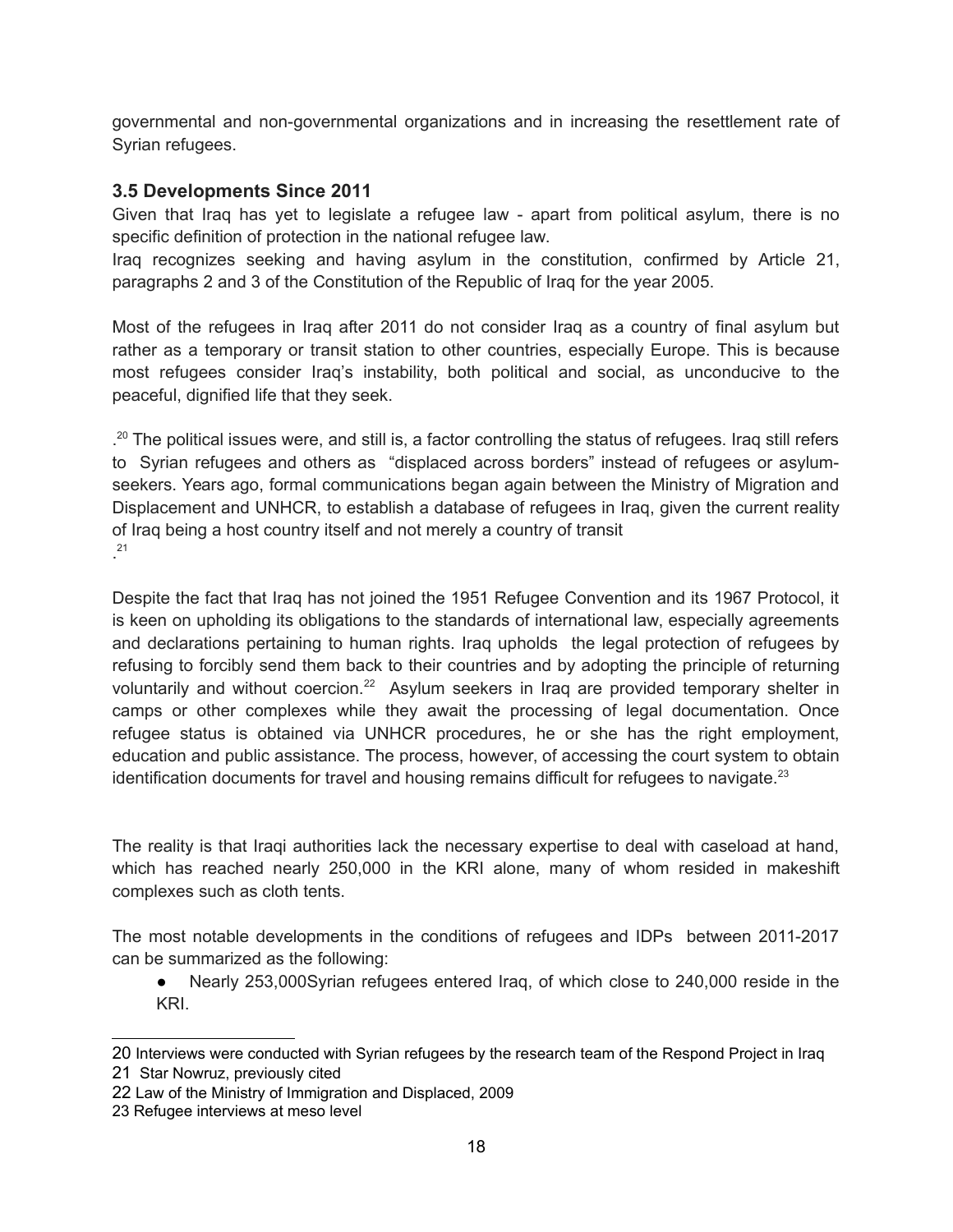● The Iraqi government allocated 50 billion Iraqi dinars, equivalent to 40 million dollars for refugees,<sup>[24](#page-18-0)</sup> with the allocation of 400,000 Iraqi dinars for each Syrian refugee family in Anbar (equivalent to 330 dollars) at the beginning of the crisis in 2011.<sup>[25](#page-18-1)</sup>

● Maintaining refugee camps outside of the areas in the country most effected by conflict and at a distance from territories held by ISIS.

● Canceling the privileges of Palestinian refugees including their rights within the Law on Foreigners No. (76) of 2017.

● The deportation of Iranian political refugees from Camp Ashraf for political reasons.

## **4- Abiding by International Law**

<span id="page-18-0"></span><sup>24</sup> The 32nd meeting of the Iraqi Council of Ministers on 24/7/2012

<span id="page-18-1"></span><sup>25</sup> Meeting with a member of the Standing Committee for Refugees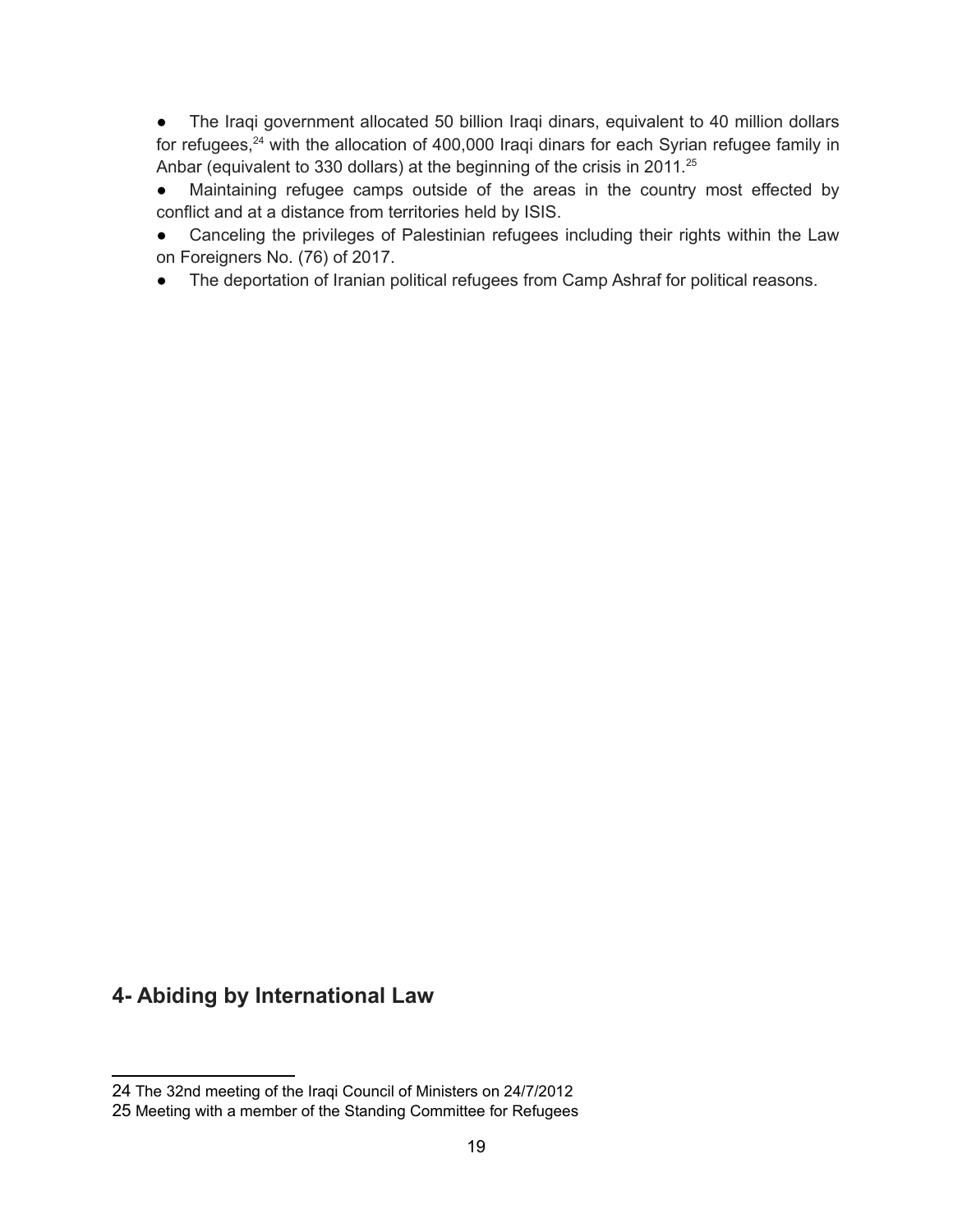Iraq is a signatory to the International Bill of Human Rights, and has joined eight human rights agreements, as mentioned above. Iraq is also committed to contractual and non-contractual mechanisms of the United Nations, including the submission of periodic reports on its human rights conditions to the Human Rights Council. Iraq is subject to periodic reviews by relevant committees from the international conventions on human rights ratified by Iraq, and the Universal Periodic Review (UPR) by special visiting rapporteurs.

Iraq has ratified most of the international treaties and conventions related to racial discrimination, including the International Convention on the Elimination of All Forms of Racial Discrimination 1965, and the International Convention for the Suppression and Punishment of the Crime of Apartheid (1971). It has also ratified the Convention to Prevent the Crime of Genocide and its punishment 1948. Iraq has joined most of the international instruments related to the right to physical and environmental integrity, including the Convention against Torture and other cruel, inhuman or degrading treatment or punishment

Among the important conventions that Iraq has joined are those related to transnational organized crime, including the United Nations Convention against Transnational Organized Crime 2000 and its protocol to prevent, suppress and punish the trafficking of persons, especially women and children, and a complementary protocol to combat the smuggling of migrants via the land or sea.

Iraq ratified the Convention on the Elimination of All Forms of Discrimination against Women (CEDAW) 1979, the Convention on the Prohibition of Trafficking of Persons and the Exploitation of Others 1949, and the Convention on the Rights of the Child 1989, and joined the Optional Protocol on the involvement of children in armed conflict 2000 and also the Optional Protocol to the Convention itself on the sale of children, child prostitution and pornography 2000.

Iraq has ratified a number of agreements relating to slavery, including the Supplementary Convention on the Abolition of Slavery, the Slave Trade, and Institutions and Practices Similar to Slavery, 1956, and the Protocol to Amend the Slavery Convention of 1926. However, Iraq still has not joined the conventions related to international humanitarian law, especially the 1949 Geneva Conventions related to armed conflicts that seek to improve the conditions of the wounded/sick, protect civilians and prisoners of war.<sup>[26](#page-19-0)</sup> It has not yet joined the Migrant Workers Convention and their families.

One of the indicators of Iraq's progress in its international obligations is its membership to the Human Rights Council in Geneva for the period (2017-2019) after the elections for the membership took place in October 2016.<sup>[27](#page-19-1)</sup>

In its membership, Iraq pursues a method of non-selectivity in directing international protection, in addition to adopting the principle of objectivity, independence and good appreciation for the

<span id="page-19-0"></span><sup>26</sup> For more details, see Appendix No.

<span id="page-19-1"></span><sup>27</sup> Muhammad Sahib Majeed, interconnectedness in human rights issues in the three councils: the Security Council, the Economic and Social Council and the Human Rights Council. Ministry of Foreign Affairs, Institute of Foreign Service, 2017, p.84-85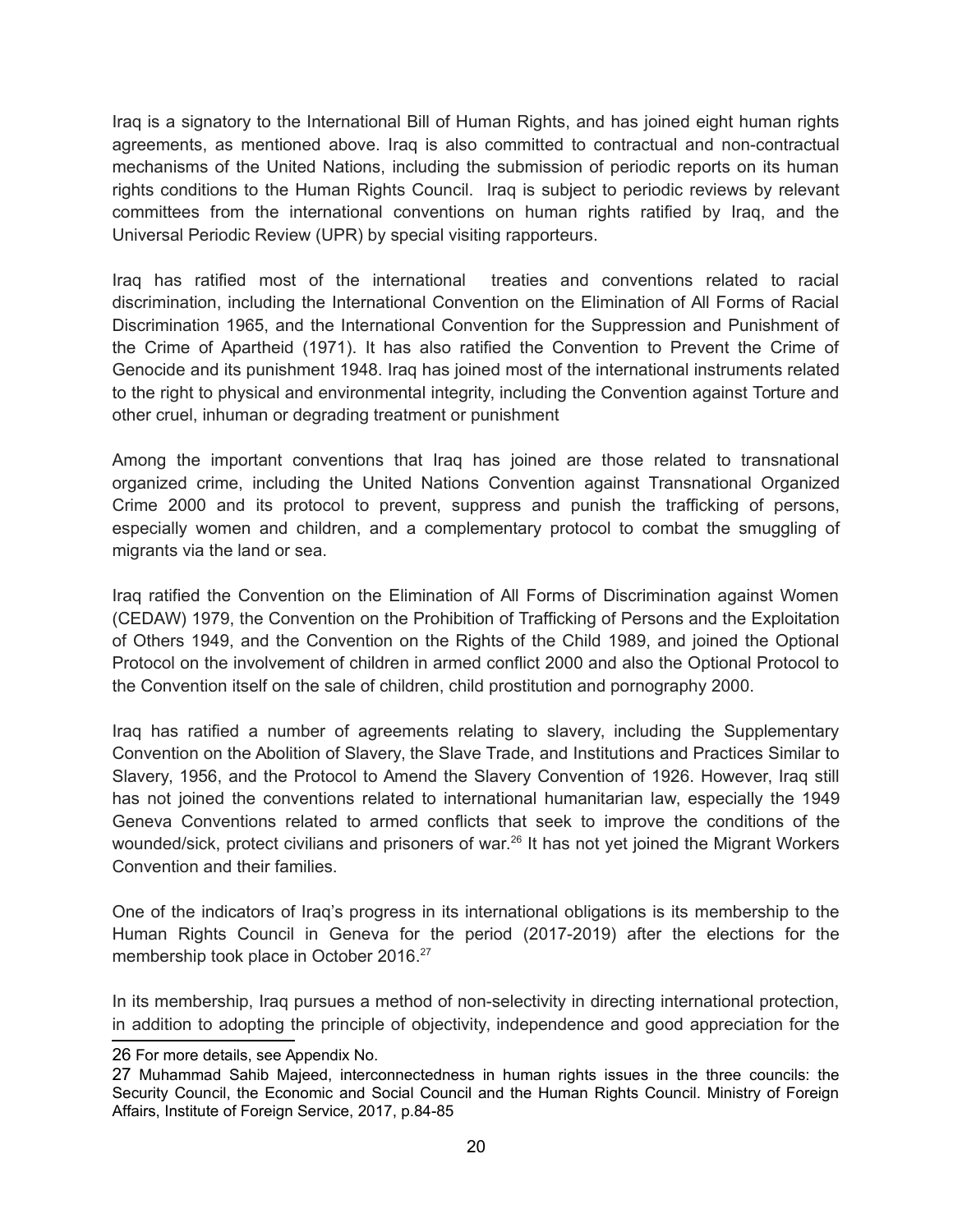special rapporteurs who are selected and defining their mandates and tasks and not allowing the use of international protection of human rights to achieve political goals.<sup>[28](#page-20-0)</sup>

This is expressed in an official letter sent by the Minister of Foreign Affairs of Iraq to the United Nations on February 17, 2016, to request the formal nomination of Iraq for the first time as a member of the Human Rights Council.

## **5- Implementing International Protection on the National level**

Although Iraq has mechanisms for protection in theory, the implementation and practice of these mechanisms is not actualized because there are variables and exceptions that occur continuously as a result of the unstable situation in Iraq, affected by political, security and demographic fluctuations.. Many Syrian refugees and others chose to enter Iraq because it is closeby, easy to access, or because it felt culturally, ethnically, racially, religiously, and linguistically familiar..

<span id="page-20-0"></span><sup>28</sup> Previous source, p.84-85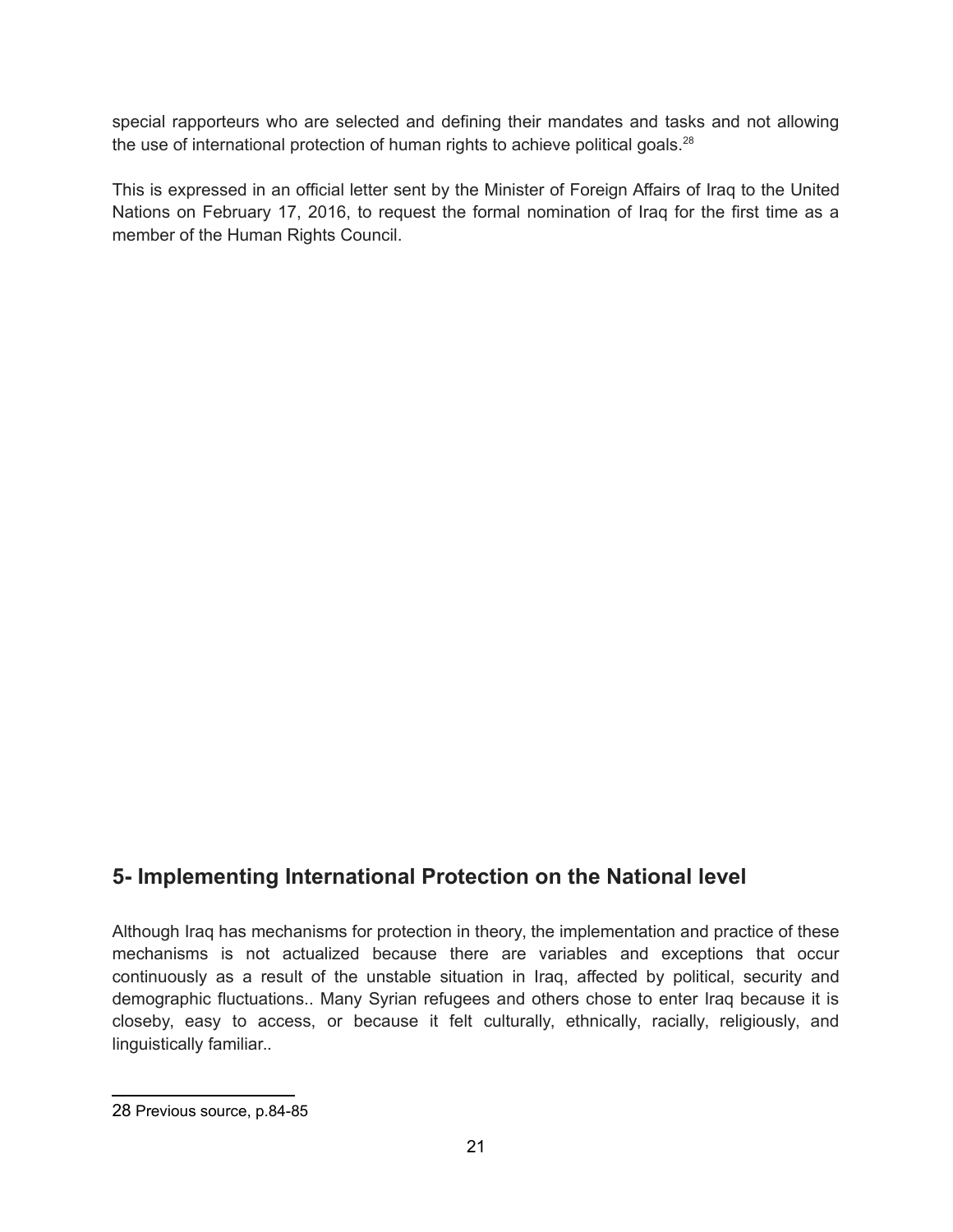Through fieldwork, the research team has identified points that reflected the extent of Iraq's ability to achieve appropriate protection, they are as follows:

#### **5.1 Choosing Iraq as a country in which to take refuge**

Drawing from the interviews conducted with the Syrian refugees in Iraq, it can be argued that they preferred Iraq over Turkey or Lebanon, due to that fact that, comparatively, Iraq offered more promising prospects for entry, employment and residency, and protection from persecution by authorities. Another factor pulling refugees to Iraq was the fact that many had relatives or close friends already there. One interviewee says:

I made the decision to leave for Iraqi Kurdistan because it was safe after I found that it was more appropriate for me to arrive in Erbil because they would give a visa and residence easily, while Lebanon residence cost more and the difficulty of obtaining one (Irq-1 HFK-Micro-Syr-M-No.1)

Another refugee states that, "I did not come to take refuge outside Iraq because we are afraid of alienation," adding, "I sought refuge in Iraq because of the war in Syria, insecurity, instability in addition to the lack of work (12GAB-Micro-Syr-No.12Irq-)". In other words, in a more accurate sense, he came to Iraq for the sake of safety, stability and work.

#### **5.2 The process of applying for asylum**

Most of those who sought refuge in Iraq received information via social media and telephone communication from fellow refugees or relatives who had arrived in the country before them, One refugee says:

"The information we took was from the people who immigrate, in addition to the information that my brother who preceded me coming to Iraqi Kurdistan five months ago" (Irq-14SHRO-Micro-Syr-F-No14). However, a number of refugees came to Iraq with no information about the situation,Many simply joined groups as they were leaving collectively. Much ofand the information they receivedabout Iraq was misrepresented by Syrian refugees. Many Syrian refugees were told stories by Kurds about the situation in the KRI that were far more positive and appealing than the reality that met them upon their arrival.. One interviewed refugee stressed that

I had no information about Iraq or any idea about the borders. I came with the rest of the people, we went through a rough time, had to walk and were very tired, and if there were no people coming to Iraq, we wouldn't have known the route because we don't know these roads, and many people were leaving Syria. I came with my two children. My daughter, who is with me now, was 3 months old, the child did not see her father who was killed in February and my daughter was born in August. The information we were obtaining from Syrians before us, and most of that information appeared to be contrary to the truth and exaggerated. The Syrians visiting Iraq and returning were transferring information to us, which turned out to be inaccurate. (Irq-15LYA-Micro-Syr-F-No.15)

A female interviewee asserts that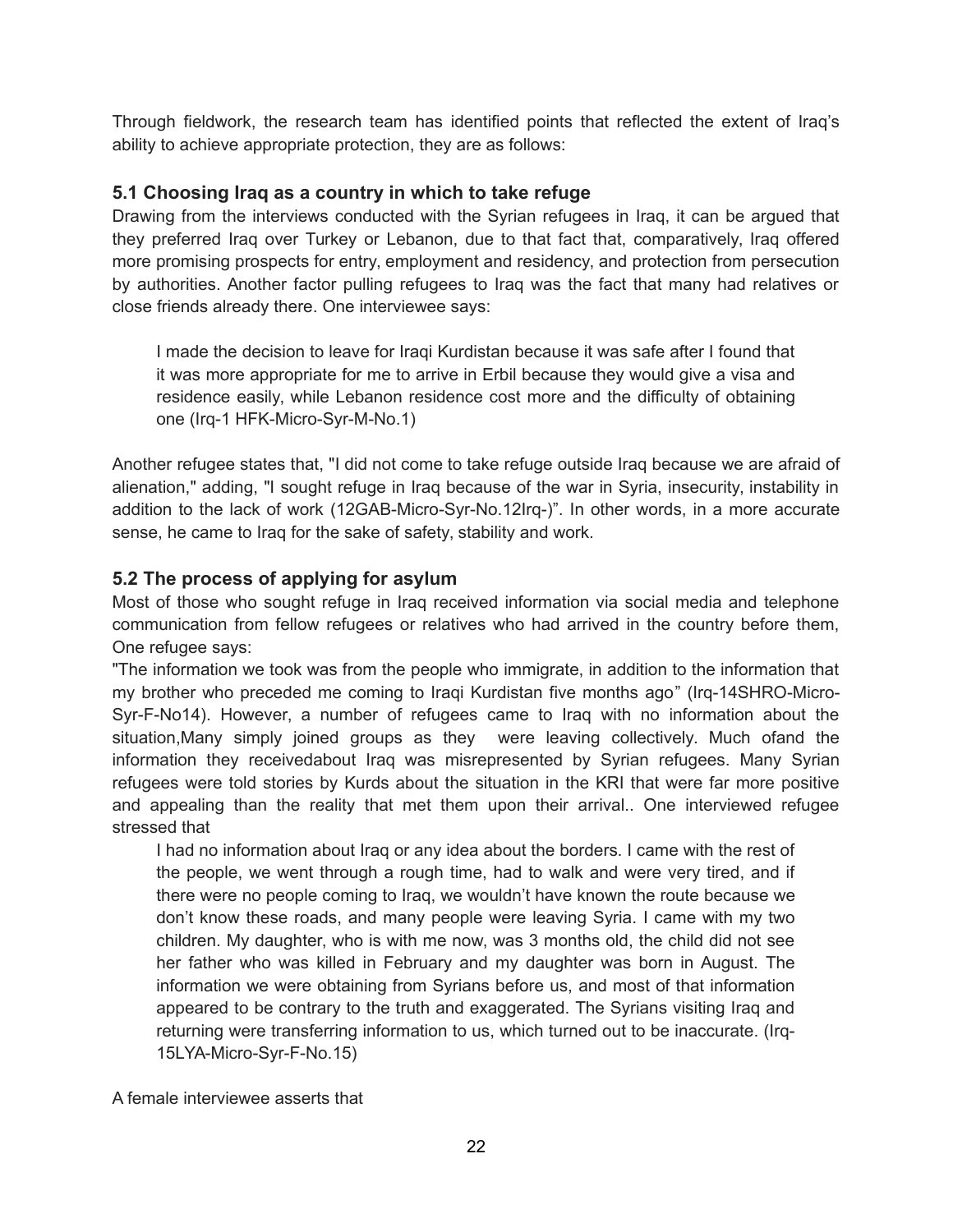We had no information when we were in Syria about such a situation in Iraq, and what will happen to us after the asylum, where they tell us that things are good in Iraq and that you can find work with ease, and we girls can run a farm. But the reality is different from what was reported to us from Iraq, and while we were in Syria. (Irq- 21 PMF-Micro-Syr-F-No.21)

As for the expectations of refugees versus their actual experiences with the application and registration process, the largest number of Syrian refugees who were interviewed expressed their satisfaction with the way they were interviewed, citing an easy and brief process to obtain asylum status and residency in the KRI. One refugee noted that he found it easy to register, indicating that the procedures were straight-forward and that within one hour, the information was taken and he was granted a certificate of asylum from the United Nations and an identity with the right to work in Kurdistan (Irq-4RLM-Micro- Syr-M-No.4). Another refugee confirms that by noting:

The procedures were easy and they are easier than expected" and added that "the investigators and the staff, their behavior was good, they took care of me as a woman, " she asserted, " It took only two or three days to complete the procedure and I got the asylum application document, and I expected that it would take more. (Irq-18MYA- Micro-Syr-F-No.18)

Some refugees indicated that the procedures were difficult, and they expected to obtain the documents in less than a week or two, but it took months. The interviewed refugee says

I expected that when I arrive in Iraq, I will present my papers easily for immigration. In a matter of one or two weeks, I will get asylum and residency, but it lasted for three months and I was given the document of asylum seekers, which is with me and through it I got residency and moving around within Iraqi Kurdistan and also gives me the right to work. "(Irq-17AFA-Micro-Syr-M-No.17). As for the nature of the procedures of registration, he stressed, "The procedures were difficult and long. (Irq-17AFA-Micro-Syr-M-No.17).

As for giving special consideration to vulnerable groups or based on gender, most of the refugees confirmed that the investigators dealt kindly with them, so the refugee himself stresses that "there was a special consideration given to the handicapped, women and the elderly in particular" while some indicated a little on the contrary. One refugee says

The application process was in the form of queues, they separated women from men into two queues, one for women and the other for men, but there was no agebased consideration, as they did not differentiate between an elderly or disabled person. They just relied on the role, just as there was no special consideration for women, children and pregnant women. (19EMS-Micro- Syr-M-No.19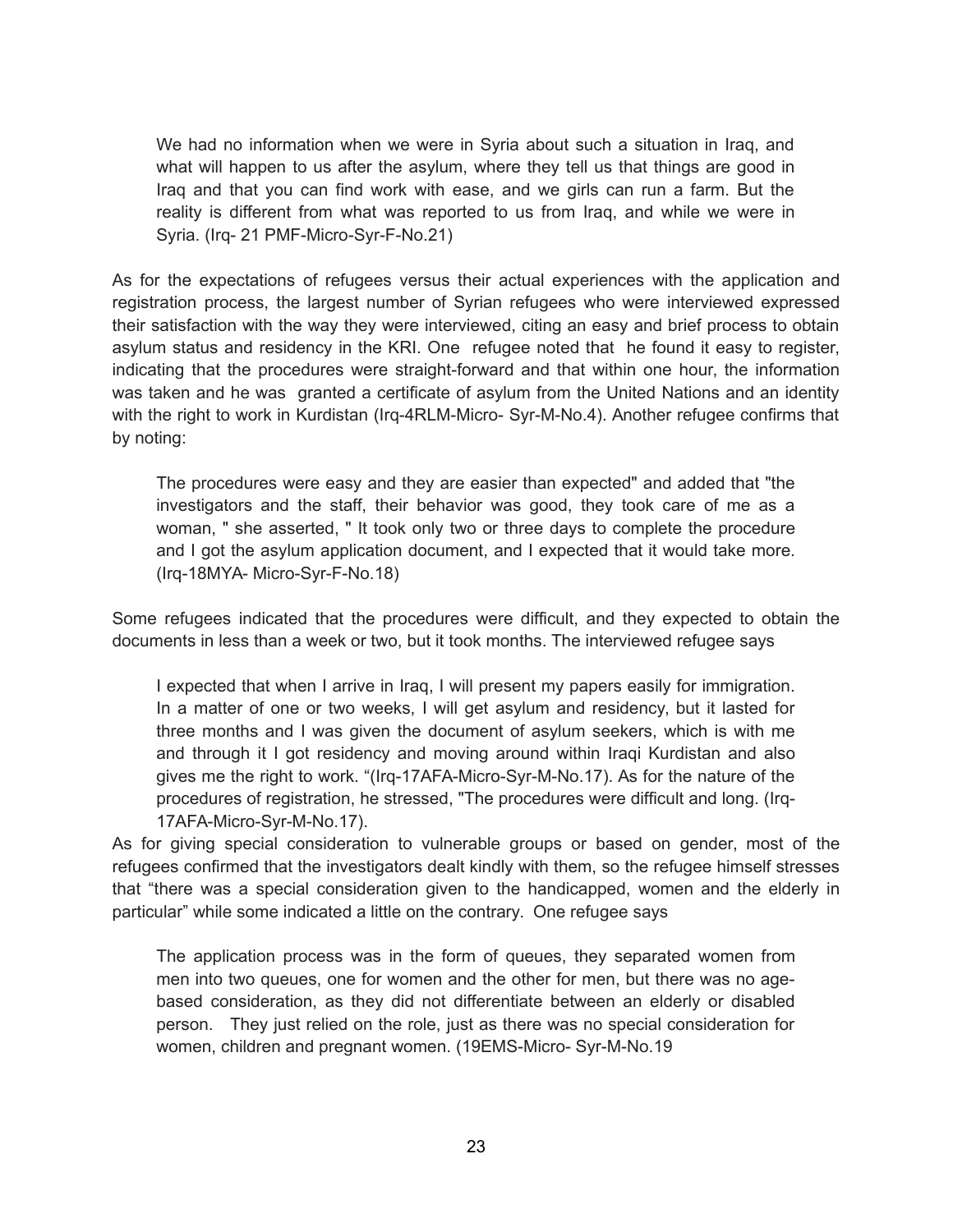Most of the refugees also expressed the lack of legal advice and that they were guided through the registration process by camp management, relatives or acquaintances who have gone through it before them. One refugee says "I did not receive support or legal advice, nor did I receive any material, moral or counseling support" (Irq-20RKA-Micro- Syr-M-No.20). Another refugee confirms

No one gave me legal advice. Rather, the one who provided support to me is a Syrian friend I know from the Levant, where I lived in the tent of his family who left the camp after they rented in Duhok, so the tent was furnished and had the remaining requirements. (Irq-24KJK-Micro-Syr-M-No.24)

#### Another refugee confirms that

.

No one provided me with legal assistance or advice or care for my children with regards to education" (Irq-18MYA-Micro-Syr-M-No.18). One refugee says "I did not obtain legal advice nor did I receive other assistance in education, language lessons, or training for children. (Irq-15LYA- Micro-Syr-M- No. 15)

The interviews revealed that Syrian refugees went through the registration procedures because in doing so, they acquire a document proving that they are asylum seekers, which gives them the right to residency, employment, and housing, especially in the KRI. The refugee expresses

The asylum application document helps us in obtaining residency in Iraq and in the event that I do not get it, I do not obtain residency and I cannot work or move around because it is considered my identification, as it was found that few Syrian refugees were aware of their rights and duties and know the difference between The rights of asylum seekers and the rights of refugees. (EMS-Micro-Syr-M-No. Irq-19)

One refugee says "I know the difference between alternative protection and the refugee's description" (Irq-21PFM-Micro-Syr-F-No.21). Another refugee says

My aim in seeking asylum is to ensure that I am not sent back to my country, when I am a refugee and has no authority over me other than the United Nations, it is written on my application that it is forbidden to forcibly return this person to his country, he is not a refugee but rather an asylum seeker, I am an educated person and I know my duties not to disturb security and not to harm the surroundings and customs and traditions and the importance of commitment to the rules of the society in which I live and other legal conditions. (3OMK-Micro-Syr-M-No.3 -Irq)

The same refugee added that "I do not know the refugee is different from the asylum seeker and I do not have any information about the refugee's rights and duties" (3OMK-Micro-Syr-M-No.3 -Irq)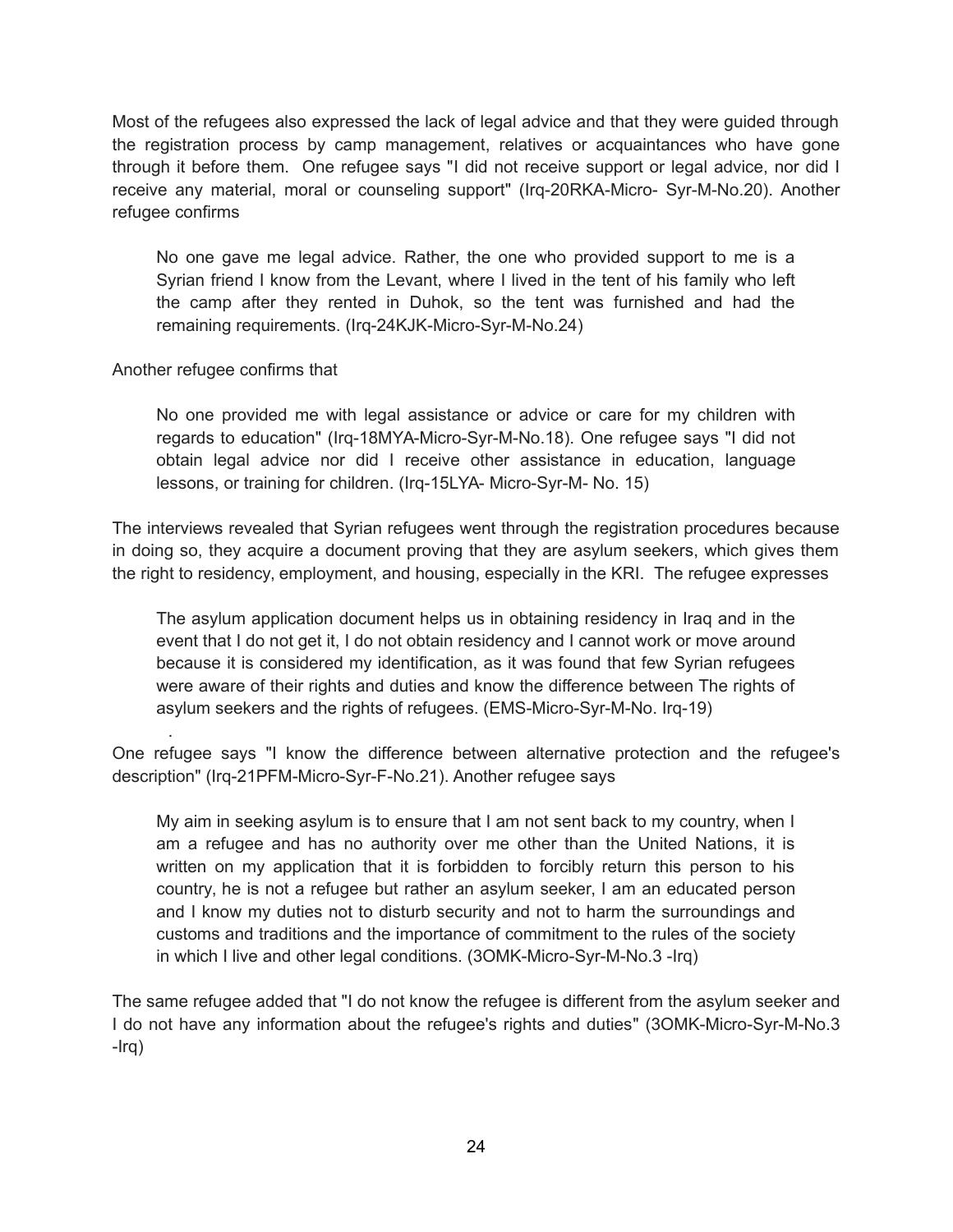One refugee stressed that "I don't know all my rights and duties as a refugee" (Irq-20RKA-Micro-Syr-M-No.20). Another refugee says "I know my rights as a refugee like security, safety and protection, and I don't know what my duties are" (Irq-11HFH-Micro-Syr-F-No.11).

#### **5.3 Impressions of refugees and asylum seekers regarding the procedures and the behavior of investigators**

Most interviewees were Syrian refugees who claimed that investigators who handled their cases were kind to them and considered their needs in terms of health, gender, age and gave special care to pregnant women.

One says "there was consideration by UN staff for the sick and the elderly." (Irq-6SHMH-Micro-Syr-M-No.6) Another refugee asserts "the procedures were in the camp and through the United Nations (UN), there was a special consideration in the registration, taking into account the elderly, children and women" (Iraq-13SAA-Micro-Syr-F-No.13). However, a few confirmed that the investigators did not consider gender or the elderly and children but rather prioritized their attention based on who applied first. a. According to one interviewee:

Applying was in the form of queues, there is no difference between someone young, old, or a woman, they separated women from men, but there was no gender consideration, as they did not differentiate between an elderly or a handicapped, they only depended on their place in line, as there was no special concern for women, children and pregnant women. (-Micro-Syr-M-No.19Irq- 19EMS).

Another refugee says during the registration "I conducted interviews and the investigators' behavior was vague. Everything was kept secret and they were uncomfortable while not paying attention to my personal needs". (Irq-3OMK-Micro-Syr-F-No.3).

As another affirms, "The protection system has changed and has become a special concern for marginalized groups, amendments have been made to laws, and safe havens have been provided." (Irq-1DGHY-Meso- F-No.1). It has also been found from interviews that all Syrian refugees who registered have been granted the status of "asylum seeker" because Iraq does not have a refugee law and does not grant refugee status except to political refugees according to the Political Refugees Law No. (51) of 1971. It was found that obtaining the asylum seeker document facilitates residence and the right of movement, as well as the right to live outside the camps.

One refugee also states, "The asylum application document helps us in granting residency in Iraq and in the event, I do not get it, I do not obtain residency and I cannot work or move, it is a proof of identity." (Irq-19EMS-Micro-Syr-M-No.19). The refugee says in the same context that most of those who applied for registration got enough information in a language they understand and most of the communication was done verbally because most of the applicants were Kurds or Kurdish speakers, and also that the investigators in the Kurdistan Region of Iraq used the same language for understanding. As for the duration of the procedures, most procedures took a few weeks or one to two months, with a few exceptions that lasted 6 months.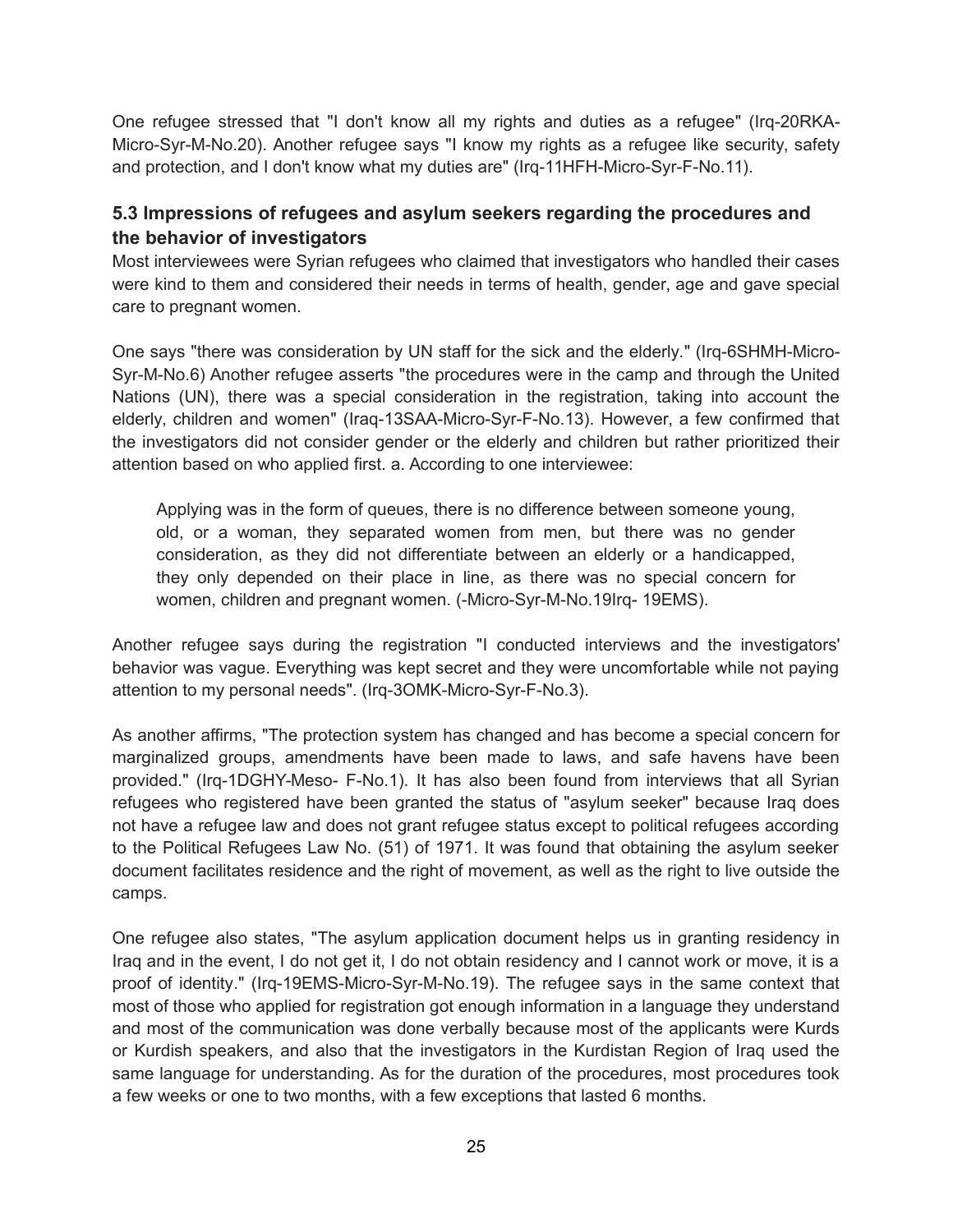As one refugee says

After I entered the asylum procedures at the United Nations, I stayed five days at my relatives' house, they guided me to the asylum office in Erbil, filled out forms, submitted personal information, and presented information in a systematic way and received the asylum seeker document after two days." (MICRO-Syr-F-No.6Irq-6SHMH-).

Another refugee also confirms that *"*We registered for asylum in Domiz camp, and the asylum form was completed by the United Nations, and we were given a certificate of the status of asylum seekers directly, but the residence took a month" (14SHRO-Micro-Syr-F-No.14Irq -).

As another refugee indicated "I expected that when I arrive in Iraq, I will present my papers easily for immigration. In a matter of one or two weeks, I will get asylum and residency, but it lasted for three months." (17AFA-Micro-Syr-M-No.17Irq-).

The interviews also showed that most Syrian refugees did not prefer to return to their country even in the event that their application for asylum was rejected, due to the immense instability in Syria and the lack of opportunities. As one refugee says "If a negative decision is issued against us, I cannot return to Syria because of fear and because my children were young when I came." (Irq-26FAR-Micro- Syr-F-No.26). One refugee of military-age who left Syria to avoid serving in the Syrian Army said: "I think if my application was rejected I would have gone to any country except Syria", and he adds "I came for protection, not for the purpose of immigration." (Irq-20RKA-Micro-Syr-M-No.20) As another refugee says "I did not apply for asylum to a third country, nor did I submit anything for the future because I do not want to go to Europe, and I hope to return to my country if there are job opportunities "(Irq-6SHMH-Micro-Syr-M-No.6) while a female refugee confirms ." If there is a negative decision regarding our asylum and the hope is lost, I will return to Syria. "(Irq-27RHH-Micro-Syr-F-No.27)

Likewise, some people were being recruited into the armed Kurdish factions in northeastern Syria, as one said "and if the situation improves in Syria we will return" and he adds, "because of the recruitment by the compulsory groups (YPG), which are Kurdish forces loyal to the regime in Syria, who have immigrated to Kurdistan Iraq, "and also indicates "we did not plan to seek asylum or immigration, but the circumstances led us to that, which is the recruitment of my three brothers (Irq-14SHRO-Micro-Syr-M-No.14). A refugee who has eight daughters said that "we decided to take refuge in Iraq, especially after we heard rumors of recruitment of girls within the Kurdish organizations which happened after we moved to Iraq." (Irq-21PFM-Micro-Syr -M-No.21).

#### **5.4 The role of non-state actors in security**

It was evident from fieldwork that non-state actors played a limited role in specific matters, especially related to interference in the security issues, while they had a positive role in other issues, such as providing in-kind and logistical assistance. The team of researchers found that most Syrian refugees did not obtain legal advice from individuals or humanitarian or legal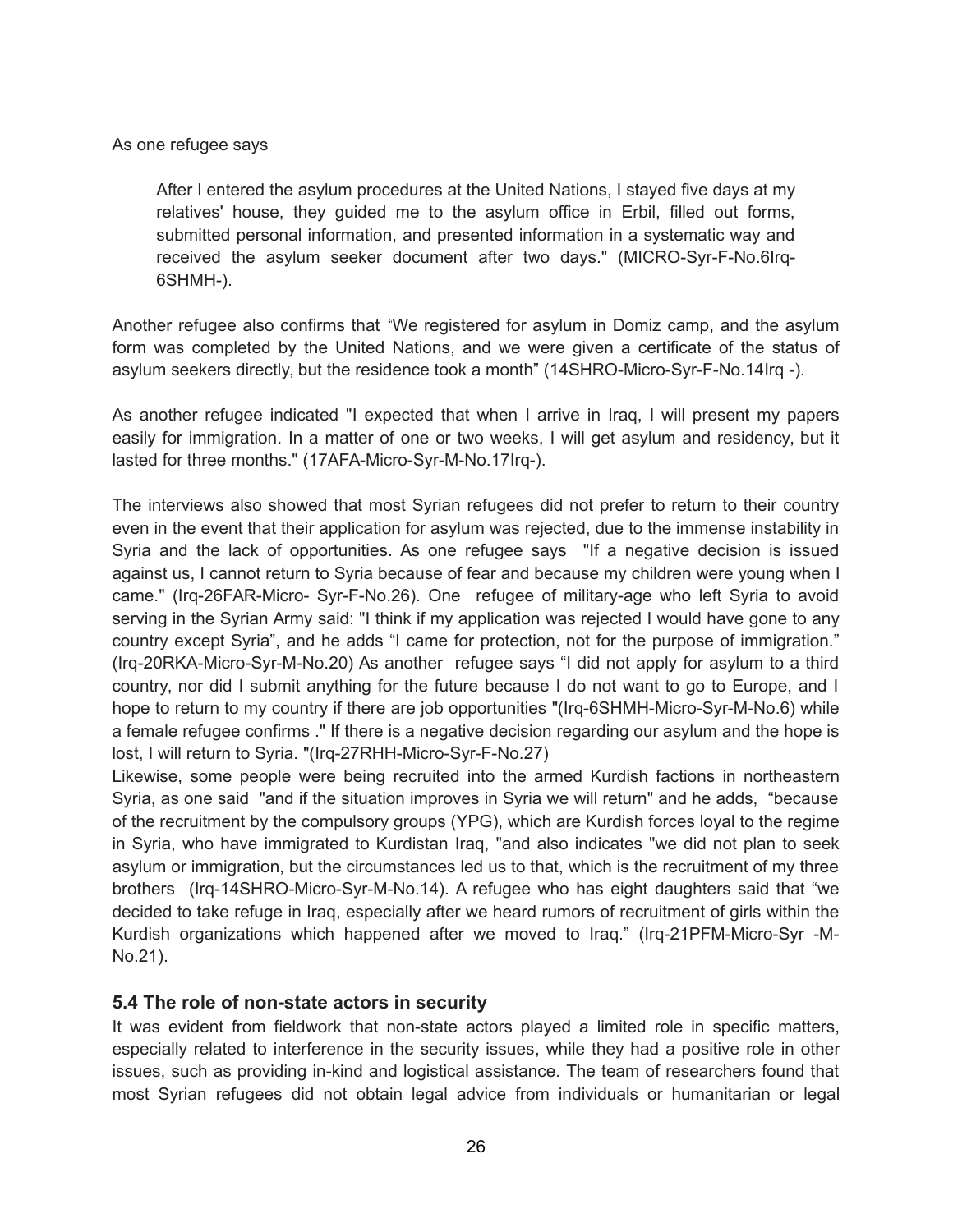NGOs, as was previously mentioned, and that many of them even hired private lawyers to follow up on their cases. One Syrian refugee says, "I have completed residency through the attorney at the residency center on 100th Street, after the tourist visa I came in which I also obtained through the attorney has expired." (Irq-1HFK-Micro-Syr-M-No.1)

However, the team noted that there are organization contracted by the UN in the KRI to work on the issue of registration and maintaining databases of Syrian asylum seekers. Organizations such as the Swedish Qandil Organization work on providing registration support services to asylum seekers. One refugee says

I performed registration procedures in Qandil, which presented me with the application form, and that this organization is responsible for registering Syrian refugees, that the registration process took place after I contacted the organization and set an appointment for me after one month from the call, and after four months, my family joined the registration application, and the procedures were completed within four months. (Irq-3OMK-Micro-Syr-M-No.3)

As for the distribution of aid, most organizations focused more so on providing material support to refugees such as tents, water, food and construction material than in less tangible support such as childcare, education, language courses, etc. . As confirmed by one interviewee (

We participate in leading three aspects: protection, coordination and management of camps, shelters, and basic relief materials, and we also participated in leading a cash working group that aims to provide people with cash to meet basic needs. Irq-2KWV-Meso-F-NO.2)

In light of this, one interviewed refugee says "I received from the organizations 280,000 dinars per child in school as an annual aid." (Irq-6SHMH-Micro-M-NO.6). One refugee confirms "My brother helped us with housing, and the UN refugee agency provided us with tents." (Irq-12GAB-Micro-F-NO.12). The refugee says

I needed housing in the beginning and lived in an apartment in a motel, and after two and a half months I found work that no organization helped with, No organization provided us with any help but after nine months we obtained from the Hammurabi Organization for Human Rights a relief quota that includes detergents, and then after that, the Qandil Organization gave us cash of some 465,000 Iraqi dinars. (Irq-1HFK-Micro-Syr-M-No.1)

Elsewhere, the refugee notes

An organization whose name I do not know came and built two rooms for us. They gave us 600 blocks, and we had 400 blocks, and they gave us a ton of cement. We also provided a ton and a half of sand, doors and windows. They did not give us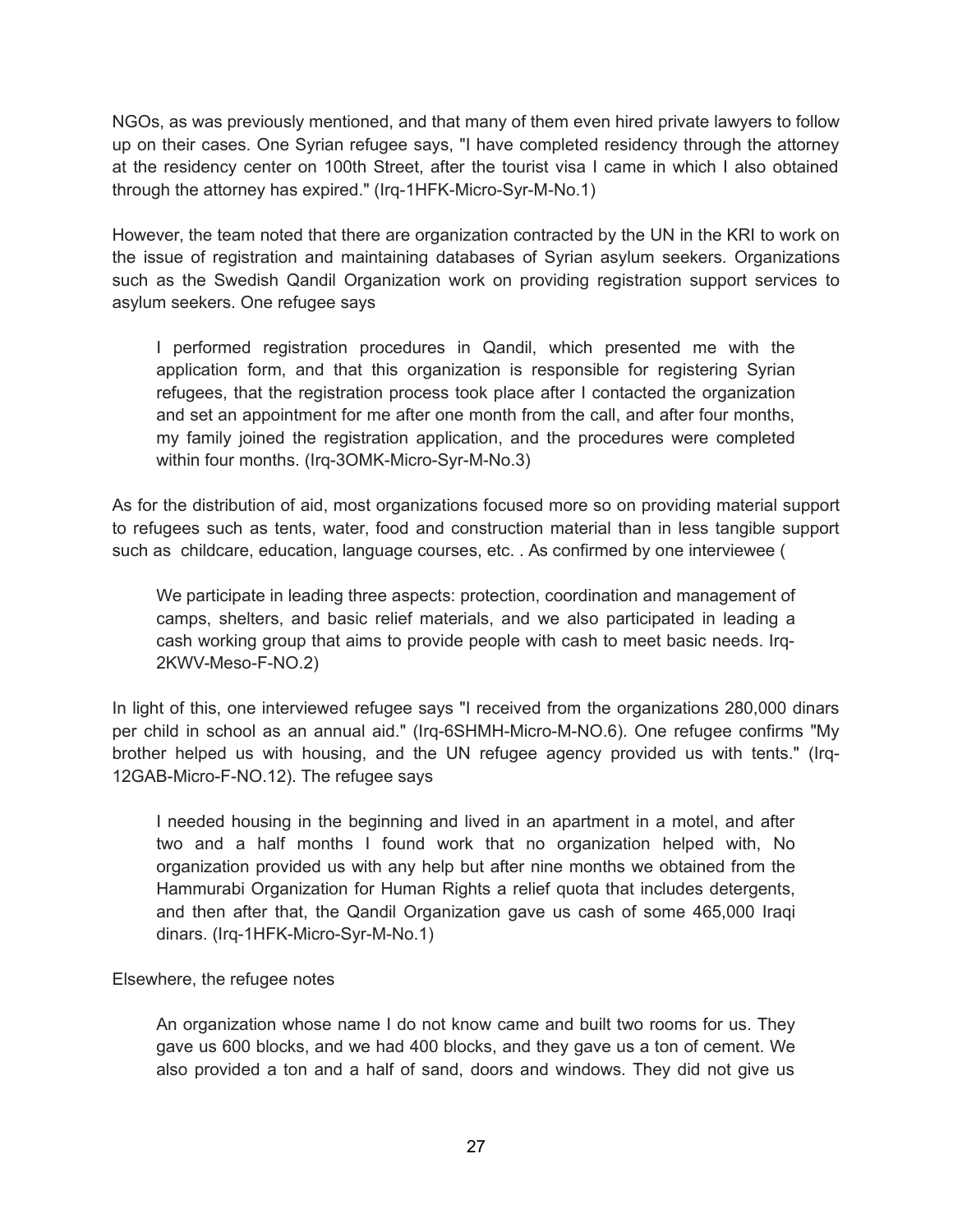everything. We complete what they couldn't. I am satisfied, praise be to God. (Irq-15LYA-Micro-F-NO.15)

When it comes to housing, most Syrian refugees still reside in camps. As one refugee claims, "We lived two years in a tent, and then in the camp we built a two-room house, bathroom and kitchen at our expense, and we do not pay rent or water or electricity bills, but in the beginning we rented and paid money and I am now comfortable and happy." (Irq-11SHFH-Micro-Syr-F-NO.11). Another says: "My place of residence is the camp and I do not pay rent. I am neither happy nor comfortable in my residence; I prefer to leave this place if opportunities become available." (Irq-19EMS-Micro-Syr-M-NO.19)

As for those who preferred to live outside the camps, they depended on themselves, their relatives, or locals to help them find a place to live, and most of them had to pay rent. One confirms: "I had a small amount of money, I was looking for a place to stay using housing offices, and I did not get support from organizations in this regard". (Irq-1HFK-Micro-Syr-M-No.1)

Refugees outside the camps rarely received assistance to support them to pay rent from organizations, families or other people. A refugee says: "No one helped me, I pay a rent of 200,000 Iraqi dinars per month, and I also pay the electricity fee and the costs of the generator which is paid separately." (Irq-21PFM-Micro-Syr-F-NO.21)

#### **5.5 Family Unification**

The issue of family reunion is multifaceted. One element of this issue deals with family reunion inside Iraq, and another element deals with uniting refugees inside Iraq with their relatives outside of the country. . Syrians who entered Iraq alone were not legally entitled to family unification, as the law permits in Europe, for example. The rest of the family members must join their relatives in Iraq by entering the country the same way that those who preceded them entered, after they were provided with the information required to enter Iraq, and some have resorted to joining their families by using various illegal methods of crossing the border.

One refugee recalls how she and her children reunited with her husband in Iraq. She says: "My husband came 8 months before me to Iraqi Kurdistan," and she added: "I joined him through Al-Qamishli and with my three children crossing the border on foot" adding: "it was my husband who gave me the full information about the trip". (Irq-13SAA-Micro-Syr-F-No.13)

With regard to the reunification of Syrian refugees with relatives outside the country, a few refugees had relatives abroad who advocated for their reunification because family unification in Europe is offered to the refugees once they obtain residency or citizenship. Most Syrians have relatives who arrived in Europe for a period too short to qualify for residency or citizenship.

One refugee says: "my son took refuge in Turkey by sneaking into the country, and from there one of the organizations helped him to go to Greece and from there to Germany three years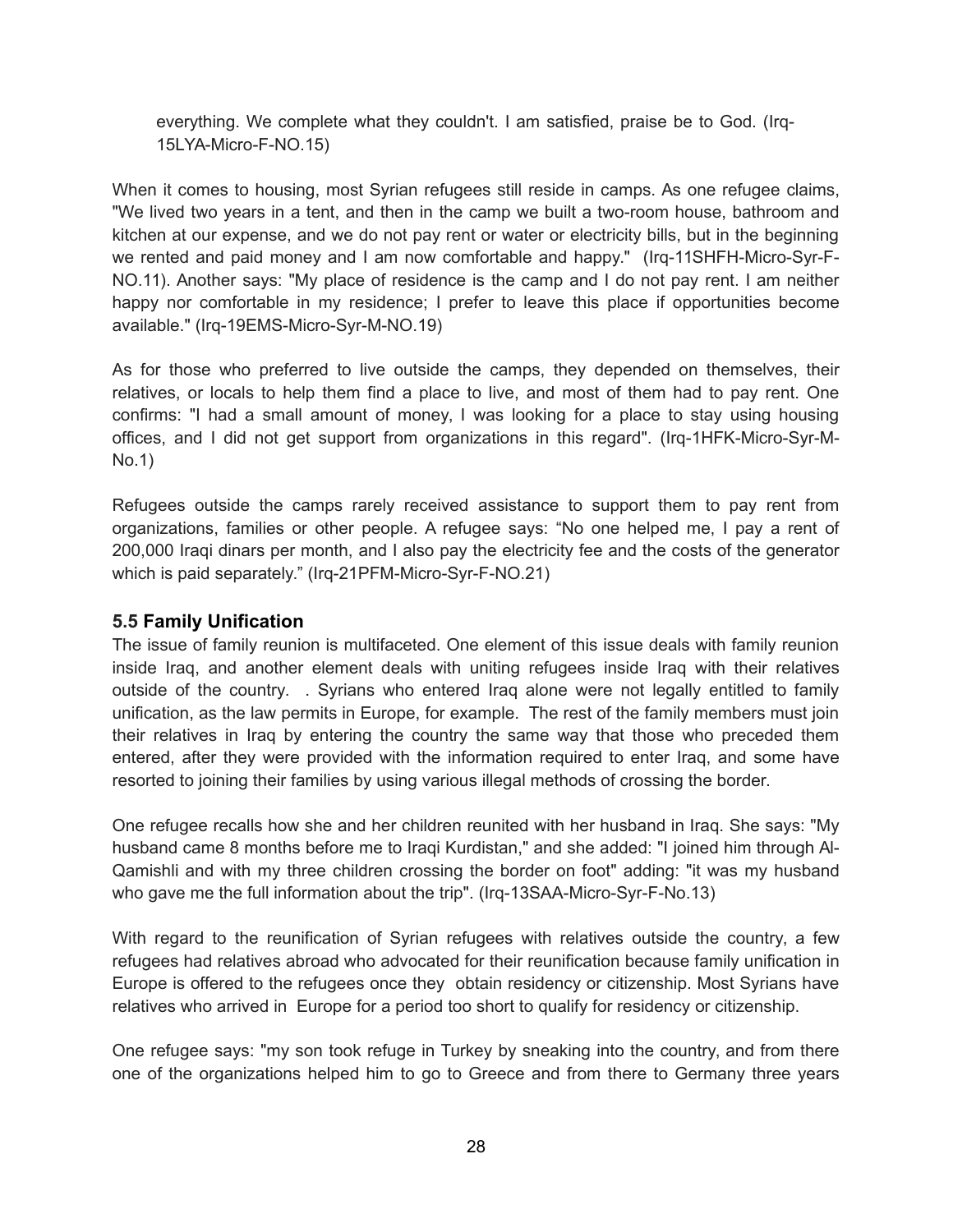ago, but he does not have German citizenship, so he cannot ask for family reunification." (Irq-26FAI-Micro-Syr-F-No.26)

Others have expressed that some who arrived in Europe were affected by individualism and did not care about their families or relatives living in the homeland. Also, a refugee says: "I have a brother in Belgium who lived there for three years, and I asked him for family unification. He said that it is difficult to do family unification, and he is married and has a family and children there." (Irq-22MAR-Micro-Syr-M-No.22)

One recalls "those who arrived at the diaspora do not think about us nor give any attention to the procedures of family reunification" as they affirm "despite having a sister and cousins and aunts in Britain, Norway, Belgium and Germany, and some of them got married in Iraq and went there, no one tried to reunite us because those who leave do not look behind them." (Irq-21PFM-Micro-Syr-F-No.21)

#### **5.6 Detention, Deportation, Return, and Exposure**

No Syrian refugee faced arrest or detention because of their arrival in Iraq, but a few have been subjected to deportation from the borders and have been denied entry by security forces due to their ethnicity or because they did not speak Kurdish. As one refugee states "I was not subjected to any deportation procedures or any problems and I was not subjected to detention." (Irq- 8ABA-Micro- Syr-M-No.8) Also, one refugee asserts "there was no decision to deport or forced return, and I was not subjected to detention or arrest." (Irq-17AFA-Micro-Syr-M-No.17). Another says "no attempt has been made to deport me from Iraq, but my husband has been expelled from Saudi Arabia due to work issues" (Irq-2AFSH -Micro-Syr-F-No.2).

One refugee says "On the border people who had come more than once were sent back, meaning they came to Iraq and then returned to Syria and then tried to return to Iraq, these people were sent back. We did not face This problem because we came for the first time." (Irq-15LYA-Micro-Syr-F-No.15)

One refugee, who is of Kurdish origin, asserts, "On the borders, only Arabs were sent back, there was an Arab travelling with me but they did not allow him to enter. He did not speak Kurdish." (IRQ-20RKA-Maker-Sir-M-No. 20)

Iraqi laws emphasize the importance of voluntary return, and do not allow the coercion of refugees back to their homes. The team did not find through out their interviews that there were any cases of deportation of Syrian refugees by Iraqi authorities.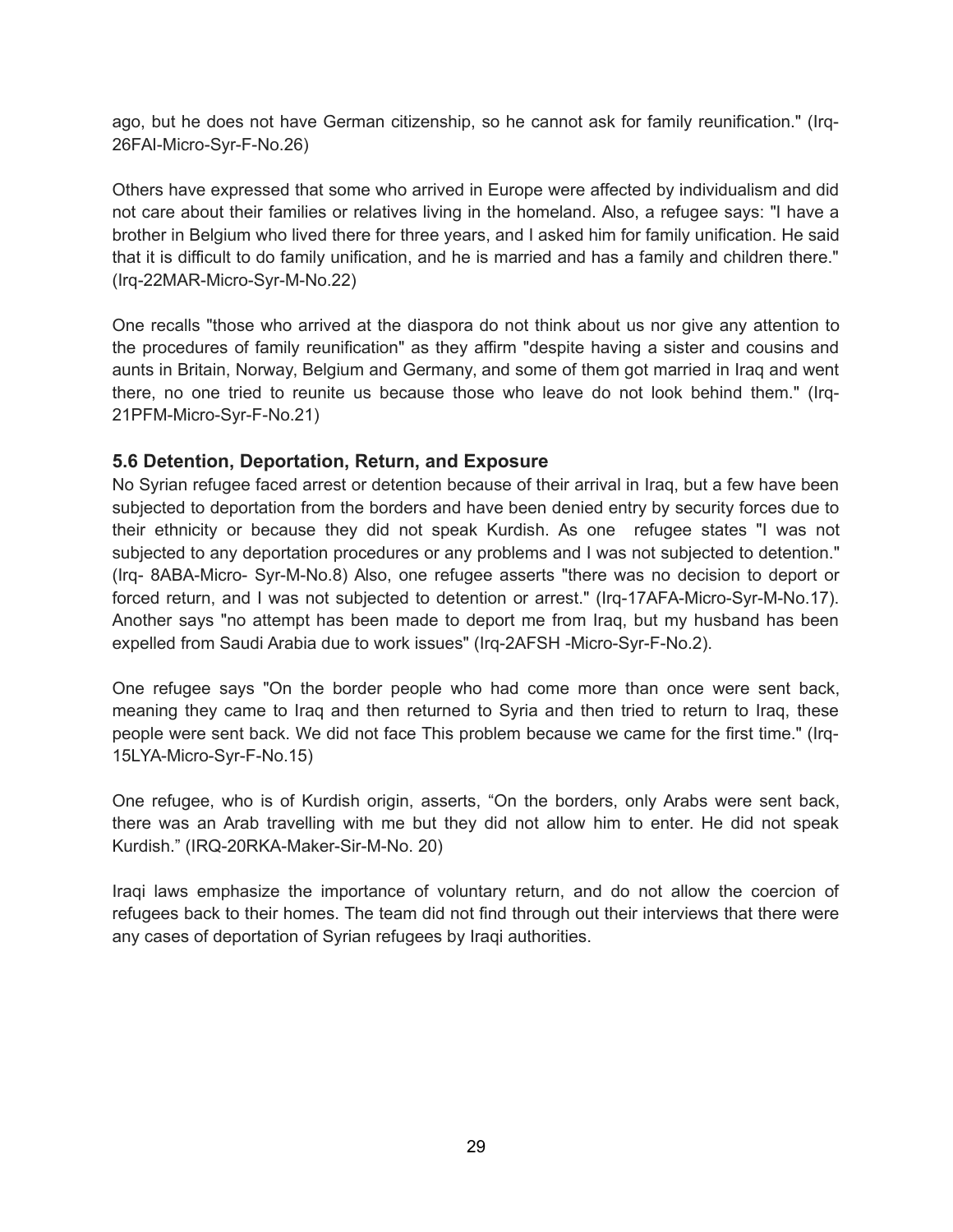## **6- Examples of positive national practices**

Iraq is one of the signatories of most major international agreements related to refugee protection and it has its own national law on political refugees (51) of 1971, but because of its definition of a refugee it does not conform to a large extent with international standards.<sup>[29](#page-29-0)</sup>

<span id="page-29-0"></span><sup>29</sup> WP1 Report, refugee definition in Law 51 of 1971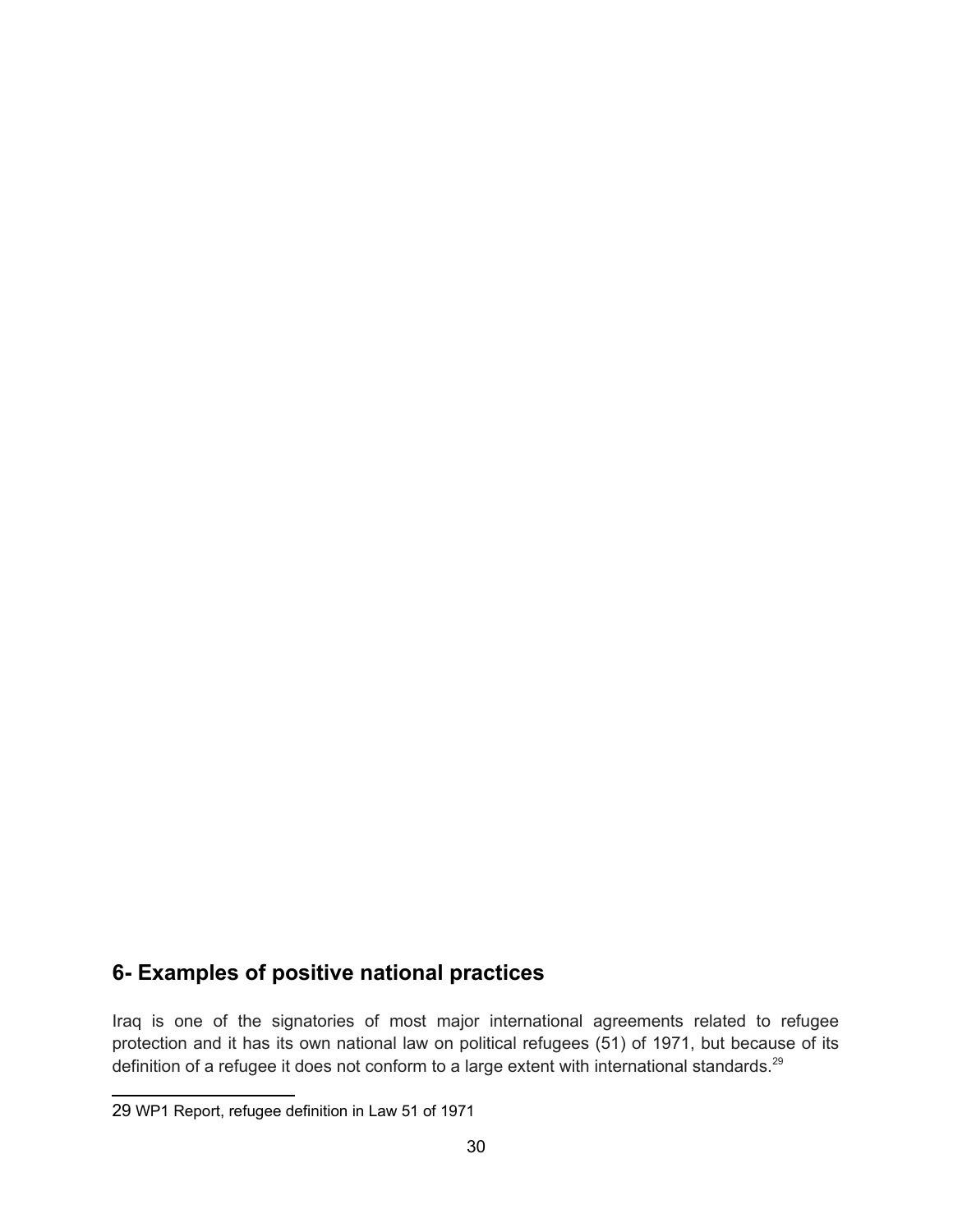Iraq has welcomed refugees in the past and continues to do so currently, as Palestinian refugees, for example, are treated like every day Iraqi citizens in terms of rights, protection and safety, ownership, housing, education, movement, and getting documents. Although the new law of residence in 2017 limited their rights the decisions and recommendations of the government is working to remove these restrictions.

One of the national practices that warrants reference is that Iraq, despite the absence of a special law on refugees, committed not to carry out forcible returns or deportation of refugees to their countries in an involuntary manner<sup>[30](#page-30-0)</sup>, especially since Iraq does not carry out deportation as long as the refugees' behavior and practices do not threaten the regime's stabilization and the security of the country.

The field work concluded, by meeting the refugees themselves and the organizations working in this field, that there is no deportation or forced return of refugees, and this records a positive success story in the nature of Iraq's treatment of the refugee situation.

## **7- Internally Displaced Persons (IDPs) Situation**

There are similarities between the conditions of Iraqi IDPs and Syrian refugees. Both groups experienced a loss of security and a desperate search for safe haven from terror groups. According to the statistics of the Iraqi Ministry of Immigration, a total of 5.5 million Iraqis were forced to leave from the northern and western provinces of the country (Nineveh, Kirkuk, Salah

<span id="page-30-0"></span><sup>30</sup> The principle of non-refoulement referred to in many of the international conventions on refugees or international human rights law has today become an international norm and commitment as it does not require the state to be a party to the 1951 convention.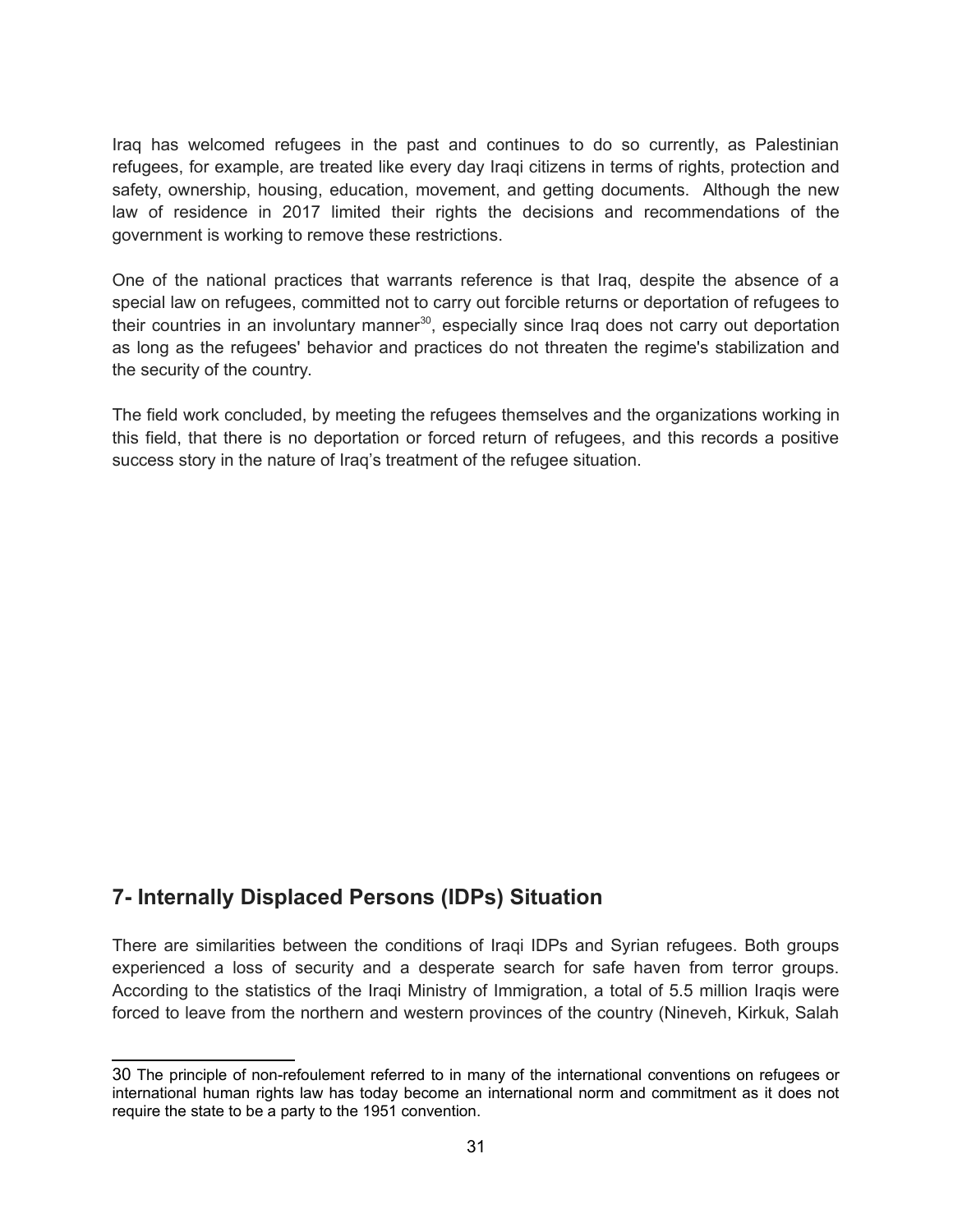al-Din, Anbar, Diyala, the outskirts of Baghdad and parts of Babil Governorate) after ISIS took control of these areas in mid-2014.

The situation of the Iraqi IDPs is complicated and their protection problems are complex. Many of them suffered from the brutality and savagery of ISIS who occupied their areas, and some of them suffered from the persecution of the security and armed forces on the pretext of their children's association with this terrorist organization. Once they were perceived to have familial ties to ISIS, suspicions continued to circulate around them, which led to treatment of injustice and cruelty in addition to the harshness of nature. The extreme weather conditions ofsummer and winter caused much suffering as well. Also, some of them experienced displacement multiple times across different regions of Iraq, as was confirmed by the representative of the UNHCR in Iraq, Bruno Guido.

In mid-September 2018, there was a second wave of displacement for thousands of IDPs from their areas of residence to the displacement camps once again across different parts of Iraq. There are one million and nine hundred thousand IDPs, many of whom will not be able to return to their homes soon and aid must be provided to them.

The United Nations Children's Fund (UNICEF) has confirmed that more than 151,000 displaced Iraqi children have been exposed to harsh environmental conditions and that their lives are at risk due to the cold, low temperatures and floods in the winter and to the harsh hot weather in the summer, especially since most of the displaced families live below the poverty line in dilapidated housing that lacks heating or in camps that do not protect them from the cold  $31$ .

The suffering of the displaced in Iraq did not end even after the terrorist organization ISIS was eliminated in 2017 and expelled from the areas it occupied, despite the return of more than 3 million displaced people to their homes after the area was liberated. According to UN and other reports issued by committees in the Iraqi Parliament, there are approximately 1.8 million displaced Iraqis who have not returned to their homes for many reasons, including:

- Armed forces taking control of approximately 16 cities and towns and stopping their return under various pretexts and excuses, such as Jurf Al-Sakhr, Al-Owaisat, Yathrib, Baiji, Karagol, and other regions.

There is widespread destruction in some liberated areas, some of which have been reduced to ruins.

There are tribal problems that await thousands of IDPs (meaning revenge and compensation) in the event of their return due to the affiliation of one of their members to ISIS.

Mr. Jasim Al-Attiyah, Undersecretary of the Ministry of Displacement and Migration in Iraq, said to Anatolia Agency that there are about 500 thousand displaced people living in the camps spread throughout the country, in addition to about 700 thousand displaced people who are still in cities outside the camps $32$ 

<span id="page-31-0"></span><sup>31-</sup> Jasim AL- Shammari,Iraqi IDPs are two sides of the same coin. https:// www.syria.tv

<span id="page-31-1"></span><sup>32 -</sup> https:// [www.aa.com.tr](http://www.aa.com.tr/) 29/04/2019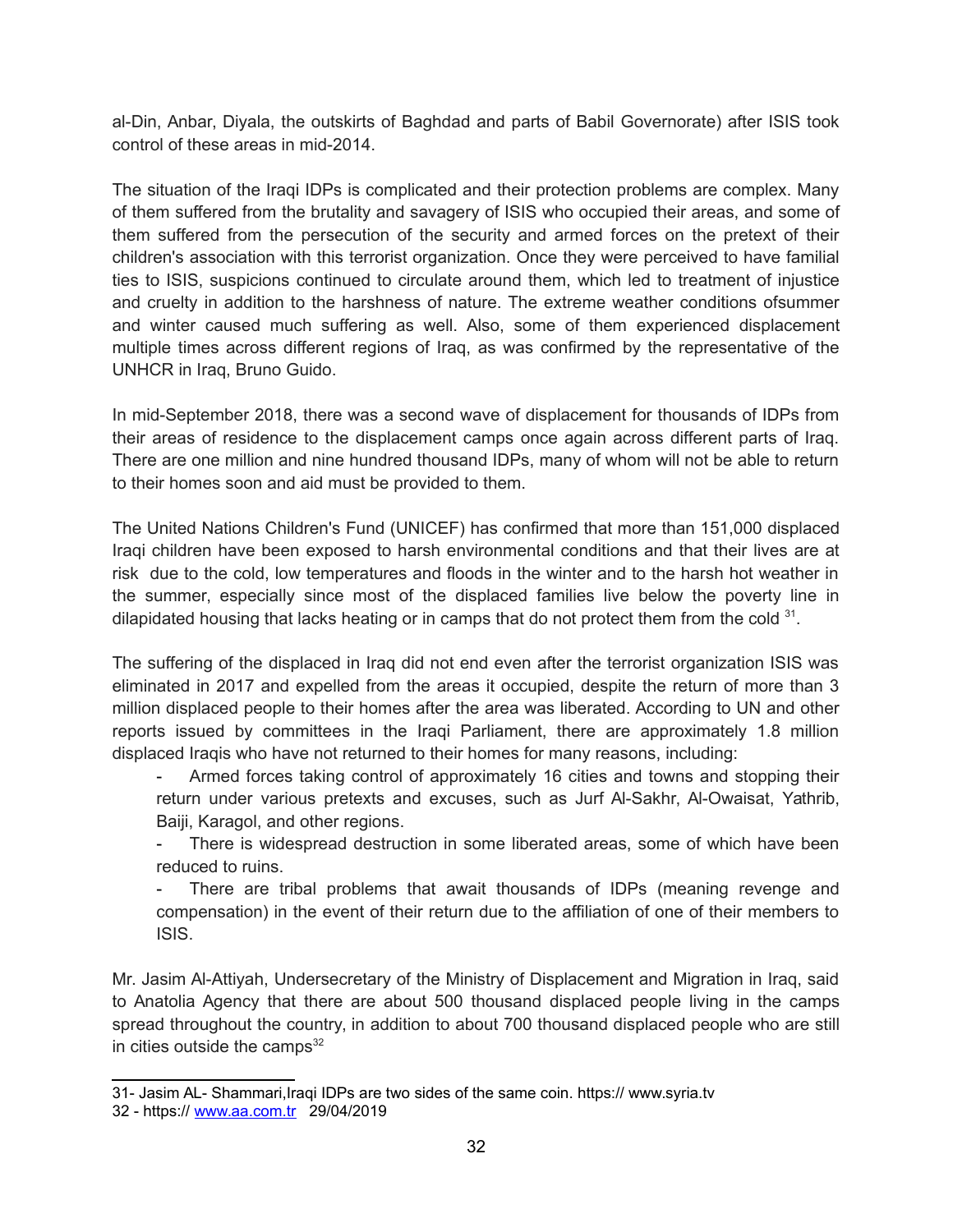According to the data of the Joint Coordination Center (JCC), the displaced are distributed as follows:

40% displaced are Sunni Arabs 30% Yazidis 13% Kurds from the disputed territories 7% Christians 10% other minorities<sup>[33](#page-32-0)</sup>

The condition of the remaining displaced Iraqis can be described as between a hammer and an anvil, either living under miserable and harsh conditions in the camp, or returning to their homes to realities without security, destroyed infrastructure and in fear of ISIS sleeper cells. .

#### **7.1 The Implementation of IDPs Protection.**

Through the field work accomplished by the team of researchers, the team found that most of the internally displaced people were displaced from their areas of origin because of violence that occurred in their areas or because of armed conflicts, so they went to other areas that are safer for their lives and their children and that very few were displaced for economic and social reasons. A number of internally displaced persons were exposed to displacement more than once due to the eruptions of violence into areas they had taken refuge in at first. For example, a female displaced says

After the incident of storming the Church of Sayedet Al-Najat in Baghdad at the end of October 2010, and my brother's kidnapping on the way between Baghdad and Sulaymaniyah, and his liberation by paying a ransom, the fear of staying in Baghdad increased, so I moved my job to Hamdaniya in Nineveh Plain that I chose because it was safe at the time and my family and relatives were there, but I was displaced again from Hamdaniya to Ankawa in Erbil, after ISIS invaded Hamdaniya in August 2014. (Irq-1REB-Micro-IDPs -F-No.1)

In the same context, as one displaced says,

I was displaced from the city center of Mosul at the beginning of 2010 because of our exposure to threats by placing an envelope and in it a threatening message from Islamic extremist armed groups asking us to participate in Jihad, where they were facing the American forces, asking to pay a tribute of (\$4000) for being Christians, and they described the place of ransom delivery, we did not have the amount, but we collected it from relatives, it was delivered in the required place. (Irq- 2NYM-Micro-IDPs -M-No.1)

Another displaced person adds "I moved to Ankawa in Erbil because it is safer and closer to Mosul and for the presence of friends and relatives, after a while we returned to Mosul after a relative calm, but we were displaced again on 18/7/2014 after ISIS entered Mosul". (Irq- 2NYM-Micro-IDPs -M-No.1).

<span id="page-32-0"></span><sup>33 -</sup>https//www.arabic.rt.com. 20/08/2019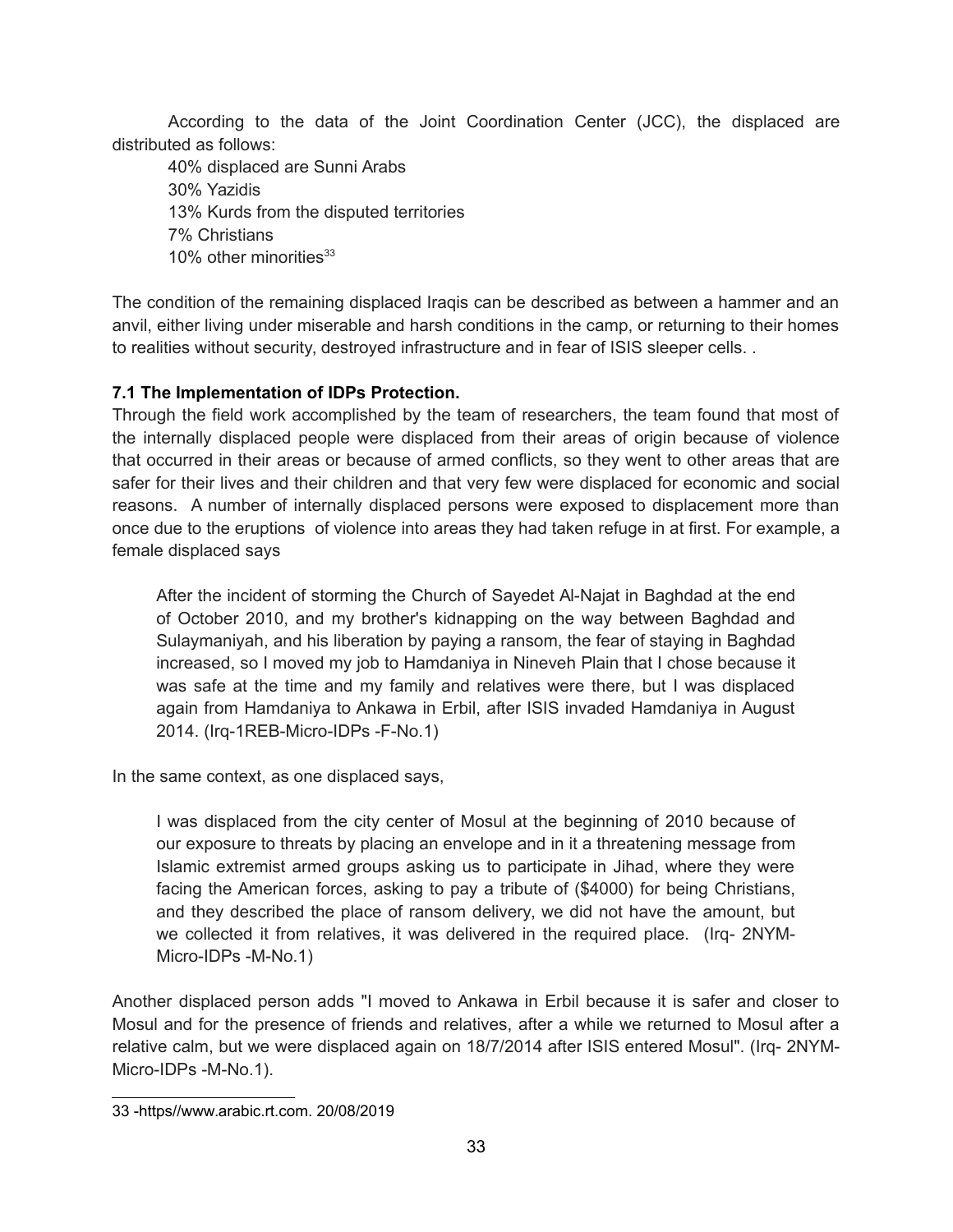#### Another IDP from Ramadi says

We stayed in Ramadi until ISIS entered and left our area (Kabisa, a tribal rural area) due to the violence, we moved to Erbil in Diana, and stayed there for two months, after that my daughters, who were displaced from Mosul due to ISIS invasion, joined us, we were displaced again to Baghdad, and stayed at a school for 6 months in Baghdad, and then we moved to the camp for the displaced in Zayouna, Baghdad. (Irq- 6KHT-Micro-IDPs -M-No.6)

The research team noted that most of the IDPs interviewed obtained a legal protection by being registered as IDPs with the Ministry of Migration and Displaced which is the only official body that has the authority to grant Identification for IDPs and is also concerned with paying the financial benefits arising from each case of displacement, and in this context one displaced says "I have an IDP with my family received a displacement grant (one million) dinars from the Ministry of Migration and Displaced". (Irq- 7MHA-Micro-IDPs -M-No.7)

One displaced person says,

My legal status has been displaced after I attend the Ministry of Migration and Displaced I was given the identity of a displaced person in Sulaimaniyah, and as a result I have a valid residence, and for that I have the right to work." (Irq-12SFGH-Micro-IDPs-M-No.12). Another IDP says, "I am a registered IDP and I have an ID for IDPs and was granted one million dinars, some of us did not receive it because their names did not appear in the list of the Ministry. (Irq-13DEE-Micro-IDPs -M-No.13)

A displaced person confirms "My legal status is displaced and I have IDs, officially registered and there is no opposition to work." (Irq-15ASH-Micro-IDPs -M-No.15). In terms of support and humanitarian assistance to the displaced, it became clear through field work that the level of assistance for displaced was highest amongst those who resided in camps, while those who live outside camps did not receive sufficient support, neither psychological, legal, nor humanitarian, Local and international civil society organizations, as well as families, played an important role in assisting the displaced, and religious institutions had a clear role in assisting the displaced, especially the churches in the Christian areas, the Husseiniyas, and the mosques in Muslim areas.

One female IDP says: ,

The situation was indescribable as families on the street, in unfinished homes and in gardens, the church and clerics had a positive role, families were embraced in churches and schools and fed the displaced collectively. The nuns also had a role, as well as donations from civil organizations and medical aid from Lebanese and Iraqi organizations, as well as from churches. (Irq-1REB-Micro-IDPs -F-No.1)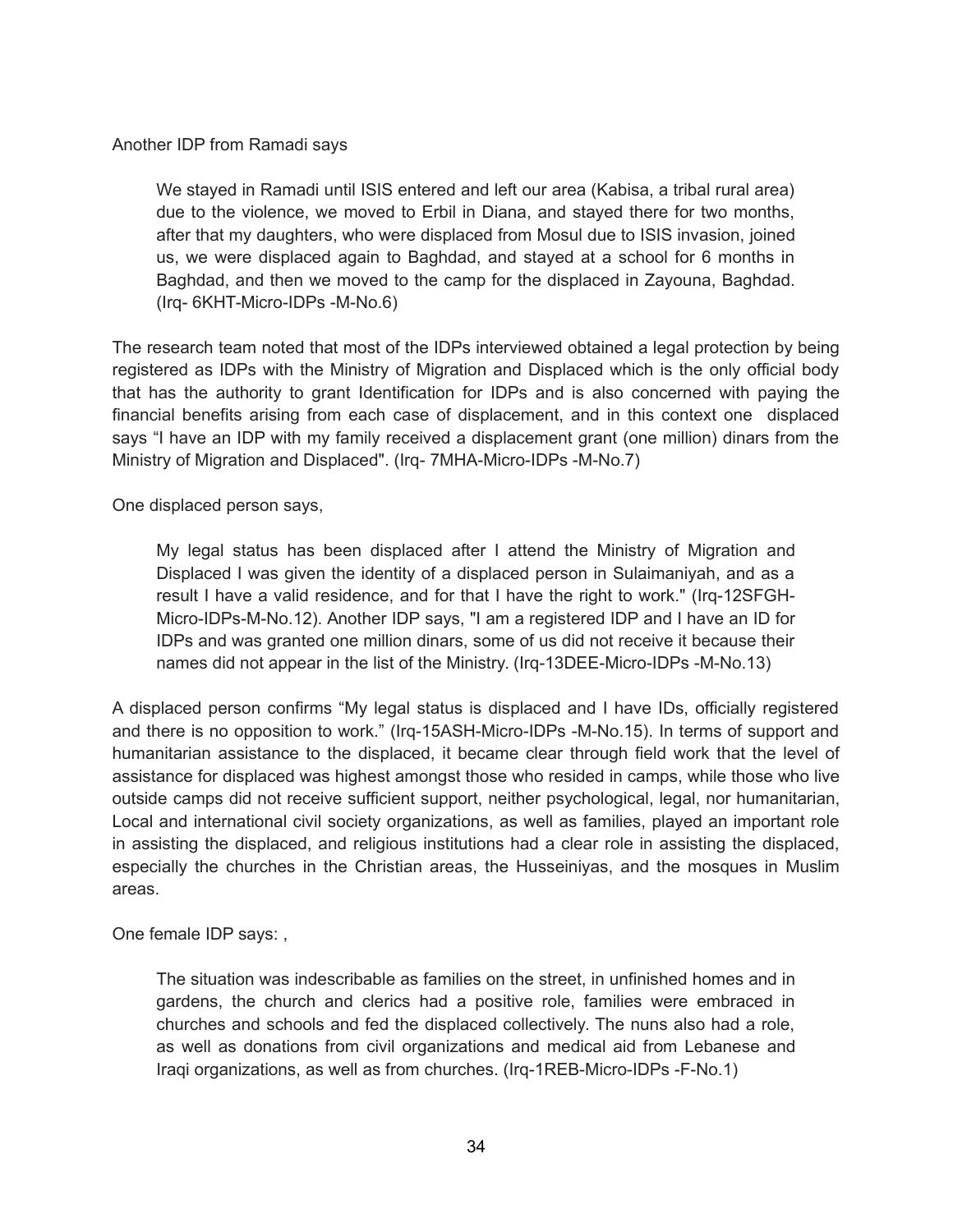Another displaced person says,

The main institutions that helped us were Hammurabi Human Rights Organization and the Ministry of Migration and Displaced and we did not receive any assistance from international organizations knowing that civil organizations had an important role to help the displaced people, especially the poor ones, who do not have the financial means and who left their properties in their areas of origin. (Irq- 7MHA-Micro-IDPs -M-No.7)

Also, one displaced emphasizes,

Yes, we got in-kind assistance, food and health supplies only and we got oil from the local government, and we did not get any other help. The role of the organizations is a different role because they focused on the camps without IDPs, who are homeless and live in slums or home structures, it is incomplete because they needed more than that. (Irq- 23NSR-Micro-IDPs -M-No.23

While another displaced person confirms,

We got help from local and international organizations such as ACN, Hammurabi Human Rights Organization, Assyrian Charitable Society, Salt and ACTED Organizations, but now all organizations aid has stopped after the liberation of Mosul, yes, the organizations helped the displaced to provide services they need and played a major role in the relief of the displaced, including the churches as well, while the government services were not integrated. (Irq- 20WNZ-Micro-IDPs -M-No.20)

One female displaced said: "we got help from UNHCR, as some of the caravans were given and fences, garbage containers, and fire extinguishers, as well as from Seven Sanabel Organization, a national organization that played a good role and provided assistance to the displaced". (Irq- 26TNA-Micro-IDPs -F-No.26)

Another displaced person confirms,

After we migrated to Latifiya and settled there, Hammurabi Human Rights Organization came and supported us with relief assistance. As for the local government in Latifiya, they not help us, there are medical services that provide us and generally the services are weak, even though I have the right to obtain it from the state, we still had to buy medicines and we did not receive any legal aid. (Irq-8BSHH-Micro-IDPs -M-No.8)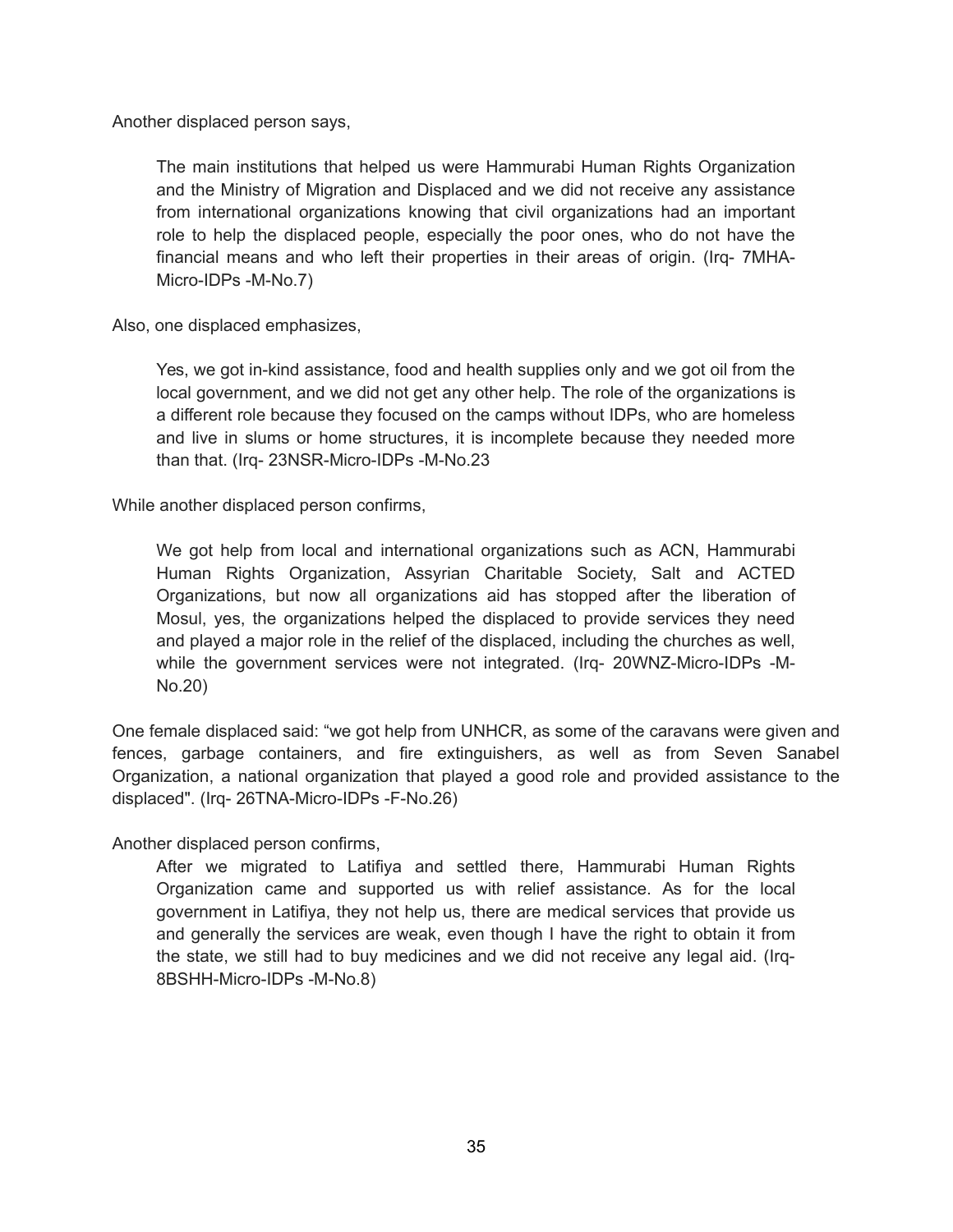## **8. Conclusion**

Although Iraq has not joined the 1951 International Refugee Convention and its 1967 protocol, it has signed all international agreements, declarations, and human rights instruments regarding Human Rights. Therefore, asylum procedures related to refugee protection are based on Iraq's international obligations related to respect for human rights, while Iraq has no refugee law other than Political Refugees Law No. 76 of 1971 and the Ministry of Immigration and Displacement Law of 2009. Although Iraq is keen to fulfill its international obligations, the absence of a law for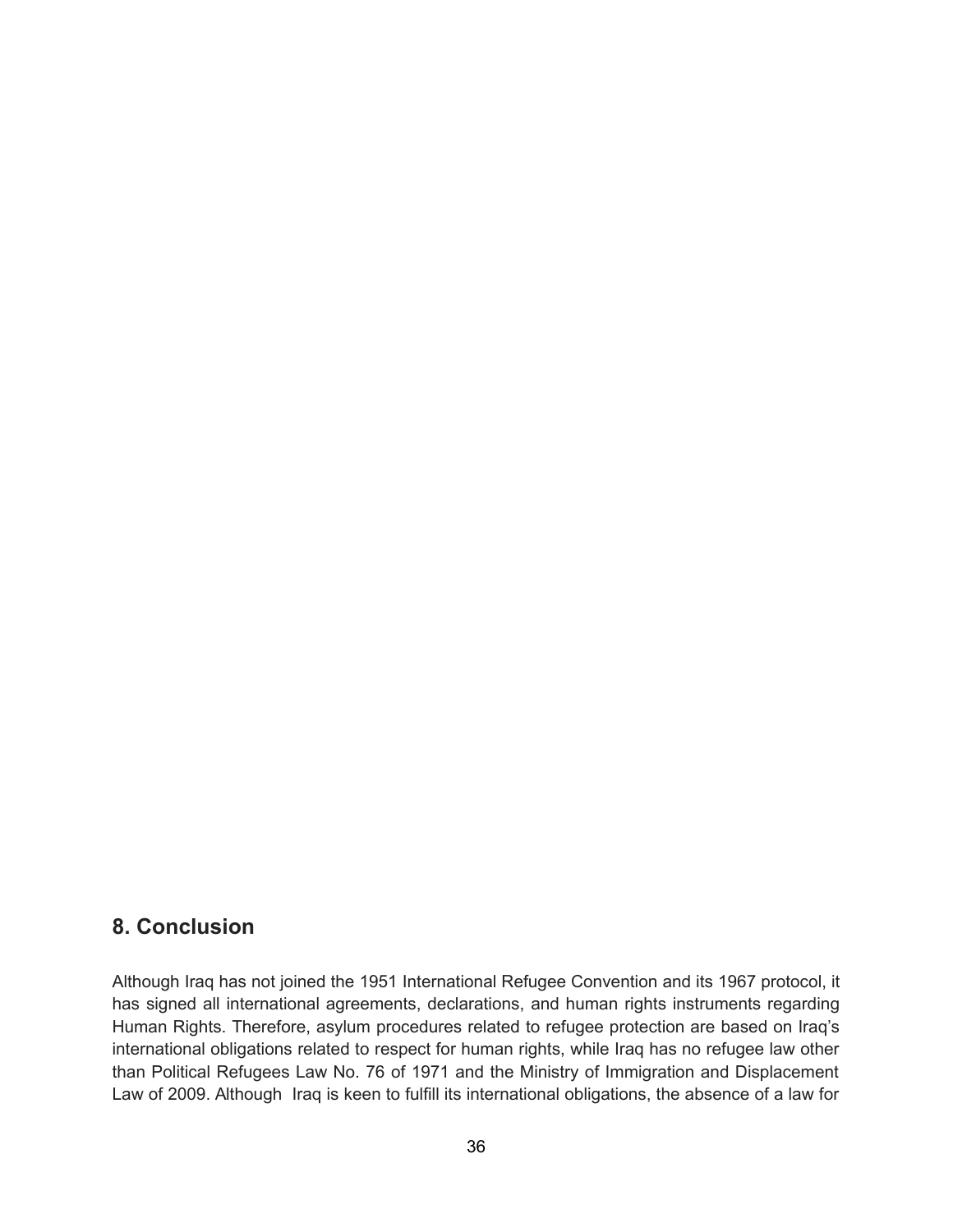refugees in Iraq and its failure to join the International Refugee Convention generates a disruption in providing protection for refugees and asylum seekers.

The fieldwork with the refugees revealed the practices, procedures and challenges to providing protection. It also revealed that the protection system needs reform, as most Syrian refugees in Iraq prefer to resettle in third countries if they have the opportunity and sufficient support due to their fear of the political and security instability in Iraq. Also, the absence of a law that guarantees them the rights of refugees and asylum seekers is problematic and inhibits their ability to work, have residency and enjoy freedom of movement

As for the rest of Iraq, there is no legal protection for Syrian refugees, and de facto refugees were poorly dealt with, as little support was provided to them, until 9 April 2019, when the National Security Council decided that the legal description of the Syrian refugees should be displaced from the Syrian border region and they were welcomed for humanitarian reasons.

Iraqi Ministry of Displacement and Migration continued the registration process for Syrian Refugees in coordination with the UNHCR and in coordination with the Kurdistan Regional Government in Iraq. The Ministry of Interior established a database to record biological information to coordinate with the Ministry of Interior in the Kurdistan Region of Iraq, provided that the Iraqi Ministry of Interior is granting temporary identification documents to them based on the Memorandum of Understanding between the Standing Committee for Refugees and the UNHCR.

The fieldwork also revealed the lack of desire among Syrian refugees to return to their country due to the continuing state of fear and security instability in Syria. In practice, there was a lack of adequate legal advice to refugees, a lack of translation services, the right to object to their status and decisions issued against them. In the same context, although there is respect for vulnerable groups and an interest in different social types, they need to legalize the provision of service to them, especially children, women, pregnant women, and the elderly.

In the absence of an integrated protection system, it was necessary to search for alternative types of protection and put in place mechanisms to promote the issue of family unification.

In the framework of the work of the actors dealing with protection, besides the presence of more than one working body in the field of protection, whether at the governmental or nongovernmental level or at the level of the work of local and international civil society organizations, there are many challenges facing these bodies represented by the weak level of coordination and division Work and cooperation between them, therefore requires the formation of working groups (Clusters) involving governmental and non-governmental bodies, and the development of mechanisms for cooperation and coordination between the federal government and the Kurdistan Regional Government, as well as coordination with local governments to ensure and strengthen mechanisms and ways of adequate protection.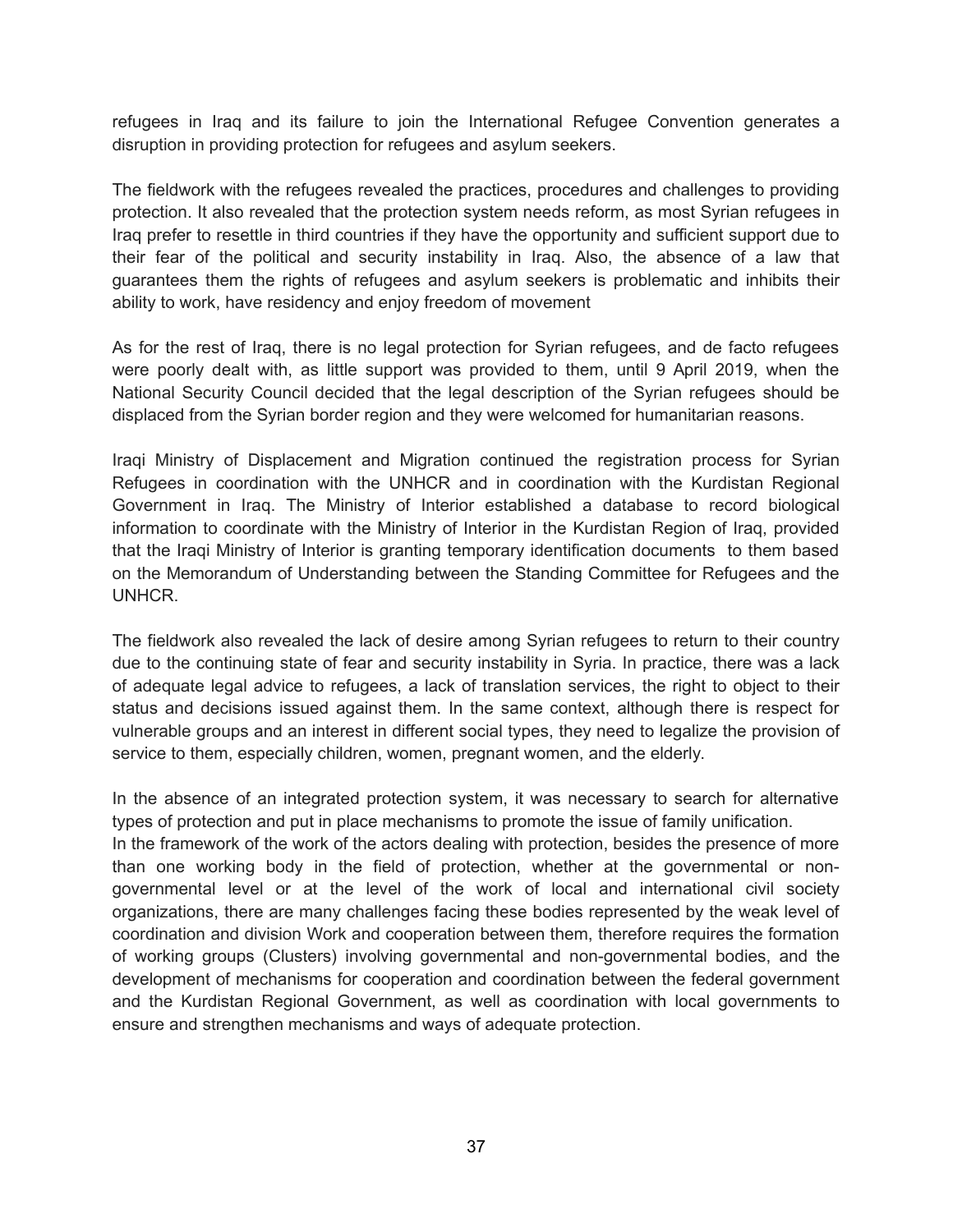## **9. Policy Recommendations**

- Join the International Refugee Convention of 1951 and its amended Protocol of 1967.

- Expedite the legislation on refugees, based on the importance of isolating the humanitarian side of their situation from the political side, especially since the new proposed refugee law mentioned above which covers a wide area of refugees human rights, is still in the corridors of Parliament, and there is still an opportunity to work on developing it.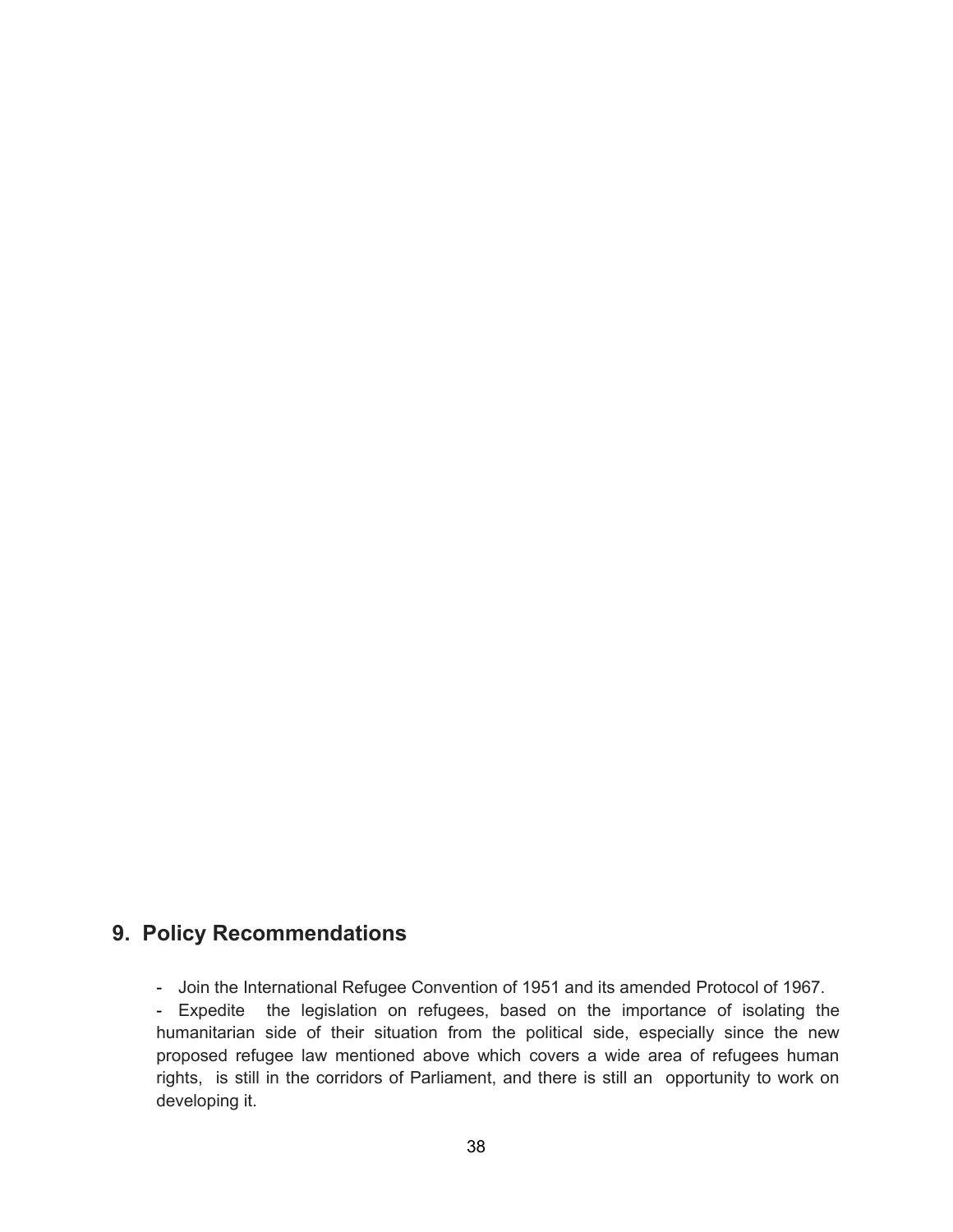- Create a comprehensive coordination framework between the agencies working in protection, whether between institutions of the federal government and those affiliated with the Kurdistan region of Iraq, or between local and international organizations, and forming joint working groups as previously mentioned.

- Work on unified legal frameworks related to managing refugee affairs and providing protection for them, with the unification of the authority concerned with migration and asylum, because currently the role of the Ministry of Immigration and Displaced Persons is limited to the humanitarian aspect, while the Permanent Committee for Refugees Affairs handles other technical matters, and

this leads to disorganized efforts.

### **10. References**

[\[1\]](https://docs.google.com/document/d/1KMveyQPy2rN5kTe84pEFccygxwXF4ltZKnPmdrwyXco/mobilebasic#ftnt_ref1) Iraq does not treat Syrians residing in its territory as refugees or asylum seekers, but it considers them guests according to the directives of the National Security Agents Council and the Iraqi Ministry of Immigration to prevent any opportunity to resettle them in Iraq or grant them Iraqi citizenship in the future

[\[2\]](https://docs.google.com/document/d/1KMveyQPy2rN5kTe84pEFccygxwXF4ltZKnPmdrwyXco/mobilebasic#ftnt_ref2) Horizon 2020, Respond, working Papers, Global Migration: Consequences and Responses, June2018, p.365. wwww.responedmigration.com [\[3\]](https://docs.google.com/document/d/1KMveyQPy2rN5kTe84pEFccygxwXF4ltZKnPmdrwyXco/mobilebasic#ftnt_ref3) Ibid, PP. 369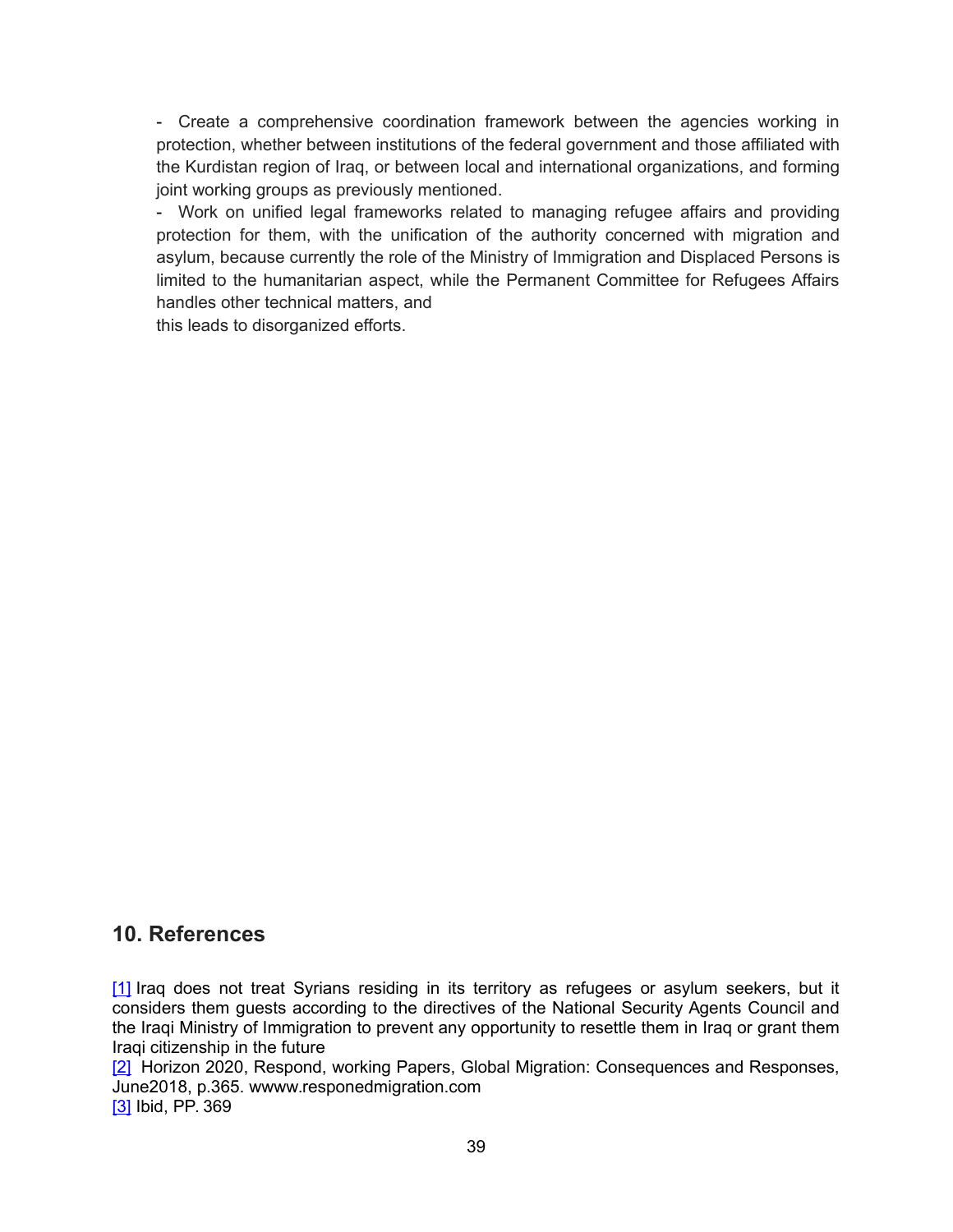[\[4\]](https://docs.google.com/document/d/1KMveyQPy2rN5kTe84pEFccygxwXF4ltZKnPmdrwyXco/mobilebasic#ftnt_ref4) Look at table number 2

[\[5\]](https://docs.google.com/document/d/1KMveyQPy2rN5kTe84pEFccygxwXF4ltZKnPmdrwyXco/mobilebasic#ftnt_ref5) Look at table number 3

[\[6\]](https://docs.google.com/document/d/1KMveyQPy2rN5kTe84pEFccygxwXF4ltZKnPmdrwyXco/mobilebasic#ftnt_ref6) The Arab Charter for Human Rights, the most recent version, University of Minnesota, the Library of Human Rights www.hrlibrary.umn.edu, also see, the Arab Charter for Human Rights issued in the series of publications of the National Commission for Human Rights, Doha, Qatar Sunna, p. 11.

[\[7\]](https://docs.google.com/document/d/1KMveyQPy2rN5kTe84pEFccygxwXF4ltZKnPmdrwyXco/mobilebasic#ftnt_ref7) The Universal Declaration of Human Rights, United Nations brochure on the 70th anniversary of the Universal Declaration of Human Rights, New York, 2017

[\[8\]](https://docs.google.com/document/d/1KMveyQPy2rN5kTe84pEFccygxwXF4ltZKnPmdrwyXco/mobilebasic#ftnt_ref8) There is no signature

[\[9\]](https://docs.google.com/document/d/1KMveyQPy2rN5kTe84pEFccygxwXF4ltZKnPmdrwyXco/mobilebasic#ftnt_ref9) A brochure in the series of publications of the National Commission for Human Rights, Qatar, Doha

[\[10\]](https://docs.google.com/document/d/1KMveyQPy2rN5kTe84pEFccygxwXF4ltZKnPmdrwyXco/mobilebasic#ftnt_ref10) Ashgabat Declaration, 2012 www.alanba.com.kw, published on 5/14/2012.

[\[11\]](https://docs.google.com/document/d/1KMveyQPy2rN5kTe84pEFccygxwXF4ltZKnPmdrwyXco/mobilebasic#ftnt_ref11) The Constitution of the Republic of Iraq, Fact Sheet / Iraqi Issue No. 2012, 28/12/2015.

[\[12\]](https://docs.google.com/document/d/1KMveyQPy2rN5kTe84pEFccygxwXF4ltZKnPmdrwyXco/mobilebasic#ftnt_ref12) Publication 12/23/2017, www.alsumaria.tv.

[\[13\]](https://docs.google.com/document/d/1KMveyQPy2rN5kTe84pEFccygxwXF4ltZKnPmdrwyXco/mobilebasic#ftnt_ref13) Horizon 2020, Respond Working Papers, Global Migration: Consequences and Responses, June2018, p.377, wwww.responedmigration.com

[\[14\]](https://docs.google.com/document/d/1KMveyQPy2rN5kTe84pEFccygxwXF4ltZKnPmdrwyXco/mobilebasic#ftnt_ref14) Law of the Ministry of Immigration and Displaced, Article 2, 2009.

[\[15\]](https://docs.google.com/document/d/1KMveyQPy2rN5kTe84pEFccygxwXF4ltZKnPmdrwyXco/mobilebasic#ftnt_ref15) Star Nowruz, Director General of the Branches Department at the Ministry of Displacement and Migration, Roundtable Meeting, Baghdad, 12/15/2018

[\[16\]](https://docs.google.com/document/d/1KMveyQPy2rN5kTe84pEFccygxwXF4ltZKnPmdrwyXco/mobilebasic#ftnt_ref16) The proposed refugee law: It is the draft refugee law prepared by the relevant authorities in the Ministry of Immigration and Displaced and the Ministry of Interior represented by the Permanent Committee for Refugee Affairs in 2017, for organizing refugee rules and its provisions in Iraq to include all cases of humanitarian and political asylum due to persecution and threats based on race, religion or nationality or social affiliation, in line of the provisions of the Constitution of Iraq, international agreements and the enforcing laws with finding the relevant administrative structure, but this law has not been legislated until now. According to the letter of General Secretariat of the Council of Ministers, office of the Council of Ministers and Committees Affairs No. 041429 on December 28, 2017.

[\[17\]](https://docs.google.com/document/d/1KMveyQPy2rN5kTe84pEFccygxwXF4ltZKnPmdrwyXco/mobilebasic#ftnt_ref17) Sanaa Fadel Globe, UNHCR, round table meeting, Baghdad, 12/15/2018

[\[18\]](https://docs.google.com/document/d/1KMveyQPy2rN5kTe84pEFccygxwXF4ltZKnPmdrwyXco/mobilebasic#ftnt_ref18) Ibid, round table meeting, Baghdad, 15/12/2018

[\[19\]](https://docs.google.com/document/d/1KMveyQPy2rN5kTe84pEFccygxwXF4ltZKnPmdrwyXco/mobilebasic#ftnt_ref19) After 2003 and the collapse of Saddam Hussein's regime, Iranian refugees opposed to the Islamic Republic in Iran, who were present in Ashraf Camp in the Iraqi Diyala Governorate, were subjected to numerous harassment, were transferred to a camp near Baghdad airport, and were subjected to artillery shelling, and then they were transferred to Albania after the camp was closed

[\[20\]](https://docs.google.com/document/d/1KMveyQPy2rN5kTe84pEFccygxwXF4ltZKnPmdrwyXco/mobilebasic#ftnt_ref20) Muhammad Hantouk, Director of the Immigration Department at the Ministry of Displacement and Migration, round table meeting, Baghdad, 12/15/2018

[\[21\]](https://docs.google.com/document/d/1KMveyQPy2rN5kTe84pEFccygxwXF4ltZKnPmdrwyXco/mobilebasic#ftnt_ref21) Star Nowruz, previously cited

[\[22\]](https://docs.google.com/document/d/1KMveyQPy2rN5kTe84pEFccygxwXF4ltZKnPmdrwyXco/mobilebasic#ftnt_ref22) www.unhcr.org, February 2016

[\[22\]](https://docs.google.com/document/d/1KMveyQPy2rN5kTe84pEFccygxwXF4ltZKnPmdrwyXco/mobilebasic#ftnt_ref22) www.unhcr.org, February 2016

[\[24\]](https://docs.google.com/document/d/1KMveyQPy2rN5kTe84pEFccygxwXF4ltZKnPmdrwyXco/mobilebasic#ftnt_ref24) Interviews were conducted with Syrian refugees by the research team of the Respond Project in Iraq

[\[25\]](https://docs.google.com/document/d/1KMveyQPy2rN5kTe84pEFccygxwXF4ltZKnPmdrwyXco/mobilebasic#ftnt_ref25) Star Nowruz, previously cited

[\[26\]](https://docs.google.com/document/d/1KMveyQPy2rN5kTe84pEFccygxwXF4ltZKnPmdrwyXco/mobilebasic#ftnt_ref26) Law of the Ministry of Immigration and Displaced, 2009

[\[27\]](https://docs.google.com/document/d/1KMveyQPy2rN5kTe84pEFccygxwXF4ltZKnPmdrwyXco/mobilebasic#ftnt_ref27) Refugee interviews at the miso level

[\[28\]](https://docs.google.com/document/d/1KMveyQPy2rN5kTe84pEFccygxwXF4ltZKnPmdrwyXco/mobilebasic#ftnt_ref28) The 32nd meeting of the Iraqi Council of Ministers on 24/7/2012

[\[29\]](https://docs.google.com/document/d/1KMveyQPy2rN5kTe84pEFccygxwXF4ltZKnPmdrwyXco/mobilebasic#ftnt_ref29) Meeting with a member of the Standing Committee for Refugees

[\[30\]](https://docs.google.com/document/d/1KMveyQPy2rN5kTe84pEFccygxwXF4ltZKnPmdrwyXco/mobilebasic#ftnt_ref30) For more details, see Appendix No.

[\[31\]](https://docs.google.com/document/d/1KMveyQPy2rN5kTe84pEFccygxwXF4ltZKnPmdrwyXco/mobilebasic#ftnt_ref31) Muhammad Sahib Majeed, interconnectedness in human rights issues in the three councils: the Security Council, the Economic and Social Council and the Human Rights Council. Ministry of Foreign Affairs, Institute of Foreign Service, 2017, p.84-85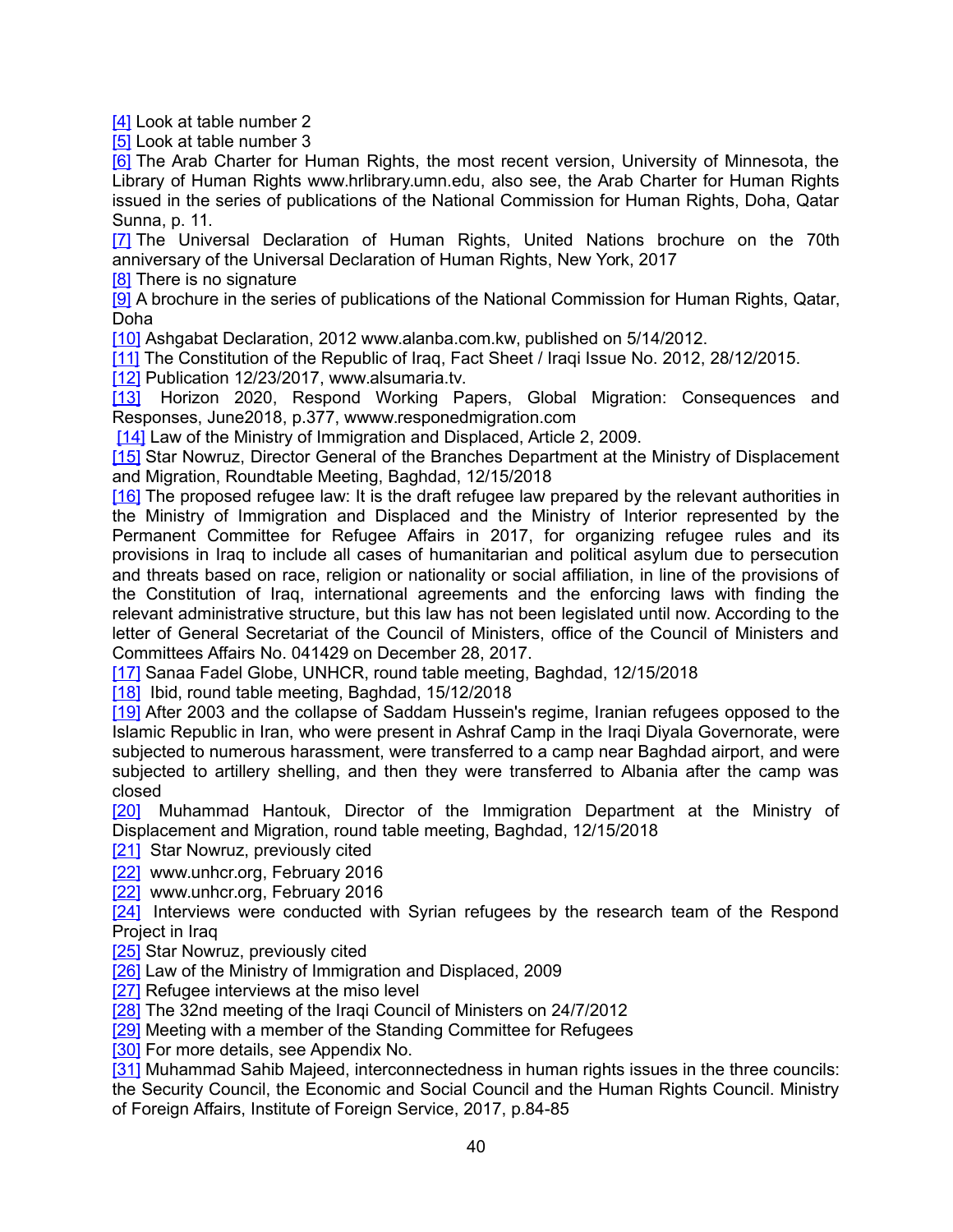[\[32\]](https://docs.google.com/document/d/1KMveyQPy2rN5kTe84pEFccygxwXF4ltZKnPmdrwyXco/mobilebasic#ftnt_ref32) Previous source, p.84-85

[\[33\]](https://docs.google.com/document/d/1KMveyQPy2rN5kTe84pEFccygxwXF4ltZKnPmdrwyXco/mobilebasic#ftnt_ref33) WP1 Report, refugee definition in Law 51 of 1971

[\[34\]](https://docs.google.com/document/d/1KMveyQPy2rN5kTe84pEFccygxwXF4ltZKnPmdrwyXco/mobilebasic#ftnt_ref34) The principle of non-refoulement referred to in many of the international conventions on refugees or international human rights law has today become an international norm and commitment as it does not require the state to be a party to the 1951 convention

[\[35\]](https://docs.google.com/document/d/1KMveyQPy2rN5kTe84pEFccygxwXF4ltZKnPmdrwyXco/mobilebasic#ftnt_ref35) Jasim AL- Shammari, Iraqi IDPs are two sides of the same coin. https:// www.syria.tv

[\[36\]](https://docs.google.com/document/d/1KMveyQPy2rN5kTe84pEFccygxwXF4ltZKnPmdrwyXco/mobilebasic#ftnt_ref32) - https:// [www.aa.com.tr](http://www.aa.com.tr/) 29/04/2019

[\[37\]](https://docs.google.com/document/d/1KMveyQPy2rN5kTe84pEFccygxwXF4ltZKnPmdrwyXco/mobilebasic#ftnt_ref32) -https//www.arabic.rt.com.20/08/2019

## **11- Appendix**

#### **Table.2 The actual interviews for Syrian refugees**:

| Religious<br>Arrival<br>Arrival<br>Minorities<br>Date<br>Date | 2014-2017 2011-2014 |  | <b>∣</b> Ethnic |  |  | Female No.   Male No.   Interviews #   Province |  |
|---------------------------------------------------------------|---------------------|--|-----------------|--|--|-------------------------------------------------|--|
|---------------------------------------------------------------|---------------------|--|-----------------|--|--|-------------------------------------------------|--|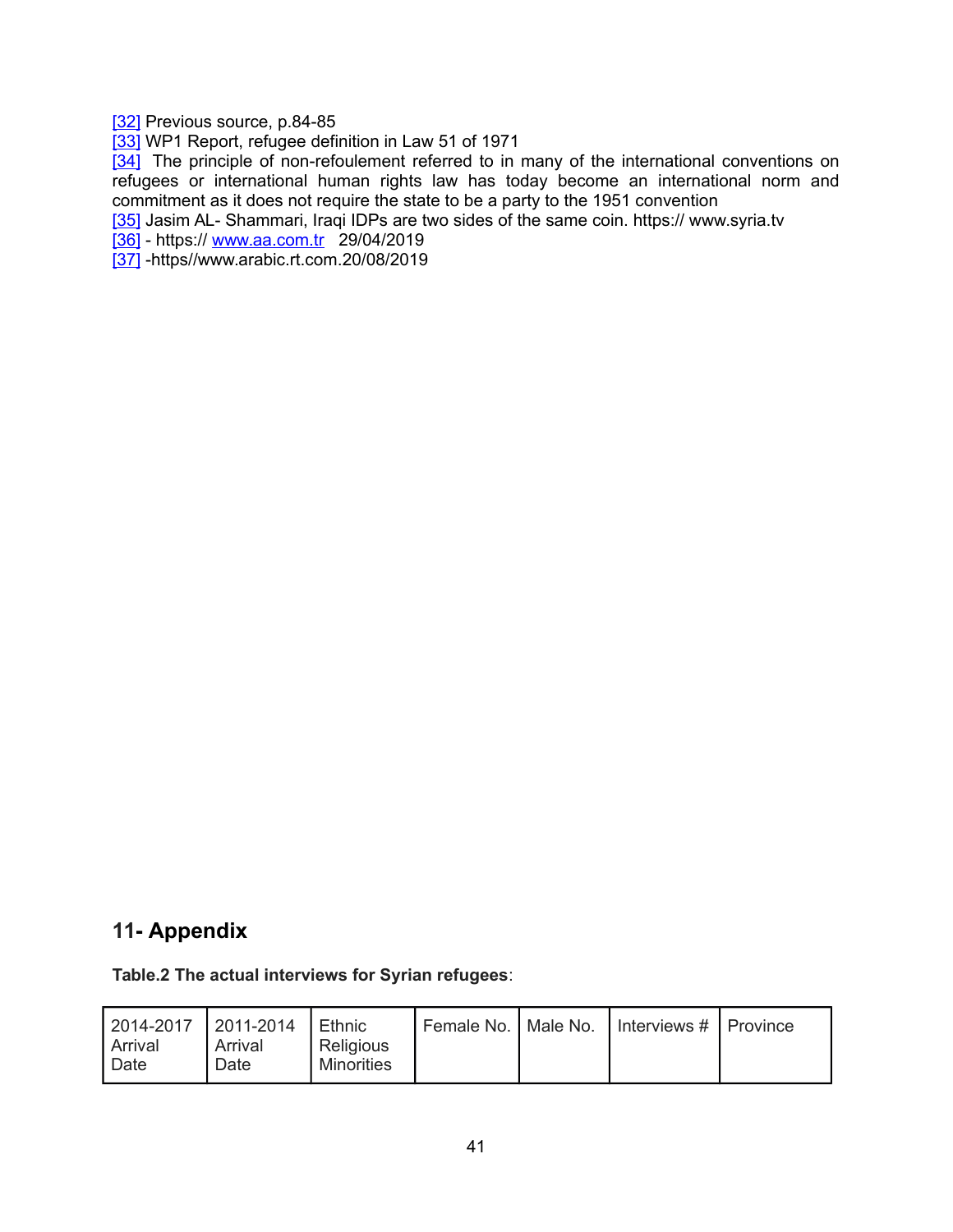| 5              |   | $\overline{2}$ | 3              | 3              | $6\phantom{1}6$ | <b>Baghdad</b> |
|----------------|---|----------------|----------------|----------------|-----------------|----------------|
| 5              |   | $\overline{2}$ | 4              | $\overline{2}$ | 6               | Erbil          |
| 6              |   | 3              | 3              | 4              | 7               | Dohuk          |
| 3              |   | $\overline{2}$ | $\overline{2}$ | $\overline{2}$ | 4               | Sulaimaniya    |
| $\overline{2}$ |   |                |                |                | $\overline{2}$  | Najaf          |
| $\overline{2}$ |   |                |                |                | $\overline{2}$  | <b>Babel</b>   |
| $\overline{2}$ |   |                |                |                | $\overline{2}$  | Karbala        |
| 25             | 4 | 9              | 15             | 14             | 29              | <b>Total</b>   |

**The actual interviews for Syrian refugees:**

**Refugees by age group are divided into three categories according to the above table data**

**(18-38years), (9) male interview, (8) female interview.**

**(39-59 years), (5) male interview, (4) female interview.**

**(60 - More) (2) male interview, (1) female interview.**

**Table.3 The actual interviews for IDPs**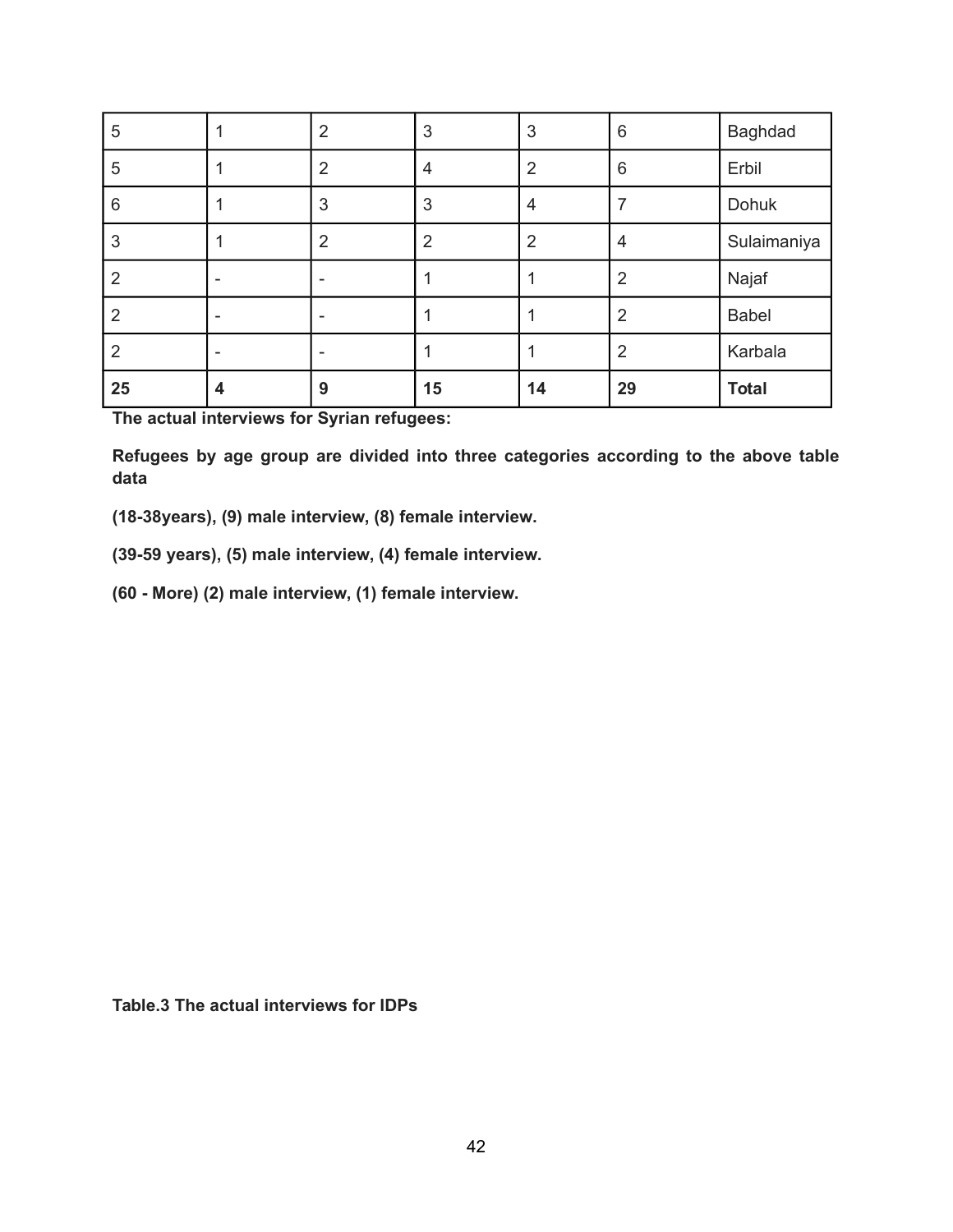| Province       | No. of<br>Interviews | Male<br>.No    | Female<br>.No  | <b>Ethnic</b><br>Religious<br><b>Minorities</b> | $-2011$<br>2014<br>Arrival<br>Date | $-2014$<br>2017<br>Arrival<br>Date |
|----------------|----------------------|----------------|----------------|-------------------------------------------------|------------------------------------|------------------------------------|
| <b>Baghdad</b> | $6\,$                | 3              | 3              | $\overline{2}$                                  | 1                                  | 5                                  |
| Erbil          | $6\,$                | $\overline{2}$ | $\overline{4}$ | $\overline{2}$                                  | $\mathbf 1$                        | 5                                  |
| Dohuk          | $\overline{7}$       | $\overline{4}$ | $\mathfrak{S}$ | 3                                               | $\mathbf{1}$                       | $\,6$                              |
| Sulaimaniya    | $\overline{4}$       | $\overline{2}$ | $\overline{2}$ | $\overline{2}$                                  | $\mathbf{1}$                       | 3                                  |
| Najaf          | $\overline{2}$       | $\mathbf 1$    | $\mathbf{1}$   |                                                 | ۰                                  | $\overline{2}$                     |
| <b>Babel</b>   | $\overline{2}$       | $\mathbf{1}$   | $\mathbf{1}$   |                                                 | $\overline{\phantom{0}}$           | $\overline{2}$                     |
| Karbala        | $\overline{2}$       | $\mathbf 1$    | $\mathbf{1}$   | $\overline{\phantom{a}}$                        | -                                  | $\overline{2}$                     |
| <b>Total</b>   | 29                   | 14             | 15             | $\boldsymbol{9}$                                | $\overline{4}$                     | 25                                 |

**IDPs by age group are divided into three categories according to the above table data**

**(18-38 years), (5) male interview, (6) female interview.**

**(39 - 59 years), (6) male interview, (8) female interview.**

**(60 - More) (3) Male interview, (1) female interview.**

 **Table.4. Other agreements on Human Rights and Iraq's position on them**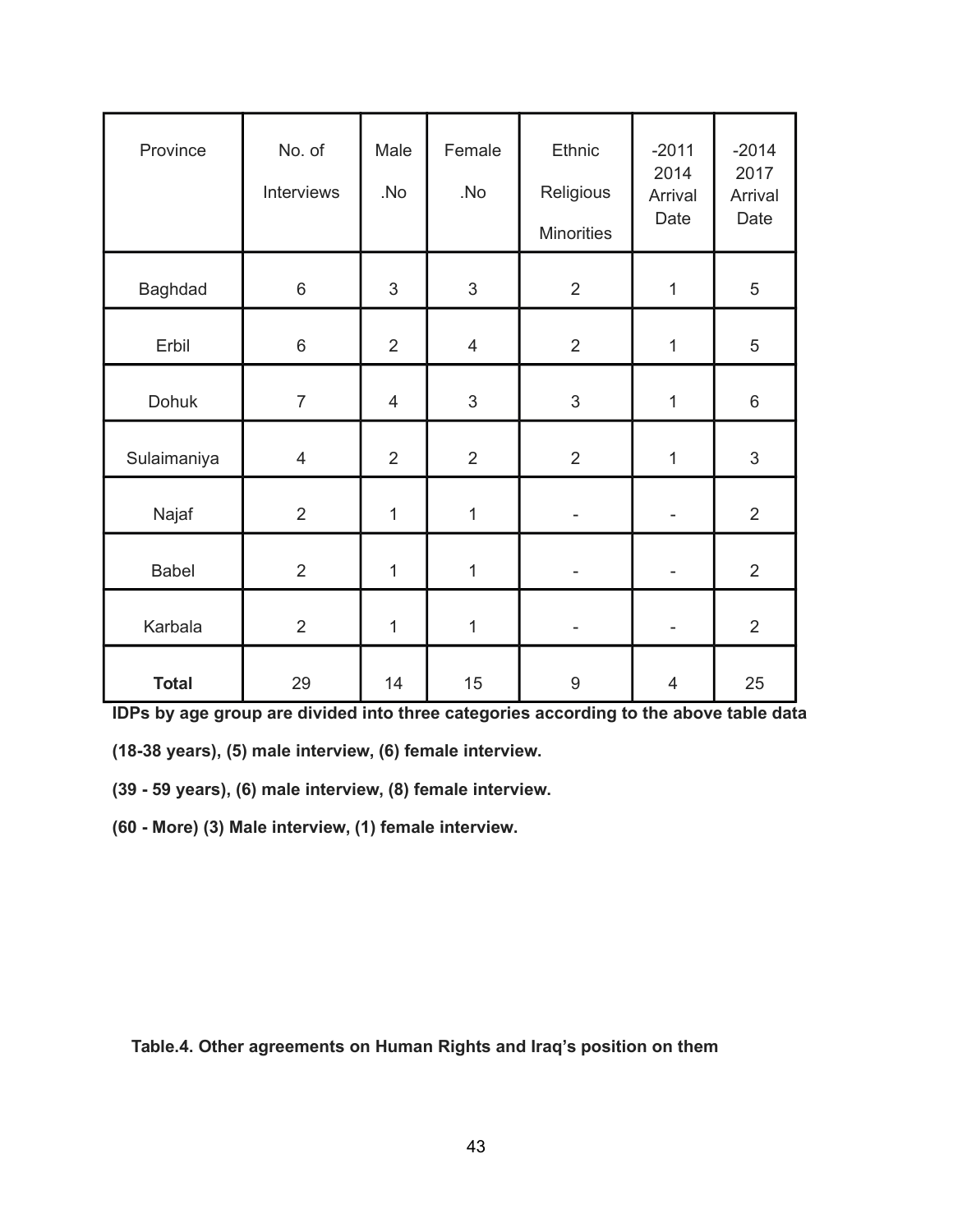|                | <b>International Bill of Human Rights</b>                                                 |                                      |                                               |                                                                                                                            |  |  |  |
|----------------|-------------------------------------------------------------------------------------------|--------------------------------------|-----------------------------------------------|----------------------------------------------------------------------------------------------------------------------------|--|--|--|
|                | The name of the<br>agreement                                                              | Date of entry into<br>implementation | Iraqi position                                | <b>Notes</b>                                                                                                               |  |  |  |
| 1              | <b>United Nations</b><br>Charter 1945                                                     |                                      |                                               | State party                                                                                                                |  |  |  |
| $\overline{2}$ | The Universal<br>Declaration of<br>Human Rights<br>1948                                   |                                      |                                               | Formally adopted<br>and issued by the<br><b>General Assembly</b><br>resolution 217<br>thousand $(D - 3)$<br>of 10 K 1 1948 |  |  |  |
| 3              | International<br>Covenant on<br>Economic,<br>Social and<br><b>Cultural Rights</b><br>1966 | 1976/1/3                             | Ratification /<br>Law No. 193 of<br>year 1970 | Iraq's reservation<br>to it does not<br>signify formal<br>recognition of<br><b>Israel</b>                                  |  |  |  |
| 4              | International<br>Covenant on<br>Civil and<br><b>Political Rights</b><br>1966              | 1976/23/3                            | Ratification /<br>Law No. 193 of<br>1970      | Iraq's reservation<br>to it does not<br>signify formal<br>recognition of<br>. Israel                                       |  |  |  |

| Instruments related to racial discrimination |                                     |                                      |                |                     |  |  |
|----------------------------------------------|-------------------------------------|--------------------------------------|----------------|---------------------|--|--|
|                                              | The name of the<br>agreement        | Date of entry into<br>implementation | Iraqi position | <b>Notes</b>        |  |  |
|                                              | United<br><b>Nations</b>            |                                      |                | Approved and        |  |  |
| 1                                            | <b>Declaration</b><br><sub>on</sub> |                                      |                | published in public |  |  |
|                                              | Elimination<br>the                  |                                      |                | under General       |  |  |
|                                              | of All Forms of                     |                                      |                | Assembly            |  |  |
|                                              | Racial                              |                                      |                | resolution 1904     |  |  |
|                                              | <b>Discrimination</b>               |                                      |                | $(D-18)$            |  |  |
|                                              | 1963                                |                                      |                | of 20 November      |  |  |
|                                              |                                     |                                      |                | 1963                |  |  |
|                                              | International                       | January 4th / 1969                   | Ratification   | Reservation-1       |  |  |
| 2                                            | Convention<br>on                    |                                      | Law No. 135 of | to Article 22       |  |  |
|                                              | Elimination<br>the                  |                                      | 28/8/1969      | regarding           |  |  |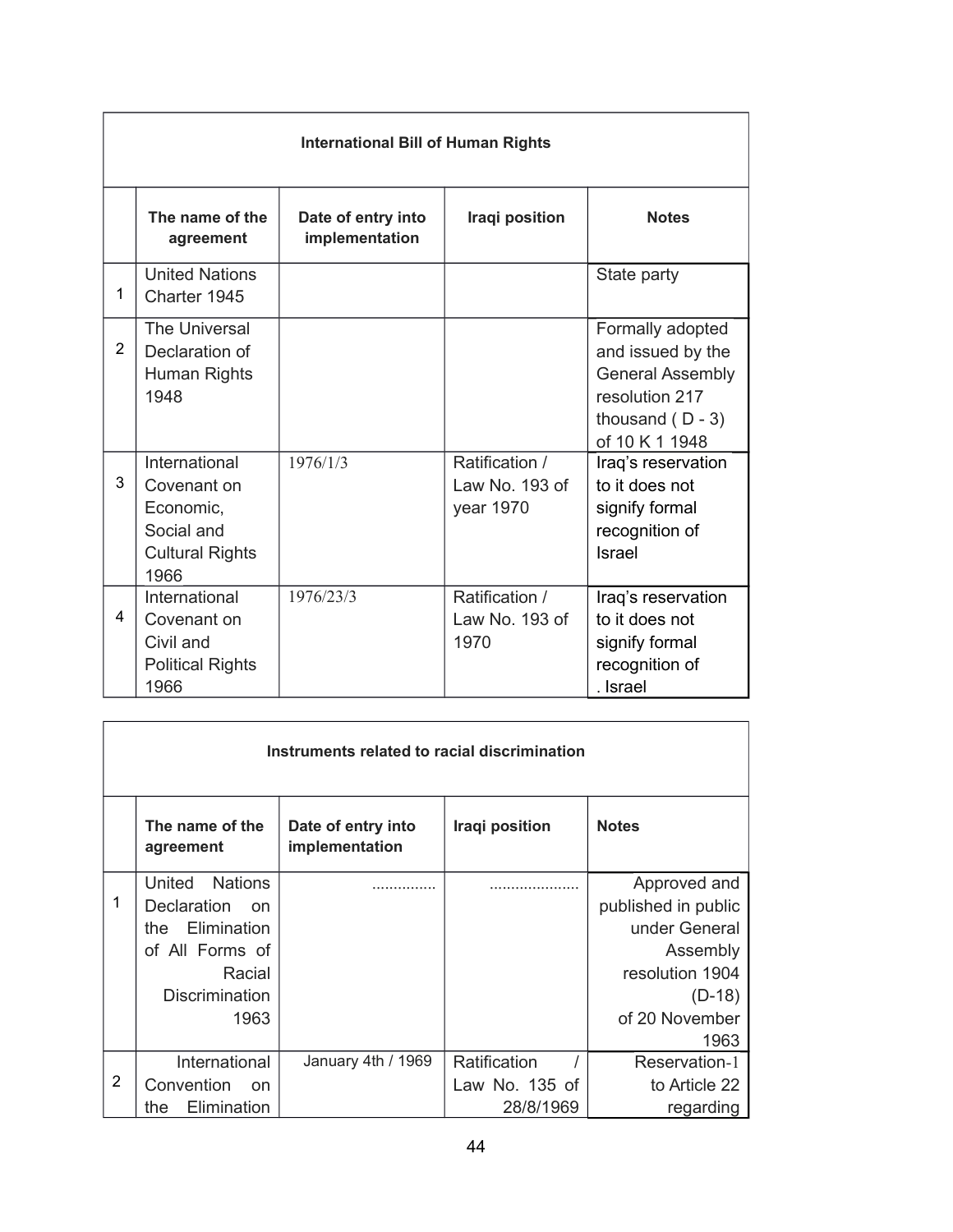|   | of All Forms of              |                          | approval of the               |
|---|------------------------------|--------------------------|-------------------------------|
|   | Racial                       |                          | mandatory                     |
|   | Discrimination               |                          | jurisdiction of               |
|   | 1965                         |                          | the                           |
|   |                              |                          | International                 |
|   |                              |                          | Court of                      |
|   |                              |                          | Justice, and                  |
|   |                              |                          | joining it does               |
|   |                              |                          | not imply                     |
|   |                              |                          | official                      |
|   |                              |                          | recognition of                |
|   |                              |                          | . Israel                      |
|   |                              |                          | Iraq joined-2                 |
|   |                              |                          | the                           |
|   |                              |                          | amendment of                  |
|   |                              |                          | Article 8 of the              |
|   |                              |                          | Convention                    |
|   |                              |                          | under Law 35                  |
|   |                              |                          | for the year                  |
|   |                              |                          | 2001                          |
|   | The                          | Ratification<br>$\prime$ | Reservation<br>does           |
| 3 | International                | Law No. 92 of            | not mean joining it           |
|   | Convention<br>for            | 1975                     | formal recognition            |
|   | the Suppression              |                          | of Israel                     |
|   | and Punishment               |                          |                               |
|   | of the Crime of              |                          |                               |
|   | racial                       |                          |                               |
|   | segregation                  |                          |                               |
|   | Apartheid)<br>$\overline{(}$ |                          |                               |
|   | 1973<br>International        | Ratification             |                               |
| 4 | Convention                   | $\prime$                 | And joining it does<br>formal |
|   |                              | Law No. 48 of<br>1989    | not mean<br>of                |
|   | against                      |                          | recognition                   |
|   | Apartheid<br>in              |                          | <b>Israel</b>                 |
|   | Sports                       |                          |                               |

| Instruments related to crimes against humanity |                                      |                |              |  |  |  |
|------------------------------------------------|--------------------------------------|----------------|--------------|--|--|--|
| The name of the<br>agreement                   | Date of entry into<br>implementation | Iraqi position | <b>Notes</b> |  |  |  |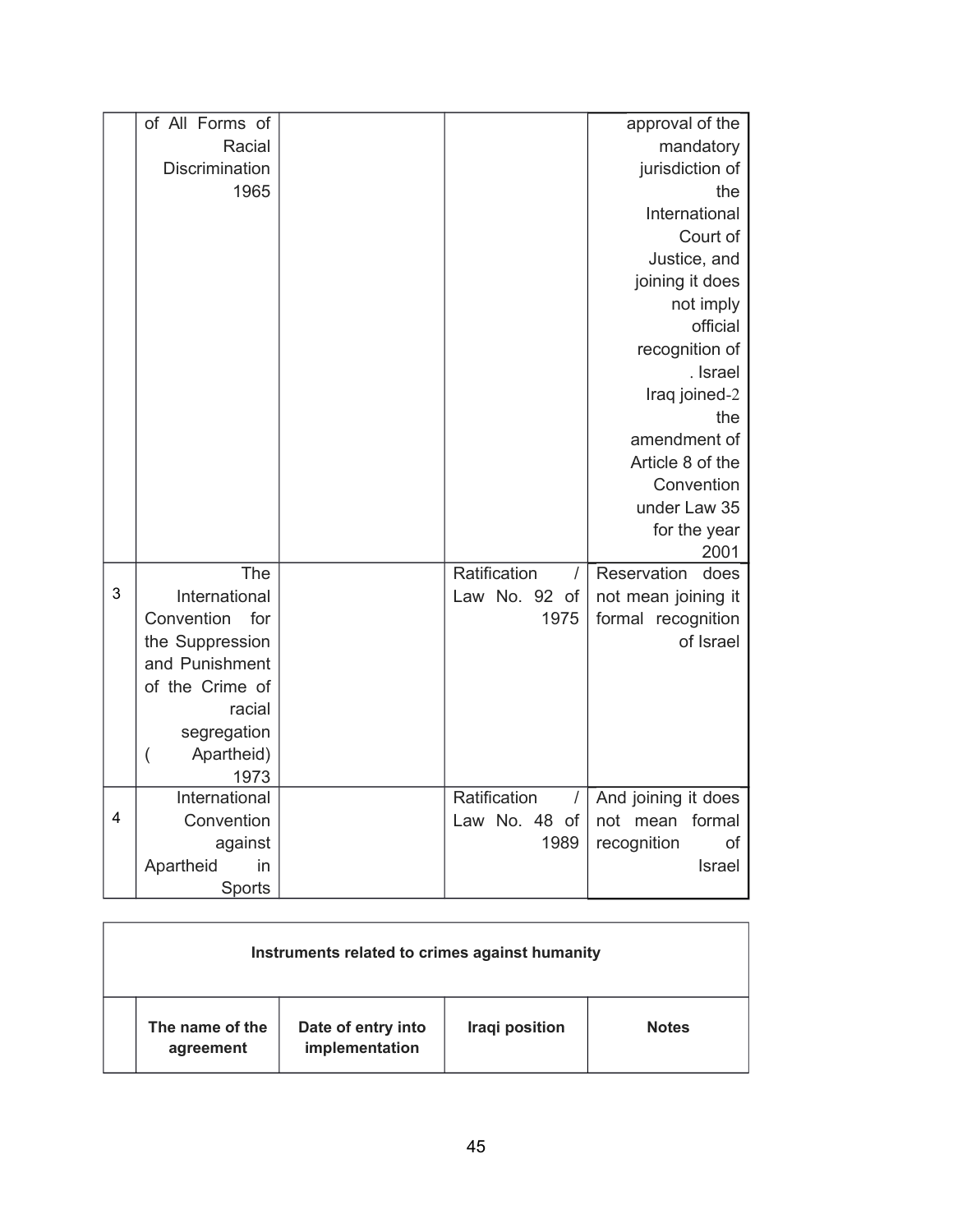| 1            | Statute of the<br>International<br>Court of Justice<br>1945                            |             |                                                | Not a party |
|--------------|----------------------------------------------------------------------------------------|-------------|------------------------------------------------|-------------|
| $\mathbf{2}$ | Convention on<br>the Prevention<br>and Punishment<br>of the Crime of<br>Genocide, 1948 | k 2/1951/12 | Joined $9/k$<br>1/1948 and<br>ratified in 1959 | State party |

 $\sqrt{ }$ 

| Instruments related to the right to physical and environmental safety |                                                                                                                                       |                                                                                                            |                                                              |                |  |  |
|-----------------------------------------------------------------------|---------------------------------------------------------------------------------------------------------------------------------------|------------------------------------------------------------------------------------------------------------|--------------------------------------------------------------|----------------|--|--|
|                                                                       | The name of the<br>agreement                                                                                                          | Date of entry into<br>implementation                                                                       | Iraqi position                                               | <b>Notes</b>   |  |  |
| $\mathbf{1}$                                                          | Declaration to<br>protect all<br>persons from<br>torture and<br>other cruel,<br>inhuman or<br>degrading<br>treatment or<br>punishment |                                                                                                            |                                                              |                |  |  |
| $\overline{2}$                                                        | Convention<br>against Torture<br>and Other<br>Cruel, Inhuman<br>or Degrading<br>Treatment or<br>Punishment                            | 1987/6/26                                                                                                  | Iraq 's<br>accession by<br>Law No. 30 of<br>2008             | State<br>Party |  |  |
| 3                                                                     | <b>WHO</b><br>Framework<br>Convention on<br><b>Tobacco Control</b><br>2003                                                            |                                                                                                            | Iraq ratified in<br>accordance with<br>Law No. 17 of<br>2007 |                |  |  |
| 4                                                                     | Vienna<br>Convention and<br>Montreal<br>Protocol for the<br>Protection of the<br>Ozone Layer                                          | And the Montreal<br>protocol was<br>implemented<br>1/January/1989 as<br>amended at the<br>eleventh meeting | Iraq has<br>acceded<br>according to<br>Law No. 42 of<br>2007 |                |  |  |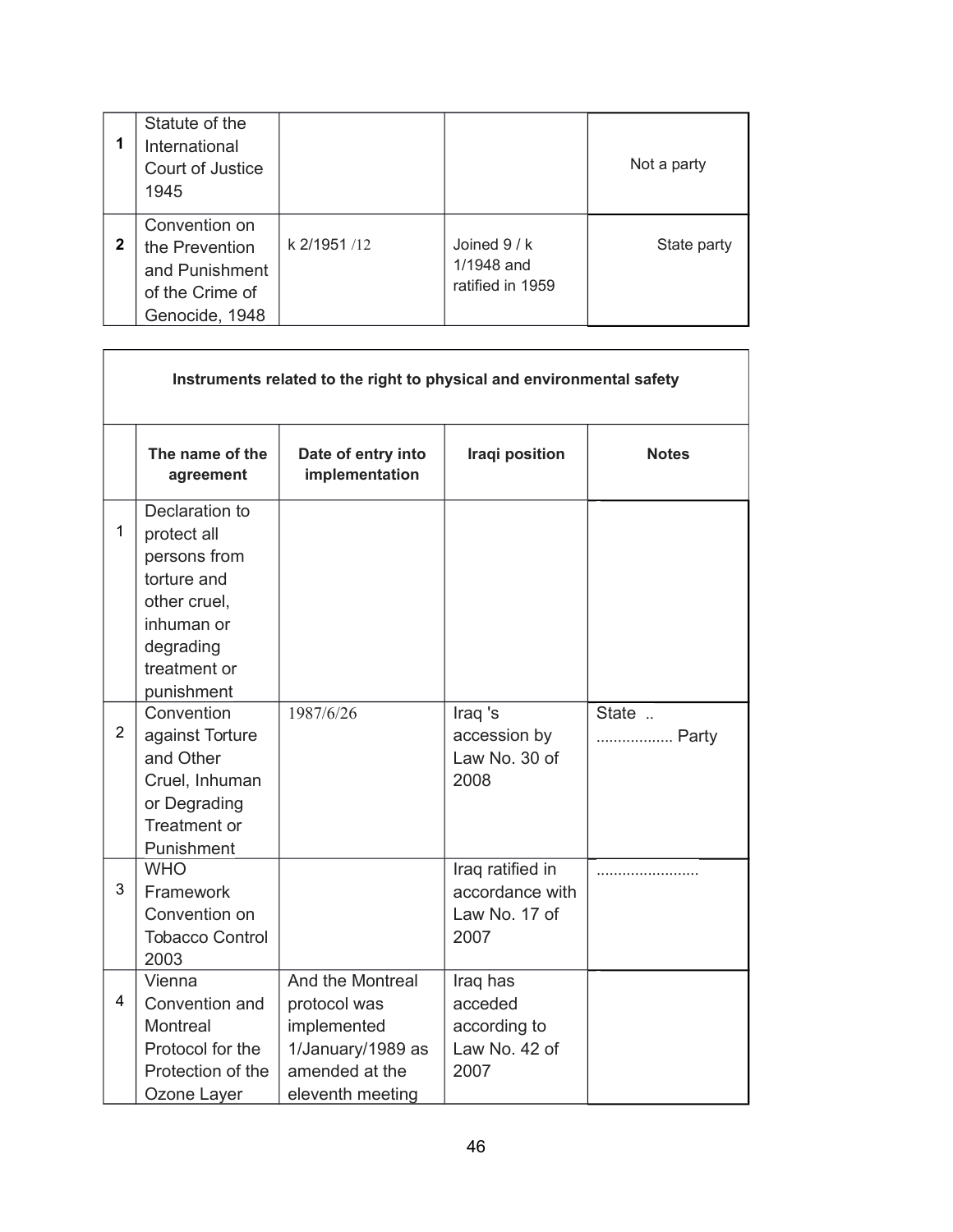|   | 1985                  | of the parties on |               |  |
|---|-----------------------|-------------------|---------------|--|
|   |                       | 1999              |               |  |
|   | <b>United Nations</b> |                   | Iraq has      |  |
| 5 | Convention            |                   | acceded       |  |
|   | against Illicit       |                   | according to  |  |
|   | Traffic in            |                   | Law No. 23 of |  |
|   | <b>Narcotic Drugs</b> |                   | 1996          |  |
|   | and                   |                   |               |  |
|   | Psychotropic          |                   |               |  |
|   | <b>Substances</b>     |                   |               |  |
|   | 1988                  |                   |               |  |
|   | Convention on         |                   | Iraq has      |  |
| 6 | Biological            |                   | acceded       |  |
|   | Diversity 1992        |                   | according to  |  |
|   |                       |                   | Law No. 31 of |  |
|   |                       |                   | 2008          |  |

| the<br>year | The number       |                                                                                                                                                                                                                                                    |
|-------------|------------------|----------------------------------------------------------------------------------------------------------------------------------------------------------------------------------------------------------------------------------------------------|
| 2014        | 5                | Law on the accession of the Republic of Iraq to an<br>agreement banning or restricting the use of certain<br>conventional weapons that may be considered<br>excessively injurious or indiscriminate in effect and the<br>protocols annexed thereto |
| 2014        | 111              | Law of Iraq joining the agreement on the physical<br>protection of nuclear materials                                                                                                                                                               |
| 2015        | 10               | Law ratifying the amended agreement for Arab<br>cooperation in the field of organizing and facilitating<br>relief operations                                                                                                                       |
| 2015        | 14               | Law ratifying the agreement in the field of<br>environmental protection between the government of<br>the Republic of Iraq and the government of the State<br>of Kuwait                                                                             |
| 2015        | 15 <sub>th</sub> | Law on the accession of the Republic of Iraq to the<br>Protocol to Eliminate Illicit Trade in Tobacco Products                                                                                                                                     |
| 2015        | 45               | Law on the accession of the Republic of Iraq to the<br>Stockholm Convention on Organic Pollutants                                                                                                                                                  |